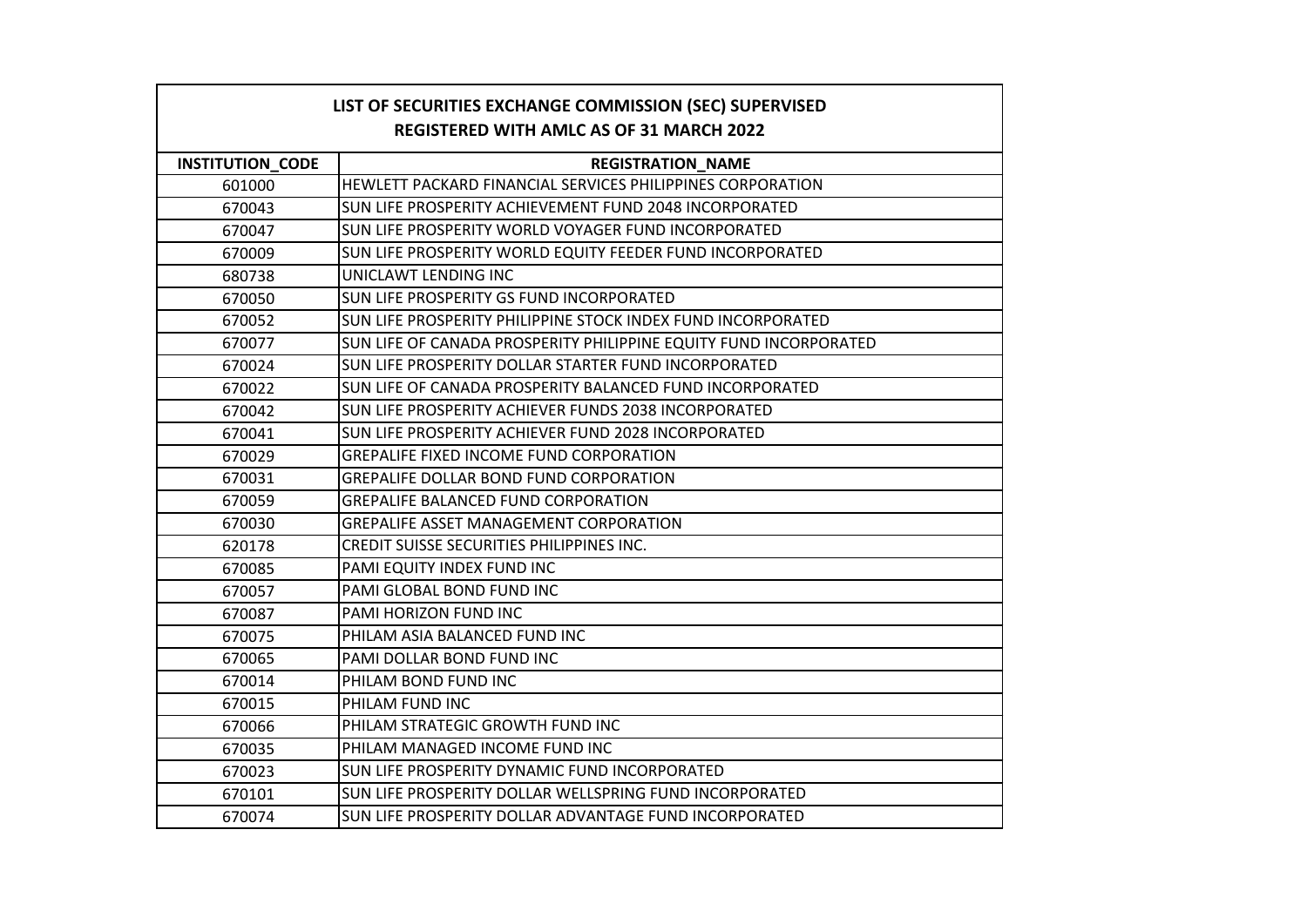| 670049 | SUN LIFE PROSPERITY DOLLAR ABUNDANCE FUND INCORPORATED |
|--------|--------------------------------------------------------|
| 650009 | SUN LIFE OF CANADA PROSPERITY BOND FUND INCORPORATED   |
| 620046 | FIRST ORIENT SECURITIES INC                            |
| 620080 | <b>MDR SECURITIES INC.</b>                             |
| 620100 | SAISBURY BKT SECURITIES CORPORATION                    |
| 600907 | <b>MANPHIL FINANCE INC.</b>                            |
| 601010 | <b>WESTBROOK FINANCE CORPORATION</b>                   |
| 620017 | CHINA BANK SECURITIES CORPORATION                      |
| 670026 | PHILAM ASSET MANAGEMENT INC.                           |
| 690013 | <b>BPI CENTURY TOKYO RENTAL CORPORATION</b>            |
| 601002 | BPI CCENTURY TOKYO LEASE AND FINANCE CORPORATION       |
| 620162 | UPCC SECURITIES CORPORATION                            |
| 610038 | <b>BPI CAPITAL CORPORATION</b>                         |
| 680782 | MOHIE & FRIENDS LENDING & TRADING CORPORATION          |
| 620118 | <b>SUMMIT SECURITIES INC.</b>                          |
| 680069 | DELTAPEAK LENDING INC                                  |
| 600959 | SBM LEASING INC.                                       |
| 600130 | SPEAKER JOSE B. LAUREL JR. LEASING AND FINANCE         |
| 680060 | ORIENT ASIA LENDING INC.                               |
| 600123 | <b>PCCI FINANCE CORPORATION</b>                        |
| 600010 | <b>WODEL FINANCIAL INC</b>                             |
| 680097 | WEFUND LENDING CORP.                                   |
| 600635 | FINACCEL FINANCING TECHNOLOGY PHILIPPINES INCORPORATED |
| 680098 | FINSHELL LENDING INC.                                  |
| 680099 | KAYAMO ATLAS LENDING CORP.                             |
| 600905 | NITTAN CAPITAL FINANCE INC.                            |
| 680101 | EQUAL LENDING INVESTOR CORPORATION                     |
| 600822 | MINDANAO DOMESTIC FINANCE CORP.                        |
| 620192 | AB CAPITAL SECURITIES INC.                             |
| 680102 | CAPEX CREDIT CORP.                                     |
| 680103 | CAPEX LENDING GROUP INC.                               |
| 600316 | SEDPI DEVELOPMENT FINANCE INC                          |
| 600678 | CAPEX FINANCE AND INVESTMENT CORPORATION               |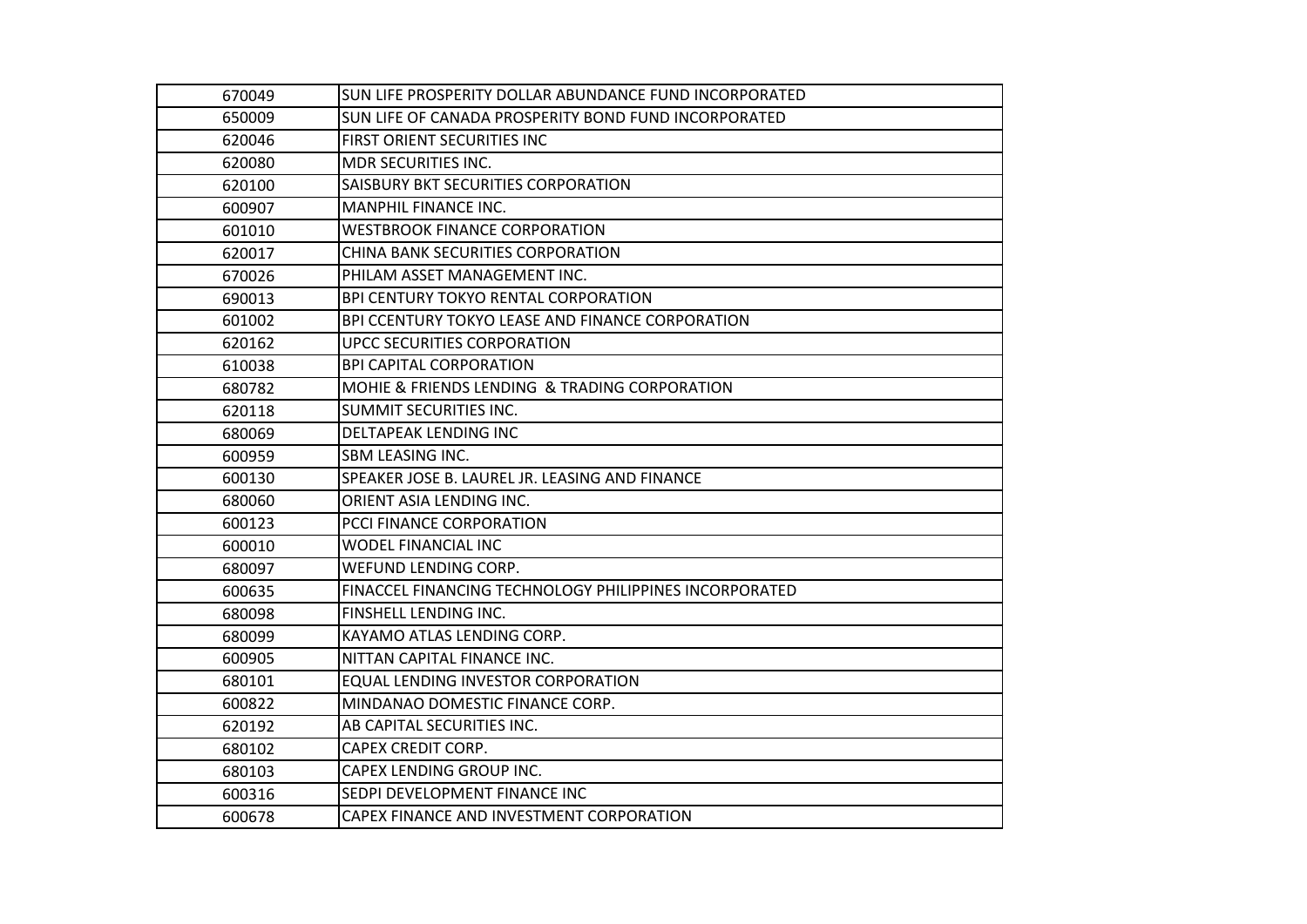| 680025 | <b>KF PHILIPPINES LENDING CORPORATION</b>                 |
|--------|-----------------------------------------------------------|
| 600220 | GOLDCHECK FINANCE AND DEVELOPMENT CORPORATION             |
| 600076 | HITRUST FINANCE CORP.                                     |
| 620200 | <b>VC SECURITIES CORPORATION</b>                          |
| 601001 | PNB MIZUHO LEASING AND FINANCING CORPORATION              |
| 620185 | 131 BDO NOMURA                                            |
| 680104 | ATOM LENDING CLUB CORP DOING BUSINESS UNDER ANXIN LENDING |
| 600196 | Y-L FINANCE CORPORATION                                   |
| 600729 | LEAGUE ONE FINANCE AND LEASING CORPORATION                |
| 600921 | <b>SUPER CUB FINANCIAL CORP</b>                           |
| 600095 | <b>LLOYD'S FINANCING CORPORATION</b>                      |
| 600252 | CEIMMARJ FINANCING INCORPORATED                           |
| 601016 | ENCORE LEASING AND FINANCE CORP.                          |
| 600991 | CREDITACCESS PHILIPPINES FINANCING COMPANY INC.           |
| 620052 | <b>GOLDSTAR SECURITIES INC.</b>                           |
| 600094 | LIBRA FINANCE AND INVESTMENT CORP.                        |
| 600636 | TRUMPH FINANCE CORPORATION                                |
| 600978 | <b>ESQUIRE FINANCING INC.</b>                             |
| 680105 | ABU EMP UNLIMITED CREDIT RESOURCES INC.                   |
| 600173 | PRIME GLOBAL FINANCE CORPORATION                          |
| 600161 | TOYOTA FINANCIAL SERVICES PHILIPPINES CORPORATION         |
| 670102 | AFFINITY GLOBAL MULTI ASSET FUND INC.                     |
| 600941 | <b>MAPLECREST FINANCING CORPORATION</b>                   |
| 680044 | MULTISAVE CREDIT CORPORATION                              |
| 601020 | TALA FINANCING PHILIPPINES INC.                           |
| 670100 | ALFM MONEY MARKET FUND INC                                |
| 600233 | ROBOCASH FINANCE CORP                                     |
| 680077 | <b>FUSE LENDING COMPANY</b>                               |
| 670073 | ALFM PESO BOND FUND INC                                   |
| 670001 | ALFM DOLLAR BOND FUND INC                                 |
| 670036 | ALFM EURO BOND FUND INC                                   |
| 670040 | EKKLESIA MUTUAL FUND INC                                  |
| 670045 | PHILIPPINE STOCK INDEX FUND CORP                          |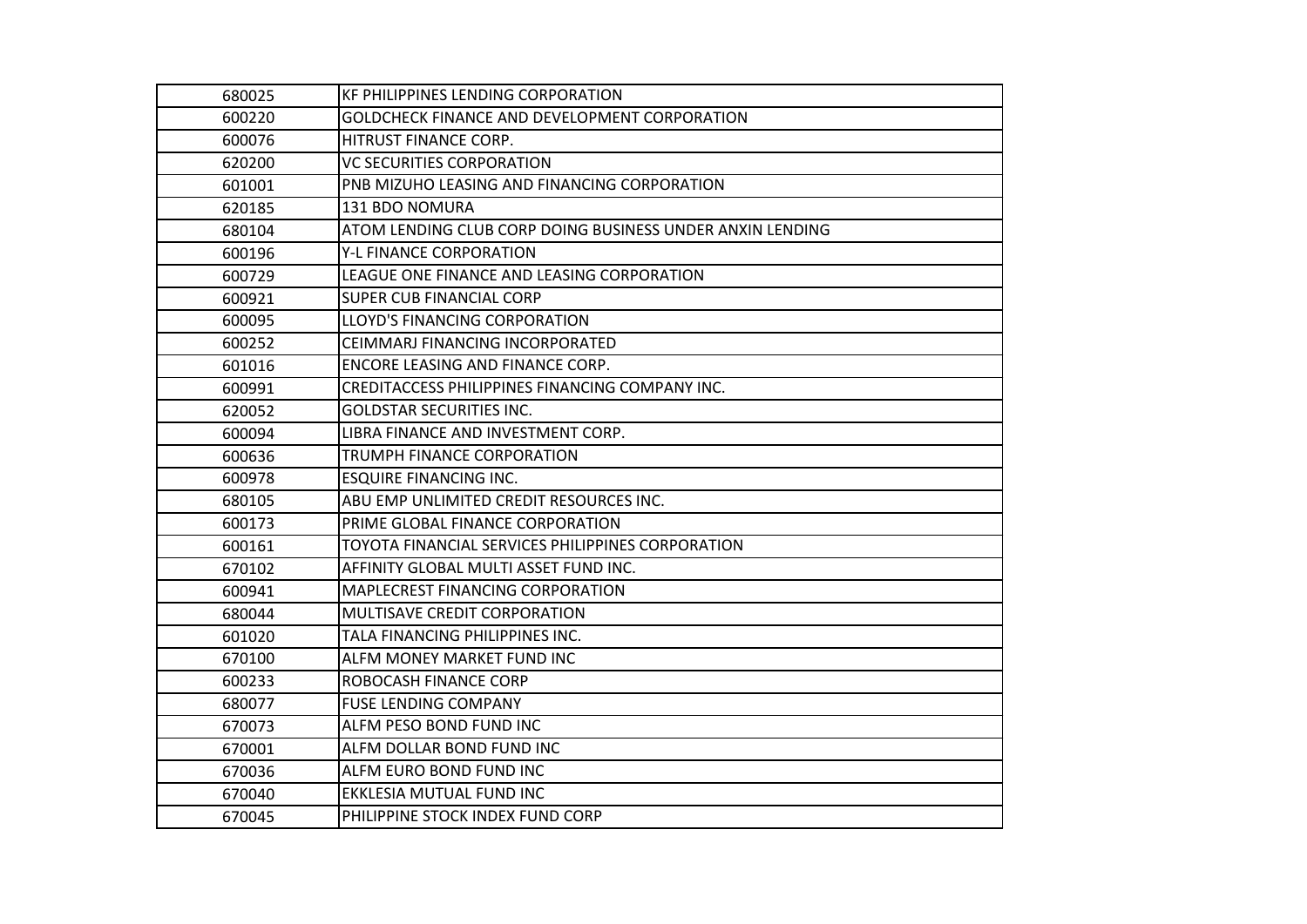| 670069 | ALFM GROWTH FUND INC                                                        |
|--------|-----------------------------------------------------------------------------|
| 670070 | <b>SOLIDARITAS FUND INC</b>                                                 |
| 600085 | <b>PALOO FINANCING INC.</b>                                                 |
| 600433 | BC AND C OCEAN FINANCE CORPORATION                                          |
| 620179 | MACQUARIE CAPITAL SECURITIES PHILIPPINES INC.                               |
| 620187 | <b>RCBC SECURITIES INC</b>                                                  |
| 600326 | <b>GMS FINANCE PHILIPPINES INC</b>                                          |
| 601015 | <b>GRAB FINANCIAL SERVICES PHILIPPINES INC.</b>                             |
| 600234 | MAGKONO FINANCING COMPANY INCORPORATED                                      |
| 610039 | <b>RCBC CAPITAL CORPORATION</b>                                             |
| 600193 | CHAILEASE BERJAYA FINANCE CORPORATION                                       |
| 600341 | <b>NORKIS FINANCIALS CORP</b>                                               |
| 620074 | LOPEZ LOCSIN LEDESMA AND CO INC                                             |
| 680100 | TARLAC A PLUS LENDING CO INC                                                |
| 600997 | AEON CREDIT SERVICE PHILIPPINES INC.                                        |
| 600129 | <b>SAGA FINANCE CORPORATION</b>                                             |
| 600337 | <b>BMI FIANANCE CORPORATION</b>                                             |
| 620073 | LITONJUA SECURITIES INC.                                                    |
| 600972 | UCPB-CIIF FINANCE AND DEVELOPMENT CORPORATION                               |
| 680074 | PRIMA FINTECH PHILIPPINES LENDING CORP.                                     |
| 680106 | ROYAL OROMAGNET LENDING CORP.                                               |
| 620026 | CENTURY SECURITIES CORP.                                                    |
| 601021 | RADIOWEALTH FINANCIAL SERVICES CORPORATION                                  |
| 610018 | BPI INVESTMENT MANAGEMENT INC                                               |
| 670099 | ALFM GLOBAL MULTI-ASSET INCOME FUND INC                                     |
| 601014 | COUNTRY FUNDERS FINANCE CORPORATION                                         |
| 600121 | PARAGON FINANCE CORPORATION                                                 |
|        | PHILIPPINE TOP PLATINUM LENDING CORPORATION DOING BUSINESS UNDER THE NAME & |
| 680087 | <b>STYLE OF PRIME LOAN PLUS</b>                                             |
| 600001 | QWICK FINANCING INC.                                                        |
| 620197 | AB CAPITAL AND INVESTMENT CORPORATION                                       |
| 600966 | LBP LEASING AND FINANCE CORPORATION                                         |
| 601022 | AGRIFUND AP FINANCING CORP                                                  |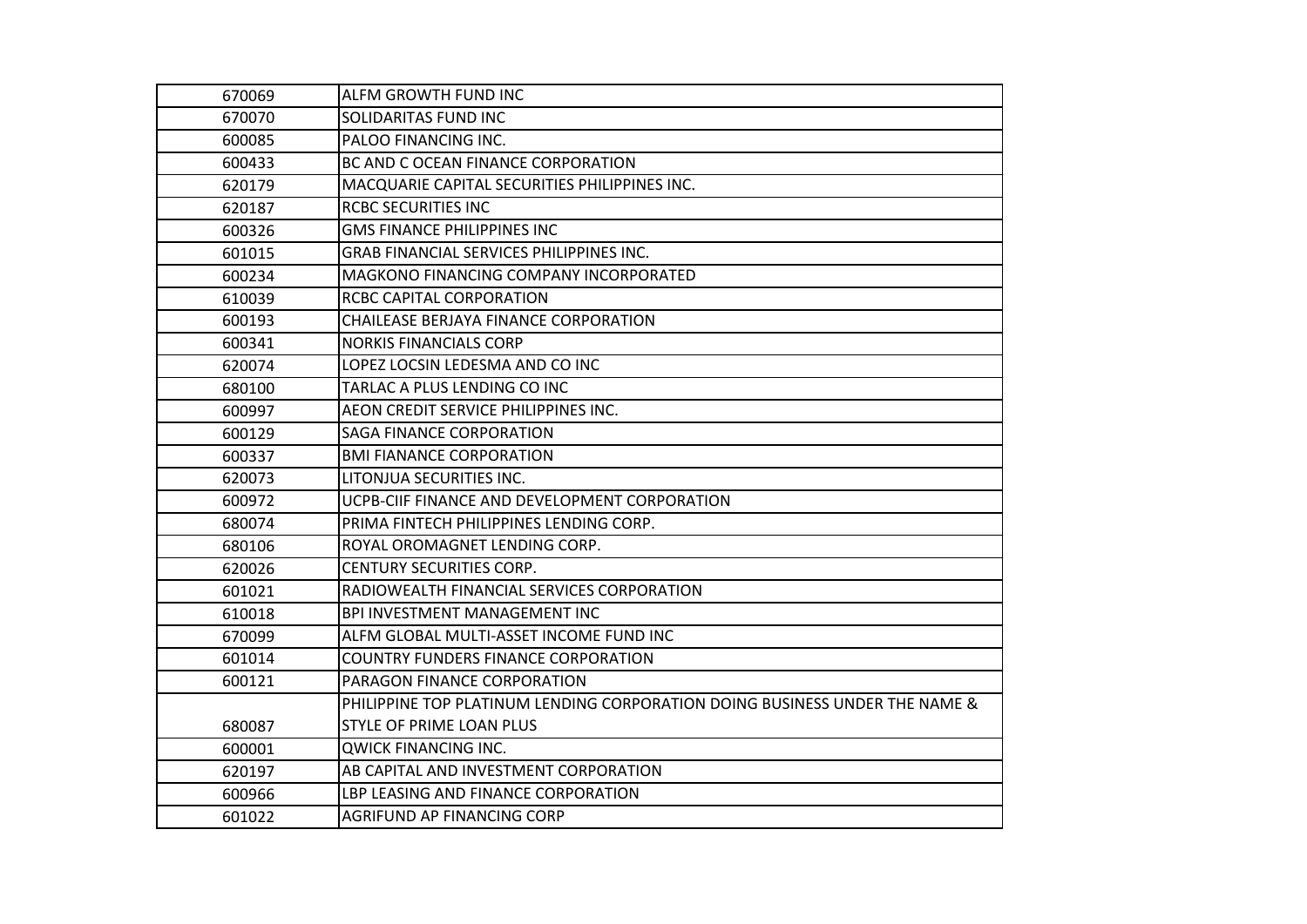| 680076 | ADVANCED MERCHANT PAYMENTS LENDING CORPORATION |
|--------|------------------------------------------------|
| 620092 | PHILIPPINE EQUITY PARTNERS INC.                |
| 610014 | PHILIPPINE COMMERCIAL CAPITAL INC.             |
| 680107 | DPROSPERITY LENDING CORPORATION                |
| 680012 | POWER LOANS INC.                               |
| 680108 | MICROSDC LENDING CORP                          |
| 600284 | DYNAWEST FINANCE CORPORATION                   |
| 680109 | KABUKLOD SA KAUNLARAN CREDIT INC.              |
| 601024 | <b>GROWTH EDGE FINANCING CORPORATION</b>       |
| 620010 | APEX PHILIPPINES EQUITIES CORP                 |
| 680110 | ONE CASH POINT LENDING, INC.                   |
| 680111 | NEXT HORIZON LENDING INC.                      |
| 680112 | HAMUGA-WAY CREDIT, INC.                        |
| 680113 | JBP LOAN YOUR BLESSINGS LENDING INC.           |
| 680114 | DAGDAKS LENDING CORPORATION                    |
| 680115 | <b>GRACIOUS GROUP LENDING PHILS. CORP.</b>     |
| 680116 | FASTCASH BUSINESS CREDIT LINE CORP.            |
| 600045 | ORICO AUTO FINANCE PHILIPPINES INC.            |
| 680117 | NFINIT LENDING CORPORATION                     |
| 680118 | NFINIT CREDIT CORPORATION                      |
| 620127 | UBS SECURITIES PHILIPPINES INC                 |
| 680119 | THE GREEN FORTUNE LENDING CORPORATION          |
| 601025 | NOVUS CAPITAL FINANCING, INC.                  |
| 620009 | ANSALDO GODINEZ AND CO INC                     |
| 600794 | LINGKOD KABUHAYAN FINANCE CORPORATION          |
| 680120 | PROLENDERS CORPORATION                         |
| 680121 | <b>BOGO SVF LENDING CORPORATION</b>            |
| 680122 | JMC BATAAN LENDING INVESTOR CORP.              |
| 680123 | ZARAND LENDING CORPORATION                     |
| 680124 | CALSAN JD-30 LENDING CORPORATION               |
| 600835 | NORTHERN FINANCE GROUP INC.                    |
| 680125 | 1 2 3 LENDING CORPORATION                      |
| 601026 | NEW CROSS CREDIT AND FINANCING GATE PH, INC.   |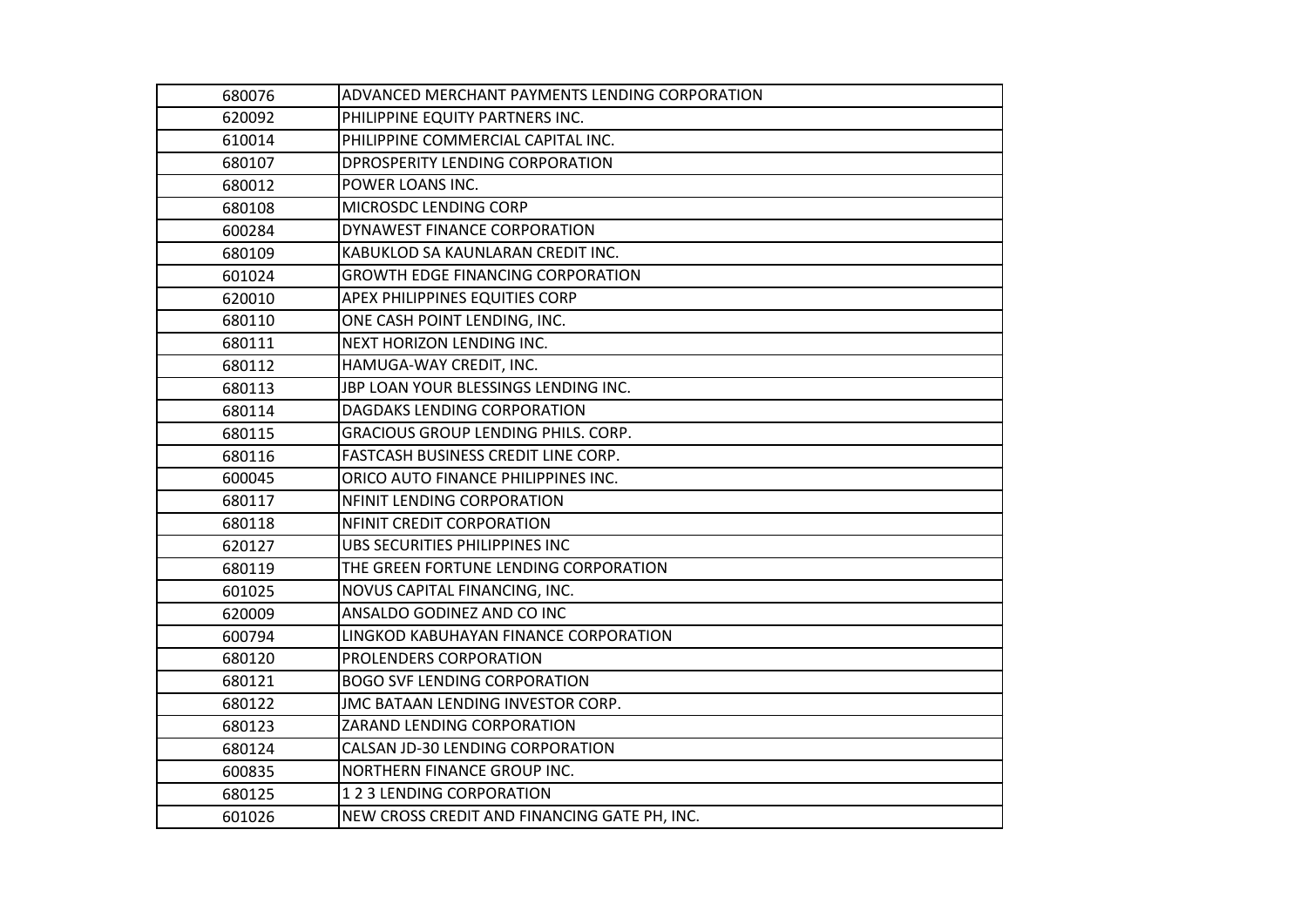| 680126 | PESO 101 LENDING SERVICES INC.                  |
|--------|-------------------------------------------------|
| 610031 | <b>BDO CAPITAL &amp; INVESTMENT CORPORATION</b> |
| 620011 | ARMSTRONG SECURITIES INC.                       |
| 680127 | 168 LENDING INVESTOR INC.                       |
| 680128 | SSS LENDING INVESTOR INC.                       |
| 680129 | TRUSTWORTHY LENDING INVESTOR INC.               |
| 680130 | TAPAT LENDING INVESTOR INC.                     |
| 601027 | AGRONOMIKA FINANCE CORPORATION                  |
| 680131 | <b>BLUMENTRITT LENDING INVESTOR INC.</b>        |
| 610019 | UBS INVESTMENTS PHILIPPINES INC                 |
| 680132 | <b>SSS EXPRESS CREDIT INC.</b>                  |
| 680133 | 4 EL CITY LENDING CORPORATION                   |
| 680134 | NUEVA LENDING INVESTOR INC.                     |
| 680135 | JASHED LENDING INVESTOR CORP.                   |
| 601028 | HAVEN FINANCE AND LEASING CORPORATION           |
| 680136 | MANILA ACREDITAR LENDING CORP.                  |
| 680137 | 360 ALLIED LENDING CORPORATION                  |
| 680138 | <b>ACREDITAR LENDING CORP.</b>                  |
| 680139 | <b>SS EXPRESS LENDING INC.</b>                  |
| 680140 | KZEN LENDING INVESTOR INC.                      |
| 680141 | PAYLON LENDING INVESTOR INC.                    |
| 680142 | FETALUSO LENDING INVESTOR INC.                  |
| 680143 | <b>FELCO LENDING INVESTOR INC.</b>              |
| 680144 | MJ EXPRESS CREDIT INC.                          |
| 680145 | PHP LENDING INC.                                |
| 680146 | NEW BLUMEX LENDING INVESTOR INC.                |
| 680147 | SF AND C LENDING CORP.                          |
| 680148 | <b>BACOLOD ACREDITAR LENDING CORPORATION</b>    |
| 680149 | MAHOGANY WAY LENDING CORP.                      |
| 680150 | <b>BULACAN MONEYTRUST LENDING CORPORATION</b>   |
| 680151 | APPROVED LENDING INVESTOR INCORPORATED          |
| 680152 | KAIZEN EXPRESS CREDIT INC.                      |
| 680153 | BLUMEX PLUS CREDIT INVESTOR INC.                |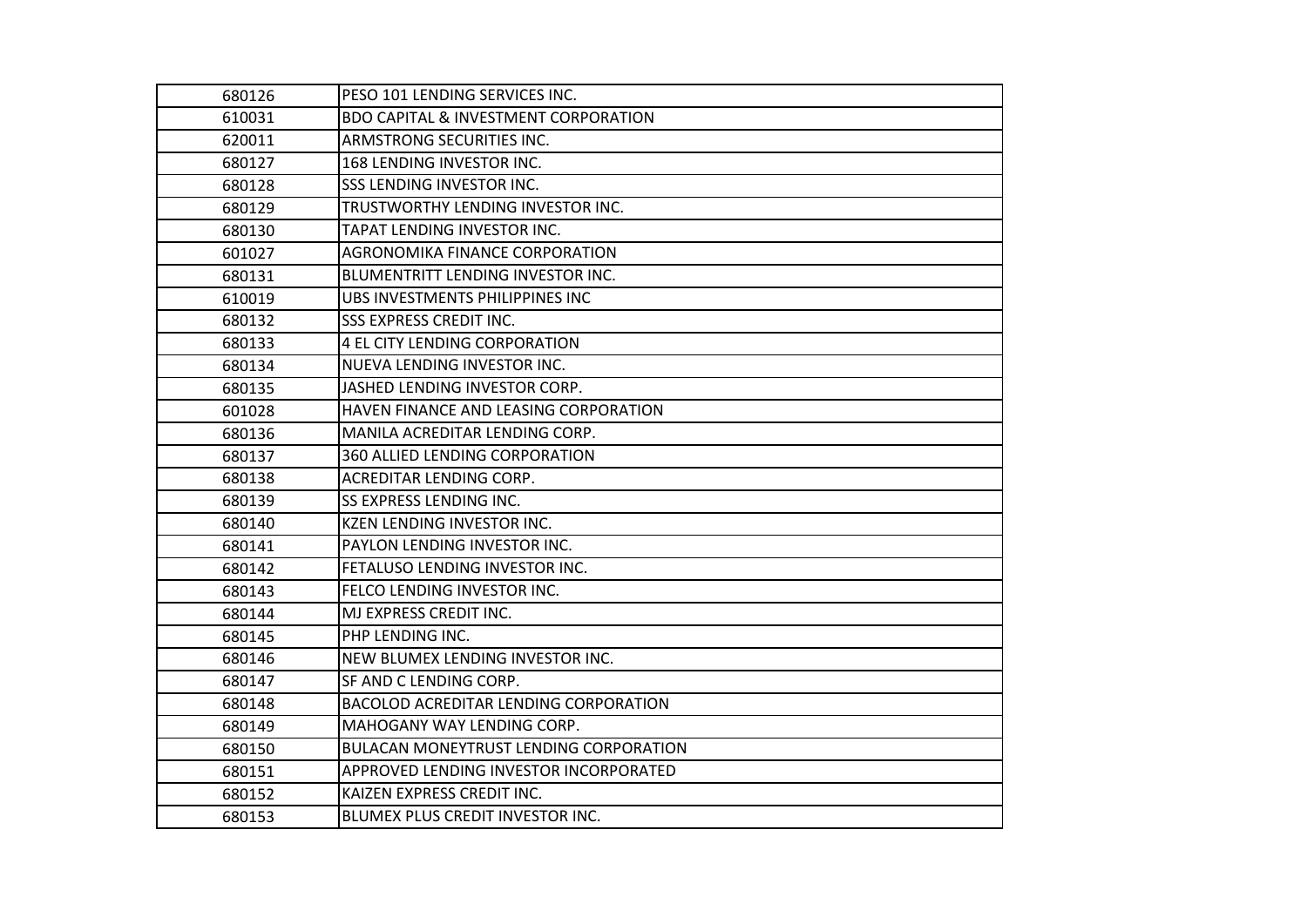| 680154 | BLUMEX EXPRESS CREDIT INC.                    |
|--------|-----------------------------------------------|
| 680155 | <b>G3 88 LENDING CORPORATION</b>              |
| 680156 | LT&G CREDIT LINE CORP.                        |
| 680157 | MJ LENDING INVESTOR INC.                      |
| 680158 | PESMERGA LENDING CORP.                        |
| 601029 | ASENSE CREDIT AND FINANCE CORP.               |
| 680159 | ONLINE LOANS PILIPINAS FINANCING INC.         |
| 680160 | PREMIERCORE CREDIT LENDING INC.               |
| 680161 | RAGIN DIPOLOG CREDIT CORPORATION              |
| 680162 | <b>GOLDEN ROSE PENSION LOAN CORPORATION</b>   |
| 680163 | RSLC CASH EXPRESS CREDIT CORPORATION          |
| 680164 | ACES CREDIT EXPERTS AND SOLUTIONS INC.        |
| 680165 | <b>GREENWAY INFINITY LENDING INC.</b>         |
| 680166 | DIPOLOG ANGELYN LENDING CORPORATION           |
| 600009 | <b>ALPS FINANCE CORPORATION</b>               |
| 680167 | MJK LENDING CORP.                             |
| 680168 | JD MICRO CREDIT CORPORATION                   |
| 680169 | <b>RAGIN CREDIT CORPORATION</b>               |
| 600278 | HAVEN HARVEST FINANCE CORP.                   |
| 601030 | LOLC ASKI FINANCE INC.                        |
| 670104 | COL CASH MANAGEMENT UNITIZED MUTUAL FUND INC. |
| 670105 | COL EQUITY INDEX UNITIZED MUTUAL FUND INC.    |
| 670106 | COL INVESTMENT MANAGEMENT INC.                |
| 680170 | LGMC LENDING CENTER INC.                      |
| 680171 | S.A. MALON LENDING CORP.                      |
| 680172 | <b>MPBS-SM LENDING CORPORATION</b>            |
| 680173 | E.C.L.M. LENDING CORP.                        |
| 680174 | <b>KWIKLOAN LENDING CORPORATION</b>           |
| 600993 | CEBUANA LHUILLIER FINANCE CORPORATION         |
| 680176 | RELM DIPOLOG LENDING CORP.                    |
| 680177 | <b>EQUICREDIT CORPORATION</b>                 |
| 680178 | 768 LENDING INVESTOR CORP.                    |
| 680179 | JUAN FRIEND LENDING CORPORATION               |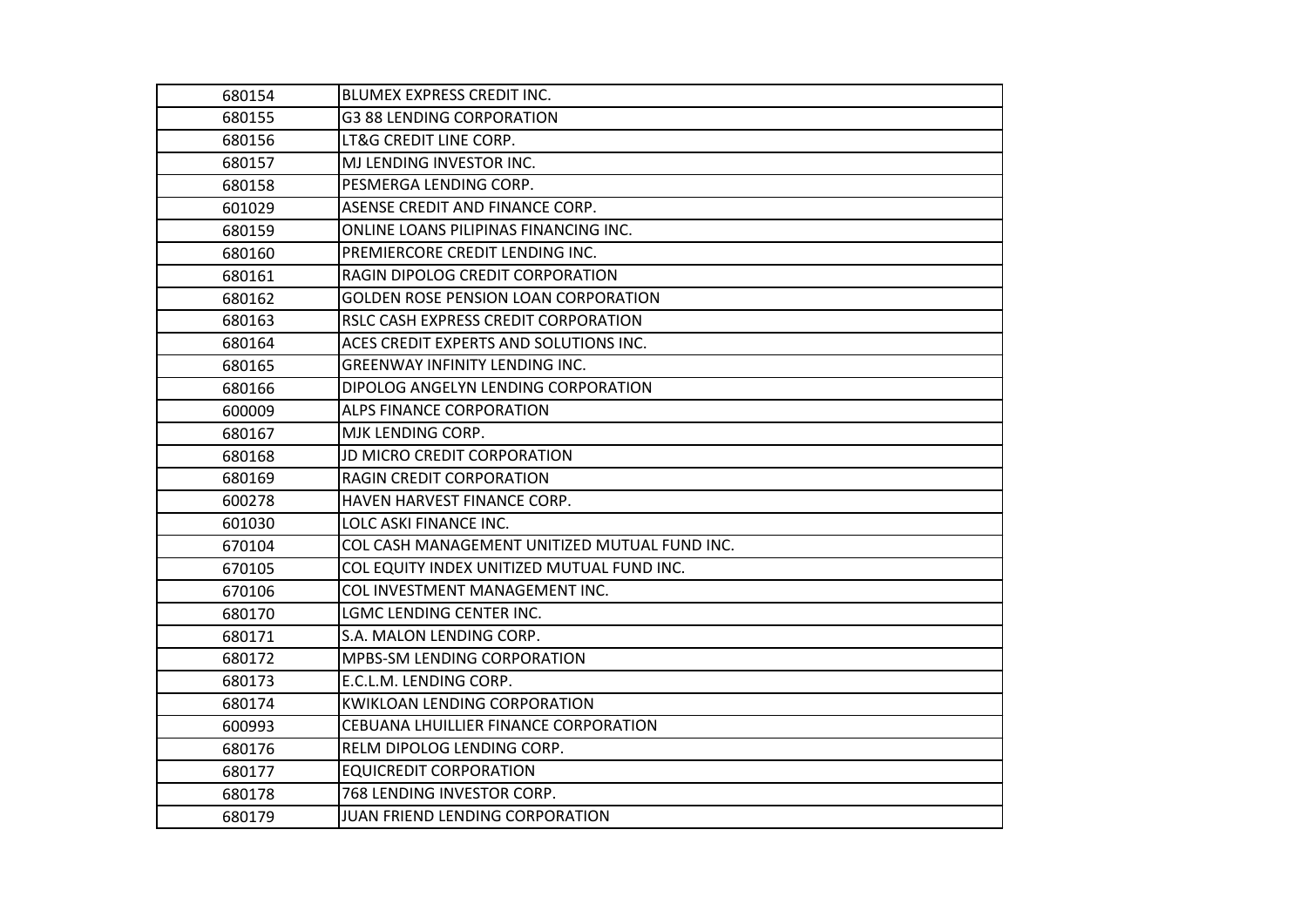| 680180 | <b>BICOL HORLAN LENDING CORPORATION</b>                                       |
|--------|-------------------------------------------------------------------------------|
| 680181 | AFIANZAR LENDING CORPORATION                                                  |
| 680182 | <b>COOLINE LENDING CORPORATION</b>                                            |
| 680183 | <b>VLLENET LENDING CORPORATION</b>                                            |
| 620193 | <b>BDO SECURITIES CORPORATION</b>                                             |
| 620036 | E. CHUA CHIACO SECURITIES INC.                                                |
| 680184 | APPEX GB LENDING INC.                                                         |
| 600260 | CLI FINANCE, INC.                                                             |
| 680185 | ADVANCE TECH LENDING INC.                                                     |
| 680186 | <b>TGC CREDIT CORPORATION</b>                                                 |
| 680187 | <b>GOLDREACH CREDIT CORP.</b>                                                 |
| 680188 | RICHLY PROVIDES LENDING CORPORATION                                           |
| 680189 | KAJYU CREDIT & FINANCE CORP.                                                  |
| 680190 | RPAX FUND LENDING CORP.                                                       |
| 680191 | CENTRO UNO LENDING CORPORATION                                                |
| 680192 | MICROLOAN LENDING INVESTORS INC.                                              |
| 680193 | SUKI PLUS MONEY LENDING CORP.                                                 |
| 680194 | JUNGLE LENDING, INC.                                                          |
| 680195 | PANGMASA LENDING INVESTOR INCORPORATED                                        |
| 680072 | <b>CITIZENS LENDING CORPORATION</b>                                           |
| 600742 | FIVE STAR FINANCE INC.                                                        |
| 680196 | <b>EVERFIRST LOANS CORPORATION</b>                                            |
| 680197 | RTJ-KQ LENDING CORPORATION                                                    |
| 680198 | <b>KER CHING LENDING CORPORATION</b>                                          |
| 680199 | ACIS AND HAVEN LENDING CORPORATION                                            |
| 680201 | GOODLOAN LENDING INVESTOR CORP.                                               |
| 680202 | DREAMLIFE MICROLOANS LENDING CORPORATION                                      |
| 600609 | UNISTAR CREDIT AND FINANCE CORPORATION                                        |
| 680203 | DREAMLIFE LENDING INVESTORS INC.                                              |
|        |                                                                               |
| 680083 | STREETCORNER LENDING CORP. DOING BUSINESS UNDER THE NAME AND STYLE OF AKULAKU |
| 680204 | <b>HELPER LENDING CORPORATION</b>                                             |
| 601032 | <b>FINANCE TECHNOLOGIES INC</b>                                               |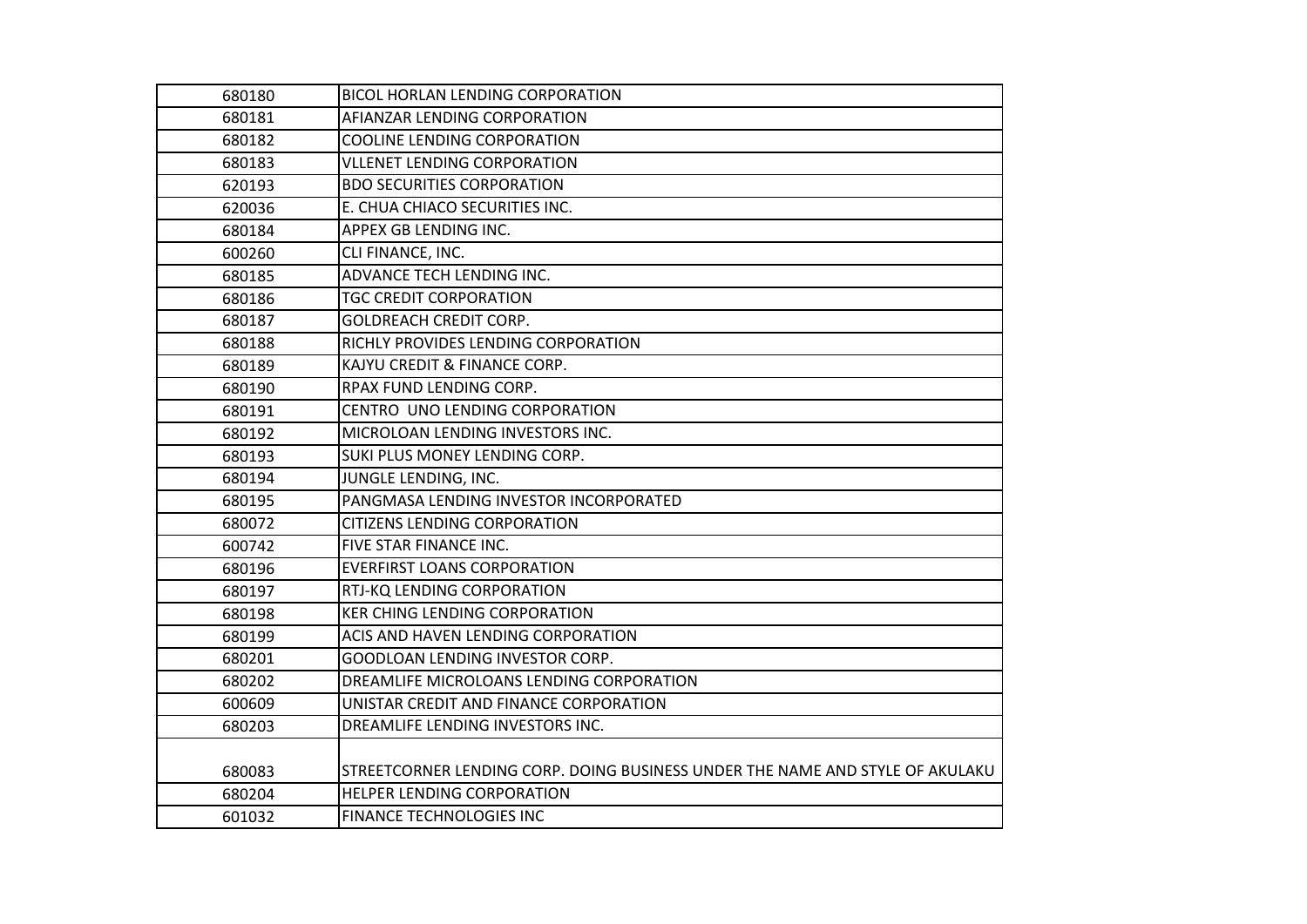| 680205 | AJM PREMIERE LENDING CORP.                      |
|--------|-------------------------------------------------|
| 680206 | <b>BICOL AMIGO'S LENDING CORPORATION</b>        |
| 620093 | PHIL-PROGRESS SECURITIES CORPORATION            |
| 680207 | ST. BERNADETTE CREDIT AND LENDING CORPORATION   |
| 680208 | BLUE EAGLE 525 LENDING INVESTOR INC.            |
| 680209 | GENWORTH PREMIUM LENDING CORP.                  |
| 680211 | BICOL EASYLOAN LENDING CORP.                    |
| 680212 | <b>GOLDEN ALLIANCE CREDIT CORPORATION</b>       |
| 680213 | <b>GLIMMS CREDIT INC.</b>                       |
| 680214 | PS SINGH LENDING CORPORATION                    |
| 680215 | JAREL NINO LENDING INC.                         |
| 680216 | <b>GEAR CASH CONNECT CREDIT CORPORATION</b>     |
| 680217 | <b>CODEBLOCK LENDING INC.</b>                   |
| 680210 | TRI-SUMMIT LENDING INVESTOR INC                 |
| 680218 | UNITED PARAMOUNT CREDIT CORP.                   |
| 600606 | UNLAD BUHAY FINANCE CORPORATION                 |
| 600165 | UNICOM FINANCE CORPORATION                      |
| 601034 | AERO FINANCING AND LEASING INC.                 |
| 680219 | <b>DWISDOM LENDING CORPORATION</b>              |
| 680220 | FAST AND EASY DEPENDABLE LENDING CORPORATION    |
| 680221 | MAGANDANG BUHAY LENDING INVESTORS INC.          |
| 680222 | RAJSHREE LENDING CORP.                          |
| 601035 | INTACT EAGLE FINANCE CORP.                      |
| 680223 | BROTHER'S BRO 2018 LENDING AND ENTERPRISE CORP. |
| 680224 | EVERYDAY LENDING INVESTOR CORP.                 |
| 680225 | NEE LAM LENDING CORP.                           |
| 680226 | OZ APLUS LENDING CORPORATION                    |
| 680227 | KAAGAPAY QUIRINO LENDING CORPORATION            |
| 680200 | RUSCO LENDING INC.                              |
| 680228 | WAY MAKER LENDING INVESTOR CORP.                |
| 680229 | METRO BAGUIO LOANS & CREDIT CORPORATION         |
| 680230 | UNISTAR LENDING INVESTOR INC.                   |
| 601012 | STREETCORNER FINANCE CO. INC.                   |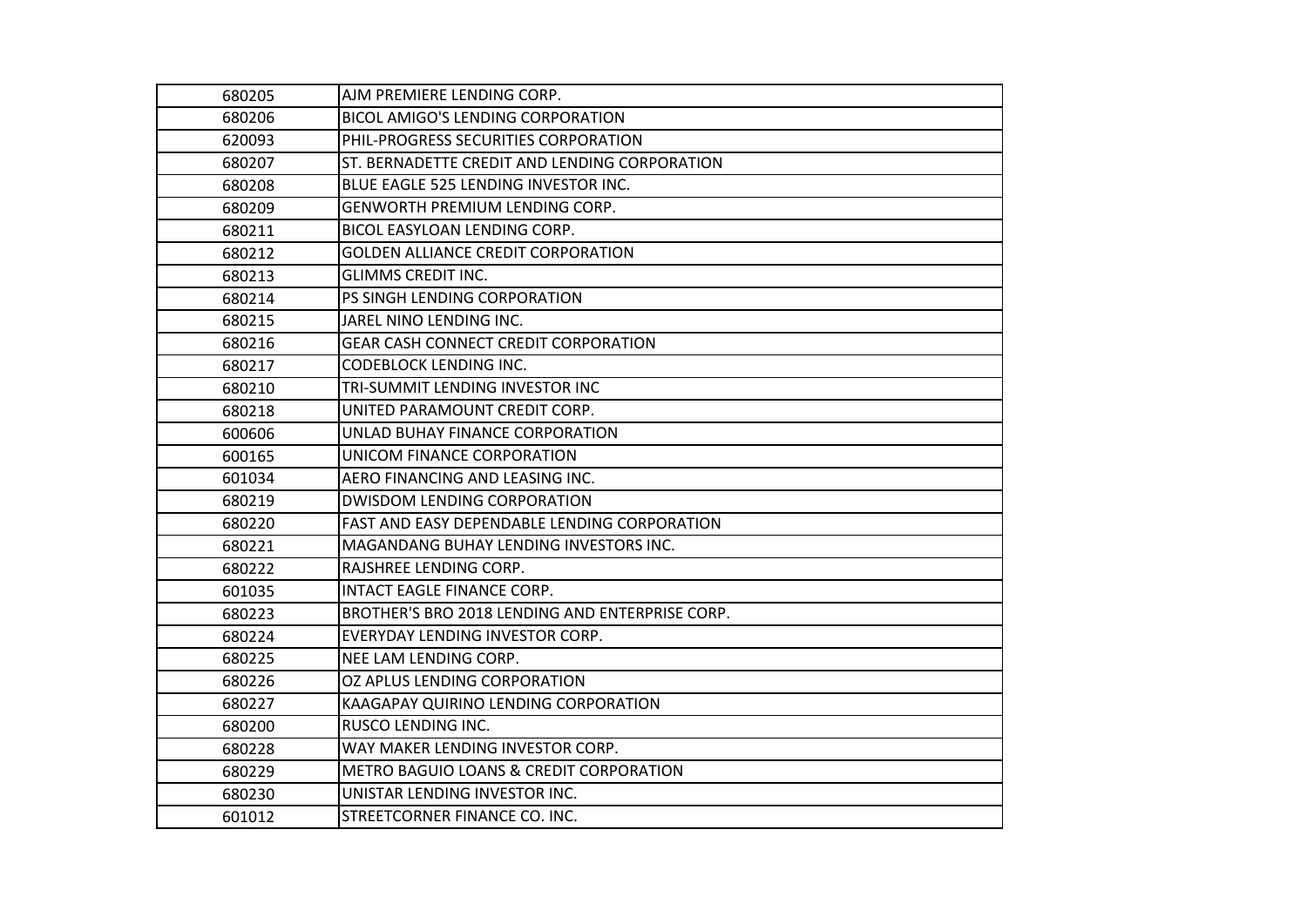| 620188 | SB EQUITIES INC.                                    |
|--------|-----------------------------------------------------|
| 680231 | QUICKLEND PHILIPPINES INC.                          |
| 680232 | ANTS 12 LENDING INVESTORS INC.                      |
| 680233 | NCM7 LENDING INVESTORS INC.                         |
| 601036 | FIL-MINDANAO FINANCE CORPORATION                    |
| 680234 | ORANGE GROVE LENDING INVESTOR INC.                  |
| 600417 | <b>NEW HORIZON FINANCE CORPORATION</b>              |
| 680235 | <b>KAAGAPAY LENDING CORPORATION</b>                 |
| 680236 | FUNDING FORCE LENDING CORPORATION                   |
| 680237 | H AND S LENDING INVESTOR CORPORATION                |
| 680238 | NEETA RANI LENDING, INC.                            |
| 601037 | <b>FASTCASH FINANCE COMPANY INC.</b>                |
| 680239 | HARDEV BROTHERS (HB) LENDING CORPORATION            |
| 680240 | THE MANDALA LENDING CORP.                           |
| 680241 | AURELIO SALAPARE LENDING INC.                       |
| 680242 | TIN-TIN LENDING INVESTOR AND CREDIT CORPORATION     |
| 680243 | MALATE AND MENDEVIL MM LENDING INVESTOR CORPORATION |
| 680244 | PREMIER CAPITALHUB AND CREDIT CORP.                 |
| 680245 | BF LENDING INVESTOR INC.                            |
| 680246 | <b>GOIZZI LENDING CORPORATION</b>                   |
| 680247 | MOHALI LENDING INVESTORS INC.                       |
| 680248 | SWAN ENTWINE LENDING CORPORATION                    |
| 680249 | RT GREVECKE MICRO-LENDING CORP.                     |
| 601038 | APEX CREDIT AND FINANCE CORPORATION                 |
| 680250 | N3 HUMMINGBIRD LENDING INVESTORS INC.               |
| 680251 | JAMC MABUHAY CREDIT CORPORATION                     |
| 680252 | TANJAY LENDING CORPORATION                          |
| 680253 | <b>BIG 8 LENDING INVESTOR INC.</b>                  |
| 680254 | FUNDHAUS LENDING INVESTORS INC.                     |
| 680255 | METROCITY CREDIT INC.                               |
| 680256 | ELJ CREDIT AND LENDING CORPORATION                  |
| 680257 | CARNATION BLUSH LENDING CORPORATION                 |
| 680258 | ASHWANI & GROUP LENDING CORP.                       |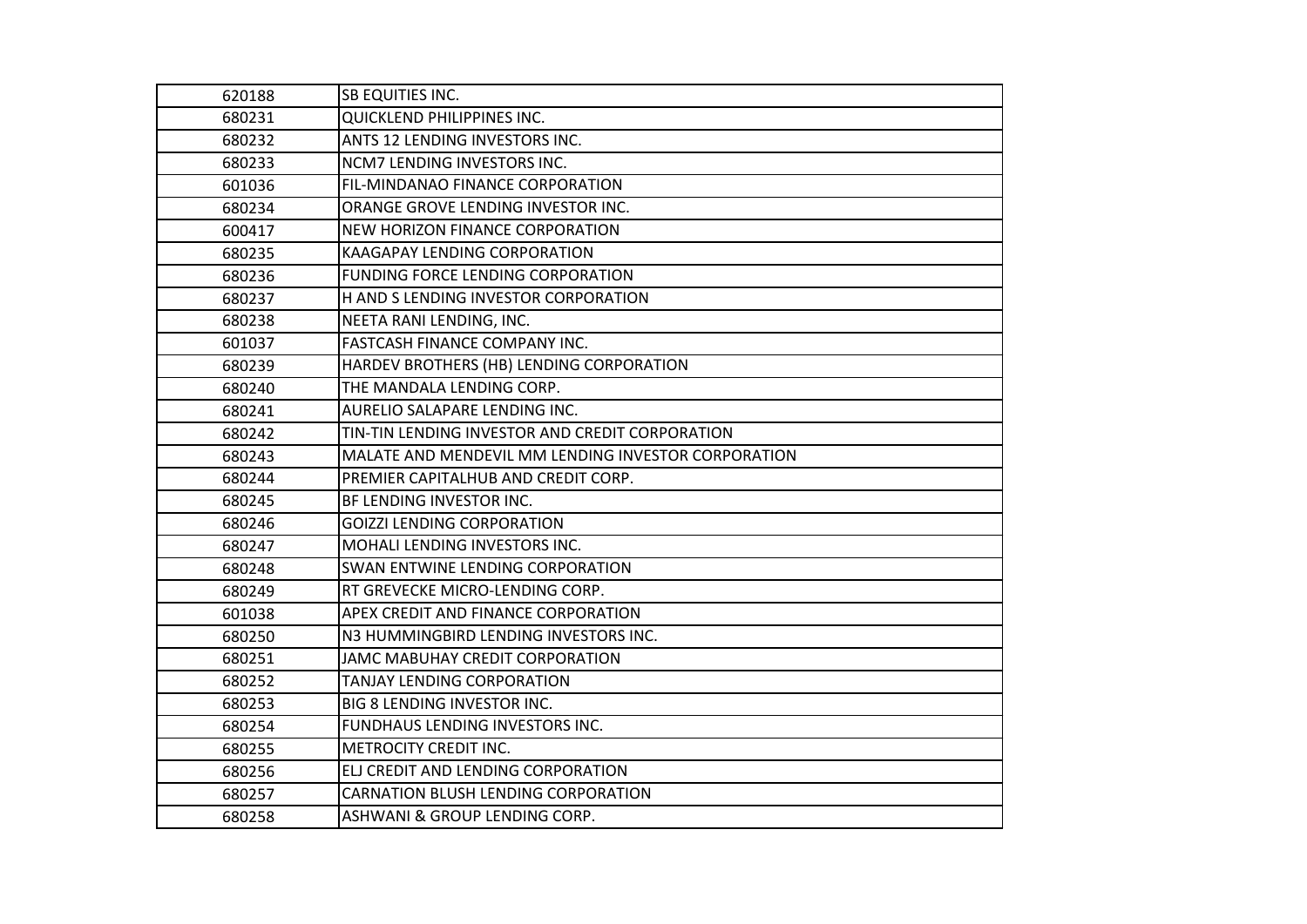| 601039 | THE GOLDEN LEGACY FINANCING CORPORATION     |
|--------|---------------------------------------------|
| 680259 | KUKLI LENDING CORP.                         |
| 680260 | CENTROPELM LENDING INVESTOR INC.            |
| 680261 | GGRS LENDING AND TRADING CORP.              |
| 680262 | <b>AVIS LENDING CORPORATION</b>             |
| 680263 | DKFINANCIAL CORPORATION                     |
| 680264 | <b>EVERYDAY LENDING CORPORATION</b>         |
| 600737 | FCH FINANCE CORPORATION                     |
| 680265 | ROCHGENE LENDING INVESTOR INC.              |
| 680266 | OAK PARK LENDING CORPORATION                |
| 680267 | PRIME MACKENZIE LENDING CORP.               |
| 680268 | RAMSGATE LENDING CORPORATION                |
| 680269 | <b>GRANTLINE CREDIT CORPORATION</b>         |
| 680270 | <b>B2MICRO LENDING CORPORATION</b>          |
| 680271 | AQUARIUS SAPHIRE LENDING INC.               |
| 680272 | GDL LENDING INVESTORS CORP.                 |
| 680273 | <b>SKY J CASH LENDING CORPORATION</b>       |
| 680274 | RT LEGADA LENDING CORPORATION               |
| 680275 | MARAGUSAN A&E CREDIT CORPORATION            |
| 680276 | BACOLOD ALL LENDING CORPORATION             |
| 600684 | CEBU INTERNATIONAL FINANCE CORPORATION      |
| 680277 | A T C LENDING CORPORATION                   |
| 680278 | <b>GALL LENDING CORPORATION</b>             |
| 680033 | PHIL LENDING 101 CORPORATION                |
| 680279 | ARDENT LENDING INVESTOR CORPORATION         |
| 680281 | DHAR KARTAR LENDING AND TRADING CORPORATION |
| 680282 | XLKASH LENDING CORP.                        |
| 680283 | AFFORDABLE LENDING CORP.                    |
| 680284 | YOJIN CREDIT RESOURCE CORPORATION           |
| 680285 | THE MARY JOHN CREDIT CORPORATION            |
| 680286 | FIRST JSN CREDITS INC.                      |
| 680287 | AESIR LENDING COMPANY INC.                  |
| 680288 | RED JEWEL LENDING CORPORATION               |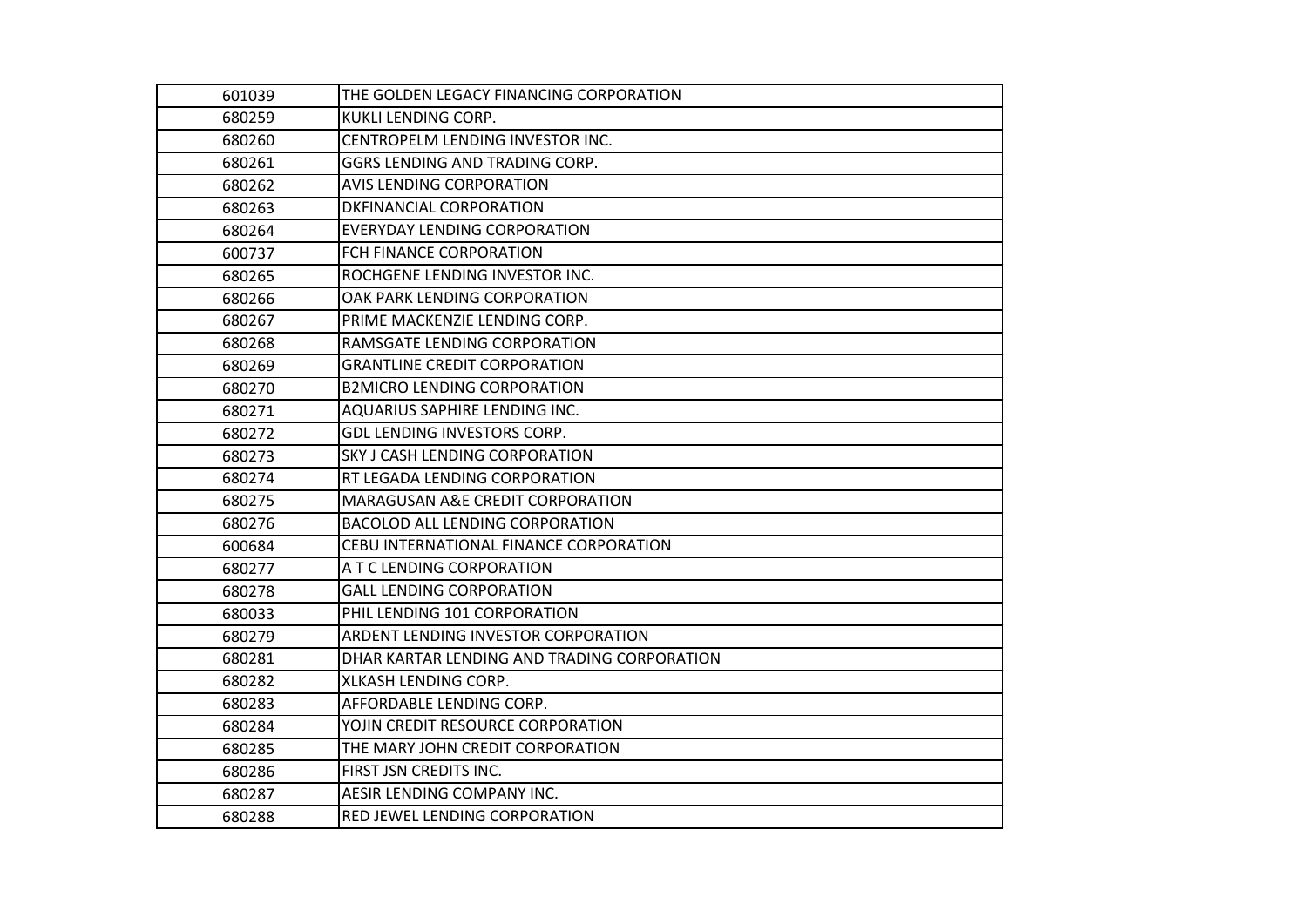| 680289 | KAABAG LENDING SERVICES INC.                  |
|--------|-----------------------------------------------|
| 680290 | <b>MYKRO CREDIT SERVICES CORP.</b>            |
| 620049 | G.D. TAN & COMPANY. INC.                      |
| 680291 | LEAPGEN LENDING INC.                          |
| 601040 | WHITE MAGIC FINANCE CORPORATION               |
| 680292 | TIGER LAND LENDING INVESTOR INC.              |
| 600514 | CEL FINANCIAL SERVICES CORPORATION            |
| 680293 | SINAG LENDING INVESTORS, INC.                 |
| 680295 | IRIS CLASS CREDIT AND LENDING CORPORATION     |
| 680294 | MALLUM LENDING INVESTOR CORPORATION           |
| 680296 | DISCOVERY CREDIT SOLUTIONS CORP.              |
| 600087 | JEE FINANCE CORPORATION                       |
| 600384 | LITA FINANCIAL SERVICES CORPORATION           |
| 600263 | CONCHITA FINANCIAL SERVICE CORPORATION        |
| 600766 | JANE FINANCIAL SERVICES CORPORATION           |
| 601041 | HIGHLITE FINANCE CORPORATION                  |
| 680297 | SUNNY CLAIRE CREDIT AND LENDING CORPORATION   |
| 601009 | YULON FINANCE PHILIPPINES CORPORATION         |
| 680298 | WOOD BROWN LENDING CORPORATION                |
| 680299 | CLOVER ELITE CREDIT AND LENDING CORPORATION   |
| 680300 | RUSTWINE CREDIT LENDING CORPORATION           |
| 600385 | LLMQ FINANCE CORPORATION                      |
| 600288 | <b>ECLAIRE FINANCE CORPORATION</b>            |
| 600360 | JAMAICA FINANCIAL SERVICES CORPORATION        |
| 680301 | DEBIAN RED LENDING CORPORATION                |
| 680280 | <b>GOLDIE PLUS LENDERS INC.</b>               |
| 680302 | CHERRY BLAZE CREDIT AND LENDING CORPORATION   |
| 680303 | ORCHID BLOOM CREDIT AND LENDING CORPORATION   |
| 680304 | <b>AKKUN LENDING CORPORATION</b>              |
| 680305 | PLUM CREDIT AND LENDING CORPORATION           |
| 680306 | APPLE ELEGANS LENDING CORPORATION             |
| 680307 | GOLDEN TREASURE LENDING INVESTORS CORPORATION |
| 680308 | SEPIAH CREDIT AND LENDING CORPORATION         |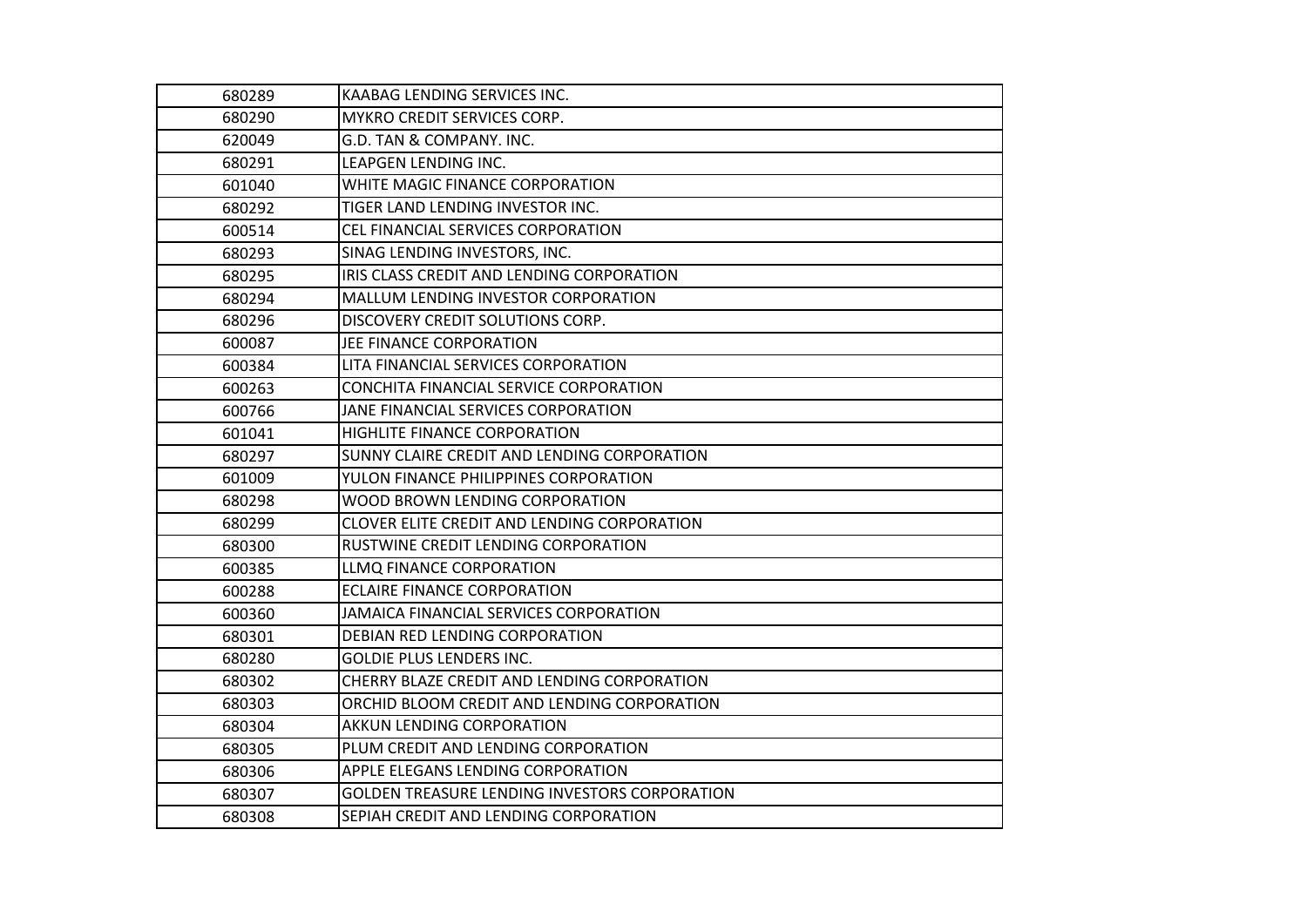| 680309 | <b>CORPFUND LENDING INVESTOR CORPORATION</b> |
|--------|----------------------------------------------|
| 601042 | <b>BRIDGE ACCESS FINANCING INC.</b>          |
| 680310 | <b>ECOFUND LENDING CORPORATION</b>           |
| 680311 | ONE SM LENDING CORPORATION                   |
| 680312 | <b>FAIRTRADE CREDIT CORPORATION</b>          |
| 680313 | KENNETH AGUSTINE MALATE LENDING CORPORATION  |
| 680314 | 828 SYNERGY LENDING CORPORATION              |
| 680315 | <b>FASTRACK LENDING INVESTOR CORPORATION</b> |
| 680316 | M.I.M. GROWTH LENDING CORP.                  |
| 680317 | PROVIDENCE SPEED SERVICE LENDING CORP.       |
| 680318 | DUMAGUETE LENDING CORPORATION                |
| 680319 | LIVING STONE LENDING INVESTOR INC.           |
| 680320 | NUVO INDIA LENDING AND TRADING CORP.         |
| 680321 | GENESIS CREDIT MICROLENDING CORP.            |
| 680322 | KSK KAAGAPAY SA KAUNLARAN MICROLENDING CORP. |
| 601043 | <b>GLORIOSA FINANCE CORP.</b>                |
| 680323 | SIBOL MICROLENDING CORP.                     |
| 680324 | JNRI CREDIT 127 CORP.                        |
| 680325 | CITICASH LENDING INVESTOR INC.               |
| 680326 | 24-25 LENDING INVESTOR INC.                  |
| 680327 | SHOWBEEZ LENDING INVESTOR INC.               |
| 680328 | MEGA ALLIANCE PENSION LOAN CORPORATION       |
| 680329 | ONE2NINE LENDING INVESTOR INC.               |
| 680330 | NICKEL COLLECTION LENDING INVESTORS INC.     |
| 680331 | <b>GENRICK LENDING INVESTOR INC.</b>         |
| 680332 | GO CASH LENDING INVESTOR INC.                |
| 680333 | LAKE CITI LENDING INVESTOR INC.              |
| 680334 | VIVEK MISSAN LENDING AND TRADING INC.        |
| 680335 | <b>SAGAY LENDING CORPORATION</b>             |
| 680336 | NABINGKALAN LENDING CORPORATION              |
| 680337 | POWER ASSET SERVICES CREDIT CORPORATION      |
| 680338 | JANMARCH LENDING INVESTOR CORP.              |
| 601044 | METROCREDIT FINANCING CORPORATION            |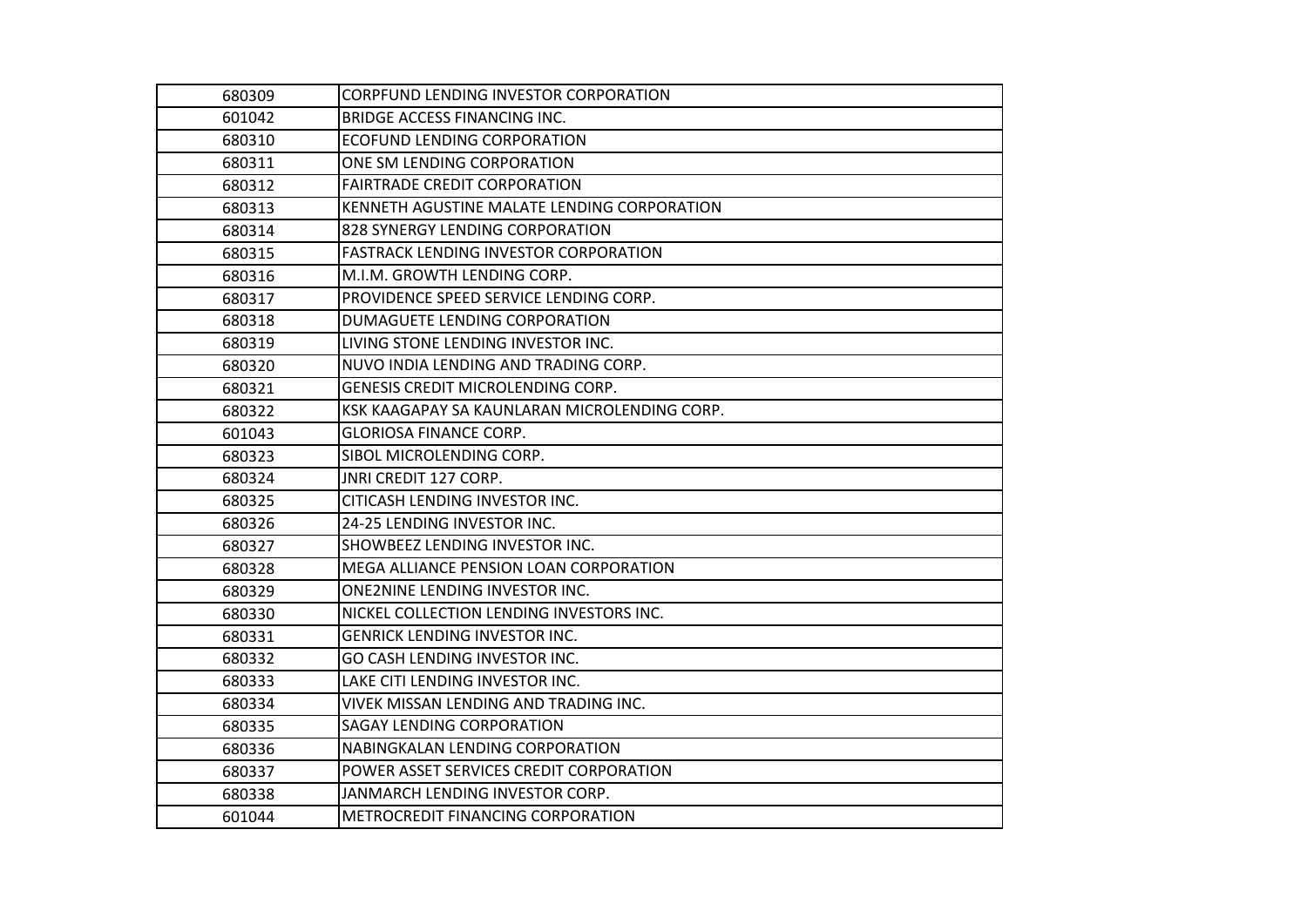| 680339 | <b>EMDEES LENDING CORPORATION</b>             |
|--------|-----------------------------------------------|
| 680341 | OYANGOREN-FERNANDEZ LENDING CORPORATION       |
| 680342 | A+ CREDIT CORPORATION                         |
| 680343 | LUCKY FIVE SAVERS CREDIT CORPORATION          |
| 601045 | UNLI FINANCE CORPORATION                      |
| 601046 | ESPERANZA LOYOLA FINANCE CORPORATION          |
| 680344 | <b>BALCOR CREDIT CORPORATION</b>              |
| 601047 | ESPERANZA GUADALUPE FINANCE INC.              |
| 680345 | CREDIT MIX INC.                               |
| 680340 | <b>JRUEHLE LENDING CORPORATION</b>            |
| 601048 | MEGAN CREDIT AND FINANCING CORPORATION        |
| 680346 | THE COMMONER LENDING CORPORATION              |
| 680347 | <b>MARBLE JEREH LENDING CORPORATION</b>       |
| 680348 | MONICARL LENDING INC.                         |
| 680350 | <b>KCM LENDING CORPORATION</b>                |
| 680349 | BFF SMALL LOANS CORPORATION                   |
| 680351 | <b>ROYCE LENDING CORPORATION</b>              |
| 680352 | <b>CAMALIG CREDIT CORPORATION</b>             |
| 680353 | KWIK LENDING INVESTORS INC.                   |
| 680354 | THE NEW KABANKALAN LENDING INVESTORS INC.     |
| 680355 | <b>BAIS SEASIDE LENDING CORPORATION</b>       |
| 601049 | FIRST FINANCE CORPORATION OF CADIZ            |
| 680356 | DARSALAN LENDING INC.                         |
| 680357 | EZ CASH SERVICES AND LENDING CORPORATION      |
| 680359 | MICRO ACCESS LOANS CORPORATION                |
| 680360 | SENTAVO CREDIT CORPORATION                    |
| 680361 | NEW WAHEGURO LENDING AND TRADING CORPORATION  |
| 680362 | BICOL RANU SIDHU LENDING INC.                 |
| 680363 | 13A LENDING INVESTOR CORPORATION              |
| 680364 | <b>TWERK LENDING CORPORATION</b>              |
| 680365 | DORIDEE LENDING CORP.                         |
| 680366 | ROJUMICRO LENDING CORP.                       |
| 680367 | MAYANN PANGASIAN LOAN ASSISTANCE INCORPORATED |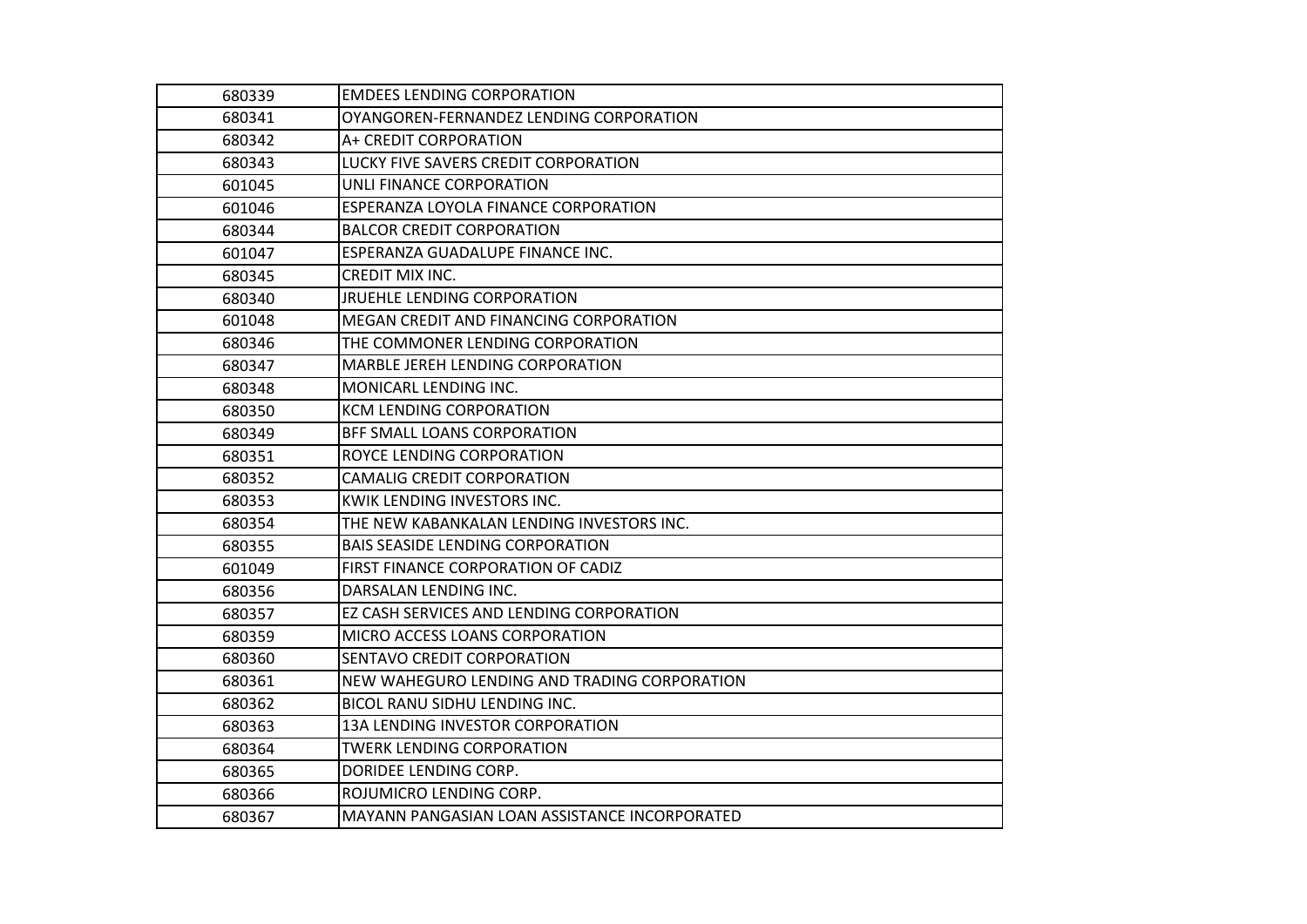| 680368 | CJIA LENDING CORPORATION                        |
|--------|-------------------------------------------------|
| 680369 | <b>SG PRIME ASSIST LENDING INC.</b>             |
| 680370 | FFL LENDING CORPORATION                         |
| 600297 | ESQUIRE INTERNATIONAL FINANCING INC.            |
| 680371 | MIKMAG LOANS SERVICES INC.                      |
| 680372 | FIG LENDING INVESTOR CORPORATION                |
| 680358 | ALFRED BONOSTRO RECOSOSA LENDING INCORPORATED   |
| 680373 | CARMEN CREDIT 888 CORP.                         |
| 680374 | MIRAEBYEOL LENDING CORP.                        |
| 680375 | BALLAGAN-GANGOTRE LENDING AND TRADING CORP.     |
| 680377 | MONETIUM LENDING CORPORATION                    |
| 680378 | ABHOL BROTHER'S LENDING CORP.                   |
| 680376 | STA. ROSA FIRST INTEGRATED CREDIT INC.          |
| 680379 | LARR MICRO LENDING INC.                         |
| 680380 | PRECIOUS STAR LENDING CORP.                     |
| 680381 | MSPAL LENDING CORPORATION                       |
| 680382 | MIDDLELAND CREDIT CORP.                         |
| 601050 | <b>BUILDERS FINANCING CORPORATION</b>           |
| 680384 | METRO PACIFIC INDUSTRY LENDING CORPORATION      |
| 680385 | ZENITH CAPITAL CREDIT GROUP CORPORATION         |
| 680386 | TEJESHWAR LENDING CORP                          |
| 680387 | SRAN SAAB LENDING CORPORATION                   |
| 680388 | CARSEVA LENDING CORP.                           |
| 680390 | JASS & SEHAJ LENDING CORP.                      |
| 680389 | FLEXINT LENDING CORP.                           |
| 680391 | CHATTHA LENDING CORP.                           |
| 680392 | MANILA EASY LOAN LENDING INVESTOR CORP.         |
| 680393 | YHANG SAVER LENDING CORP.                       |
| 680394 | APO SAN JOSE CREDIT CORP.                       |
| 600157 | STO. NIÑO DE CEBU FINANCE CORP.                 |
| 680396 | CHUHAN KE NUMBERDAR LENDING CORP.               |
| 680395 | LOW AND EASY LENDING INVESTOR AND TRADING CORP. |
| 680397 | DHALIWAL SOHI & SEKHON LENDING CORP.            |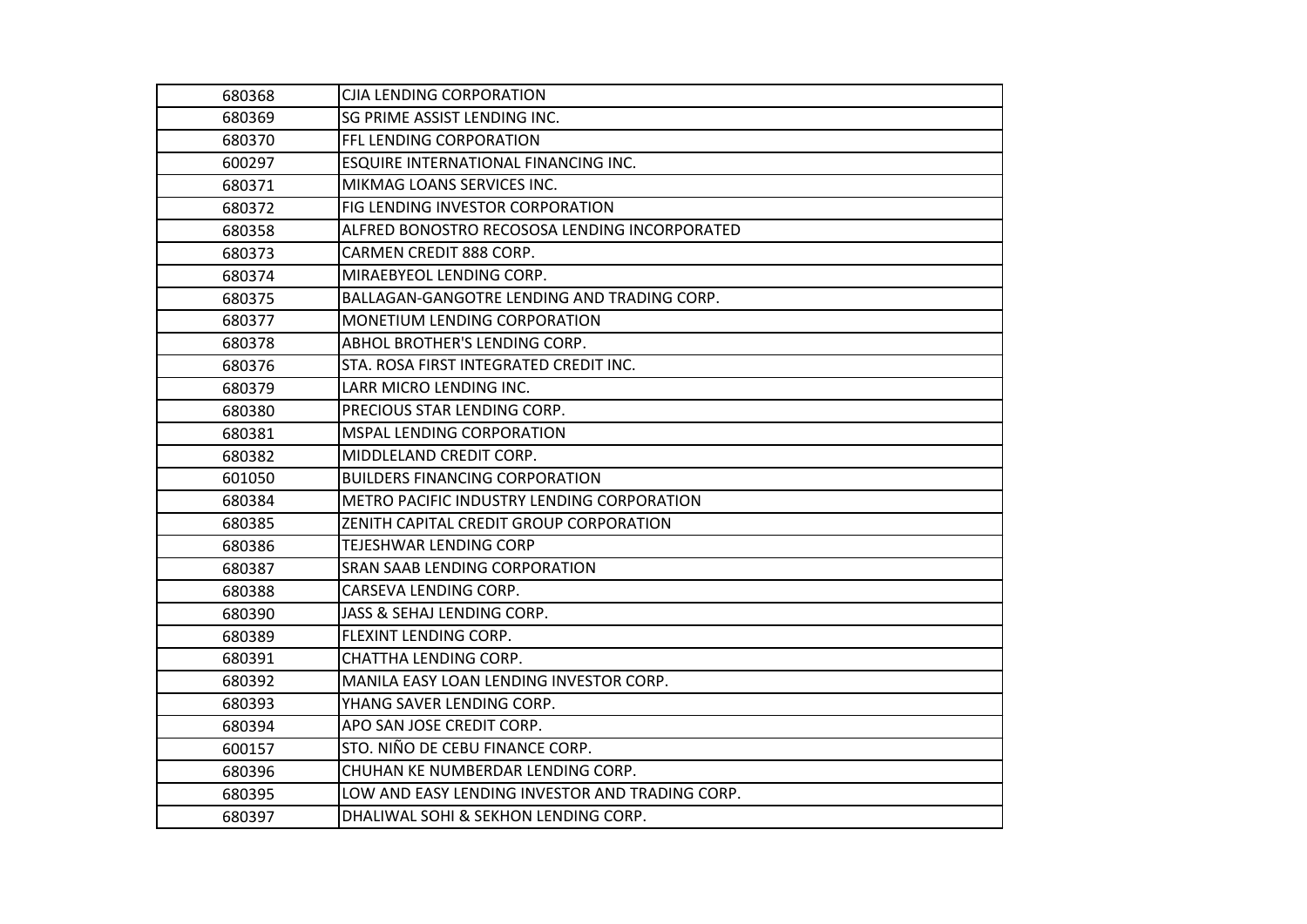| 680398 | BISHOP WAY LENDING CORP.                              |
|--------|-------------------------------------------------------|
| 680399 | A. PASAMONTE LENDING CORP.                            |
| 680400 | KANGANWAL LENDING CORPORATION                         |
| 680401 | MANRAJ-GILL LENDING CORPORATION                       |
| 680402 | RONALYN AND FRIENDS LENDING AND TRADING CORP.         |
| 680404 | SEKHON CHAHAL LENDING CORP.                           |
| 680403 | NORTHSTAR LENDING CORPORATION                         |
| 680405 | SINGH MOGA ILOILO LENDING CORPORATION                 |
| 680406 | NEW CHAPTER LENDING CORPORATION                       |
| 680408 | 5R'S EMPIRE MICRO LENDING CORPORATION                 |
| 680409 | JYOT LENDING AND TRADING CORPORATION                  |
| 680410 | MEHARWAAN LENDING CORP.                               |
| 680411 | PARAGON CREDIT ALLIANCE 604 CORP.                     |
| 680413 | <b>ARGO LENDING CORPORATION</b>                       |
| 680414 | EZLINK LENDING INVESTORS INC.                         |
| 690015 | RURAL ELECTRIFICATION TRADING CORPORATION             |
| 680415 | ASHUTOSH AMOL LENDING & TRADING CORP.                 |
| 680416 | RSC ALLIANCE LENDING CORPORATION                      |
| 680417 | KPT CHARDIKALA LENDING CORP.                          |
| 680418 | VIEW POINT LENDING INVESTOR CORP.                     |
| 680419 | FE GONZALES LENDING CORP.                             |
| 680420 | GOLDEN ISHER LENDING CORP.                            |
| 680421 | KOLKATTA LENDING AND TRADING CORP.                    |
| 680422 | MAHINDER AND FRIENDS INT'L. LENDING AND TRADING CORP. |
| 680423 | ARANA LENDING CORP.                                   |
| 680424 | ABI TAJ LENDING CORP.                                 |
| 680425 | TARNA LENDING INVESTOR CORP.                          |
| 680426 | PGJ LENDING AND TRADING CORP.                         |
| 680427 | JAI LAJEYEA MATA LENDING AND TRADING CORP.            |
| 600772 | JGC FINANCING COMPANY INC.                            |
| 680428 | ALMAJEET LENDING AND TRADING INC.                     |
| 680429 | CHAUHAN LENDING CORP.                                 |
| 680430 | PRINCESS GURLEEN LENDING CORP.                        |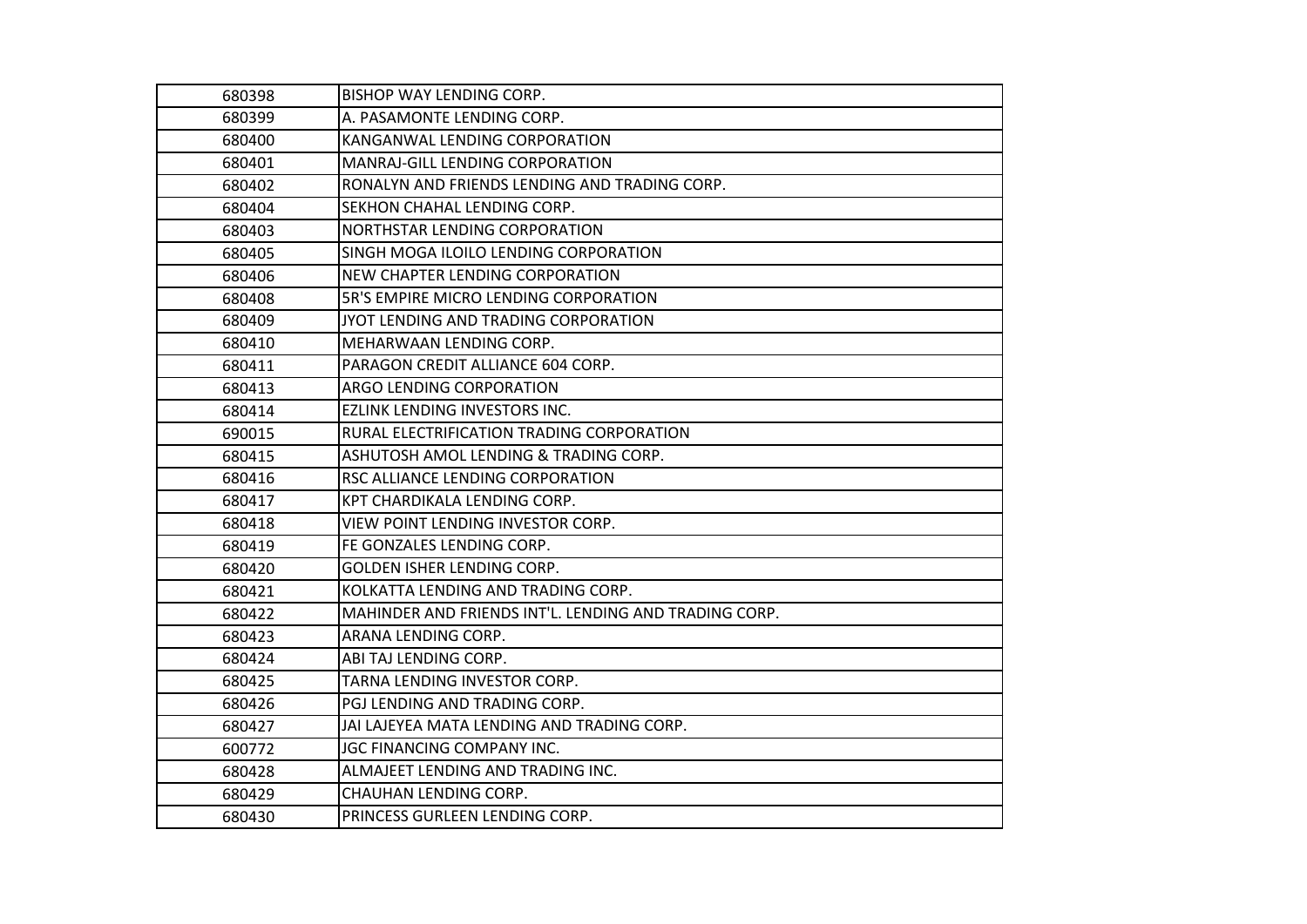| 680431 | DEBTIX LENDING CORPORATION                      |
|--------|-------------------------------------------------|
| 600971 | UCPB LEASING AND FIANNCE CORPORATION            |
| 680432 | GOLDEN CITY OPPORTUNITIES LENDING SERVICES INC. |
| 680433 | BLUE FIN LENDING ASIA INC.                      |
| 680434 | LENDINGHAND CORPORATION                         |
| 680435 | <b>SUREBEST LENDING CORPORATION</b>             |
| 680437 | ZEUS PRIME LENDING CORPORATION                  |
| 680438 | CHARN KAMAL LENDING AND TRADING CORP.           |
| 680436 | ROSEQUEEN LENDING CORPORATION                   |
| 680439 | FIRST SOLID LENDING CORPORATION                 |
| 620183 | DBP DAIWA CAPITAL MARKETS PHILIPPINES INC       |
| 600970 | SUMISHO MOTOR FINANCE CORPORATION               |
| 680440 | BROADSTREET LENDING CORPORATION                 |
| 680441 | <b>GRANT LENDING CORPORATION</b>                |
| 680442 | RCC CREDIT LINE CORP.                           |
| 600251 | <b>CEBU APC FINANCE CORPORATION</b>             |
| 601051 | <b>ASIAGROUP FINANCE CORPORATIONS</b>           |
| 680443 | BRAR & HANS KALAN LENDING CORP.                 |
| 680444 | <b>CUYO MDP LENDING CORPORATION</b>             |
| 680445 | ARCREDITURES LENDING CORPORATION                |
| 680446 | <b>BSGK LENDING CORP.</b>                       |
| 680447 | MIKEL LIAM LENDING CORPORATION                  |
| 680448 | NEW RINDI LENDING AND TRADING CORP.             |
| 680449 | PANJGRAIN LENDING AND TRADING INC.              |
| 680450 | PARDEEP LENDING AND TRADING CORP.               |
| 680451 | JEET LAKHA LENDING AND TRADING CORP.            |
| 680452 | BHANA AND FRIENDS LENDING INVESTOR CORP.        |
| 680453 | 100 ISLANDS CREDIT CORPORATION                  |
| 680454 | DISHAKARAN LENDING AND TRADING CORP.            |
| 680455 | FOUR WD CREDIT CORPORATION                      |
| 680456 | JAI GANESH LENDING CORP.                        |
| 680457 | <b>GM9 CREDIT SERVICES INC</b>                  |
| 680458 | <b>BS AND J LENDING CORP.</b>                   |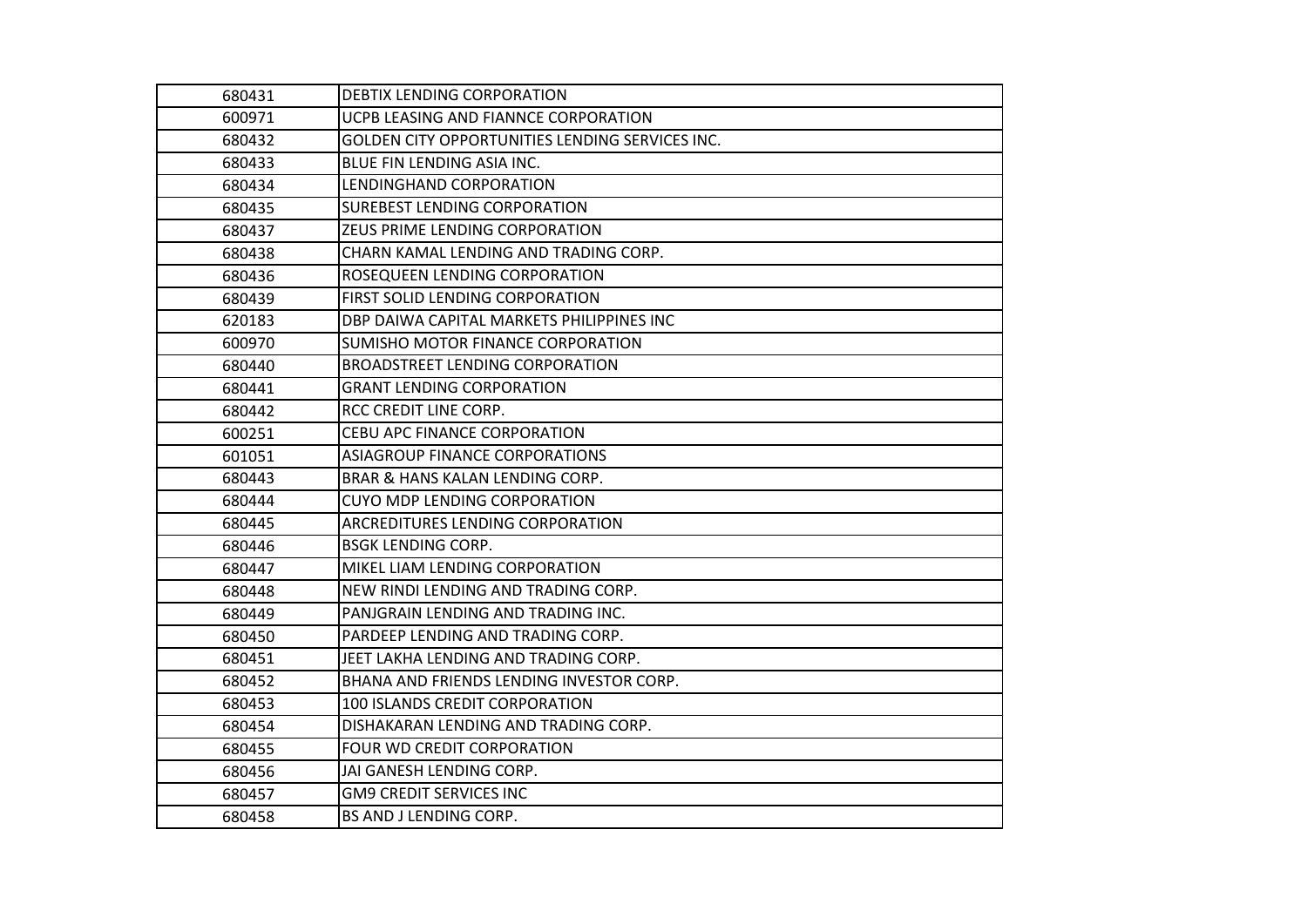| 680459 | UNILENDER INCORPORATED                         |
|--------|------------------------------------------------|
| 680460 | GENUINE PRIME NECESSITY LENDING CORP           |
| 680461 | NIMANE LENDING CORP.                           |
| 680085 | PRIME YIELD SERVICES AND LENDING CORPORATION   |
| 680462 | ELEVEN TFS LENDING CORP.                       |
| 680463 | JC MANDIGMA LENDING CORPORATION                |
| 680464 | UNLAD BUHAY LENDING CORPORATION                |
| 680465 | RAPIDO LENDING INVESTOR CORPORATION            |
| 680466 | UNITED C3 LENDING CORPORATION                  |
| 680467 | <b>BUENO FABIO LENDING CORP.</b>               |
| 680468 | LOVELY FRIENDS LENDING CORP.                   |
| 680469 | ABECEDE RELIANCE LENIDNG CORPORATION           |
| 680470 | <b>GORAYA LENDING CORP.</b>                    |
| 680471 | D AND L SOUTH LENDING CORPORATION              |
| 680472 | PLACER RURAL MICROCREDIT LENDING CO. INC.      |
| 680473 | LA LUNA AZUL LENDING CORPORATION               |
| 610027 | MULTINATIONAL INVESTMENT BANCORPORATION        |
| 680474 | NIHAL SINGH WALA LENDING CORP.                 |
| 680475 | TS GREWAL LENDING AND TRADING CORP.            |
| 680476 | KAURBAPLA LENDING CORP.                        |
| 680477 | ROYALE GHUMAN LENDING AND TRADING CORP.        |
| 680478 | JHORRAN SIKH LENDING AND TRADING CORP.         |
| 680479 | SHIMBA LENDING INVESTOR AND TRADING CORP.      |
| 680480 | SARBAT DA BHALA LENDING AND TRADING CORP.      |
| 680481 | <b>FCASH GLOBAL LENDING INC.</b>               |
| 680482 | PATWAL AND BHATTI LENDING AND TRADING CORP.    |
| 680483 | LUDHIANANAPUNJAB LENDING CORPORATION           |
| 600032 | CONGLOMERATE SAVINGS AND FINANCING CORP.       |
| 680484 | GURKIRPA AND FRIENDS LENDING AND TRADING CORP. |
| 680485 | ANMOL-BUTTER LENDING AND TRADING CORP.         |
| 680486 | SHIFALI LENDING & TRADING CORP.                |
| 600336 | MACONDRAY FINANCE CORPORATION                  |
| 680487 | JFM LENDER'S CHOICE CORPORATION                |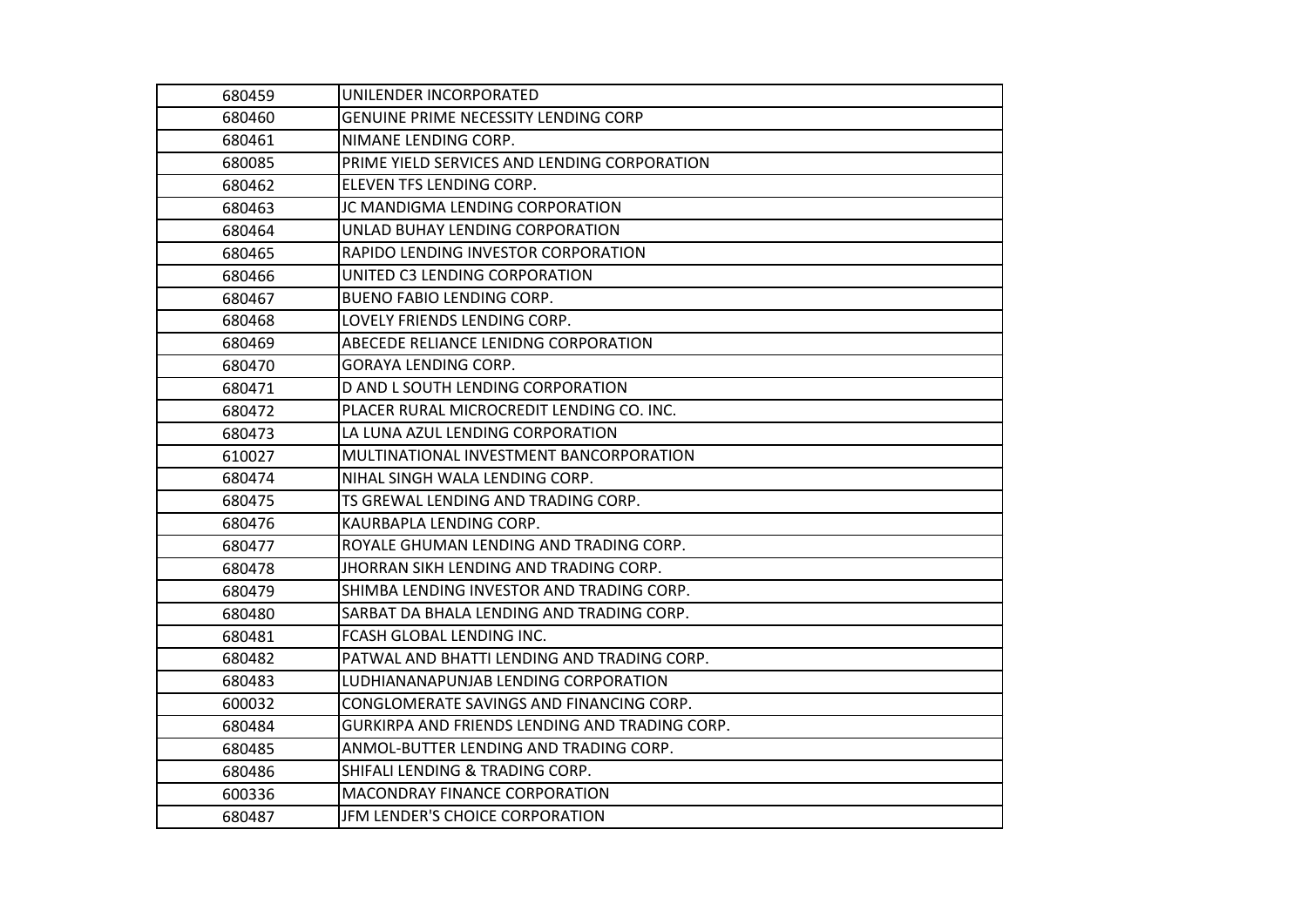| 680488 | <b>ONUSTRE CREDIT CORPORATION</b>                      |
|--------|--------------------------------------------------------|
| 680489 | SAHEED BHAGAT SINGH LENDING AND TRADING CORP.          |
| 680490 | VERDELOMA LENDING INVESTOR CORPORATION                 |
| 680491 | DUMAGUETE CLC LENDING CORPORATION                      |
| 680493 | GREAT EEM DEE LENDING CORP.                            |
| 680492 | NO.1 NEGROS LENDING CORPORATION                        |
| 680494 | JULIET CHARLIE LENDING SERVICES CORPORATION            |
| 680495 | A C RABAGO LENDING CORPORATION                         |
| 680496 | JAGUAR 101 LENDING CORPORATION                         |
| 680497 | PERA PO LENDING CORPORATION                            |
| 680498 | LION LENDING INVESTOR CORPORATION                      |
| 680499 | C.A.K LENDING SERVICES INC.                            |
| 680501 | XPO II CREDIT COMPANY INC.                             |
| 680502 | SIDHU AND NEW MALWA INTL. LENDING AND TRADING CORP.    |
| 680503 | NSQ TEAM NORMAN LENDING INC.                           |
| 680504 | BENI-PAL LENDING AND TRADING CORP.                     |
| 680090 | <b>FIDOPH LENDING CORPORATION</b>                      |
| 680505 | <b>CIERA FE LENDING CORPORATION</b>                    |
| 680506 | PHILEND LENDING INVESTORS INC.                         |
| 680507 | FLEXIBLE FS LENDING SERVICES, INC.                     |
| 680508 | <b>MPPP MONEYLINK LENDING INC.</b>                     |
| 680509 | <b>KUSOG PERA LENDING INC</b>                          |
| 680510 | SAKURA BODIONGAN GONZALES LENDING CORPORATION          |
| 680511 | HEERAM CREDIT SERVICES CORP.                           |
| 680512 | ORO DEAL LENDING SERVICES INC.                         |
| 680513 | MONEYWAY LENDERS CORPORATION                           |
| 680514 | <b>EASY8 CASH LENDING CORPORATION</b>                  |
| 680515 | BERNAD-SINODIVILA LENDING CORPORATION                  |
| 680516 | CHRISMAG CREDIT AND LOANING CORP.                      |
| 600309 | FIRST ORIENTAL MINDORO FINANCING COMPANY (FOMFC), INC. |
| 600200 | REYNALDO FINANCING SERVICES CORPORATION                |
| 680517 | DHANJAL-MUNDRA LENDING CORP.                           |
| 680518 | VISAYAN MULTI-LENDING GROUP CORPORATION                |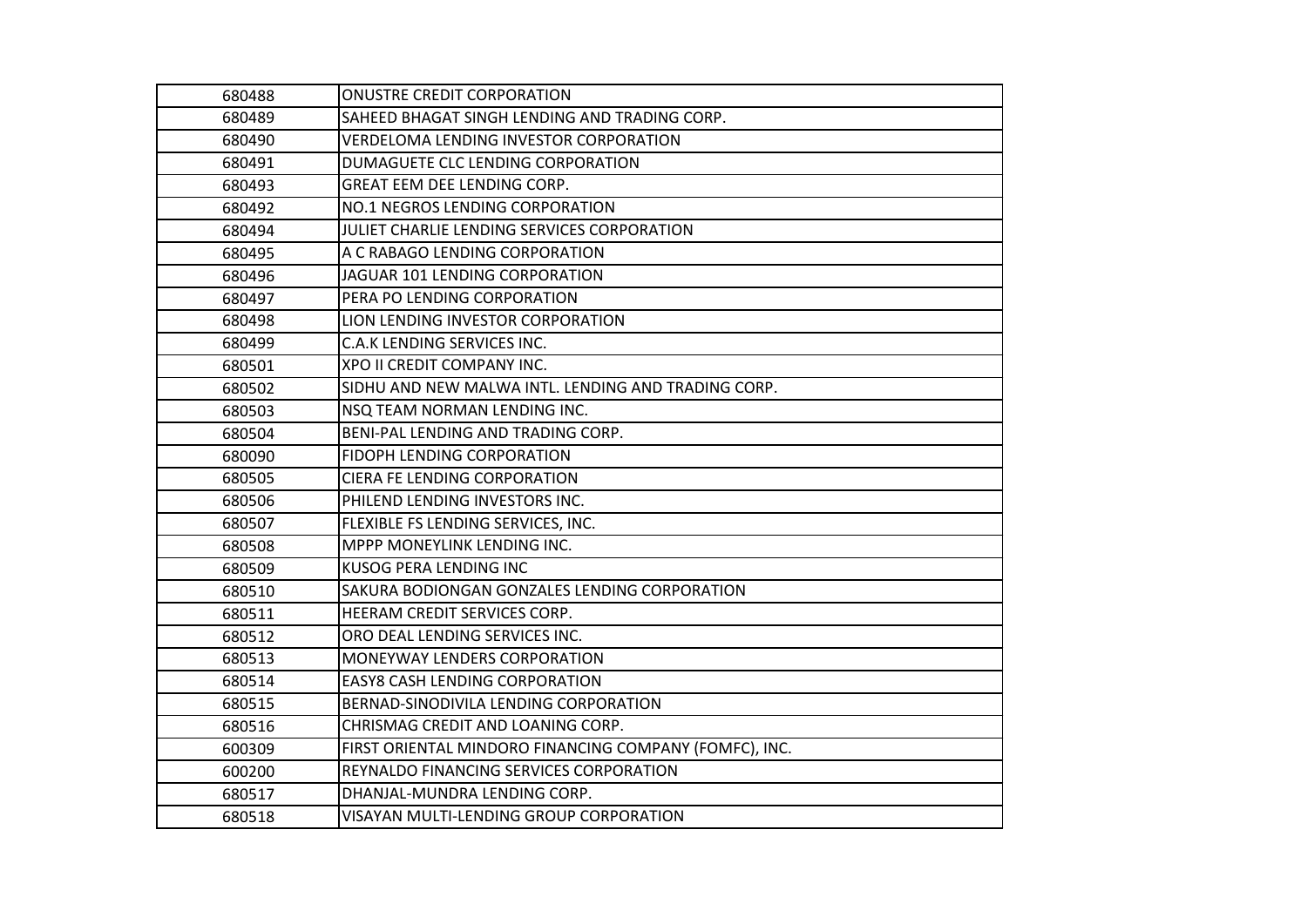| 680520 | PHILMOUNT CREDIT CORPORATION                     |
|--------|--------------------------------------------------|
| 680521 | GABAY AT LINGKOD LENDING INVESTORS INC           |
| 620164 | J.P. MORGAN SECURITIES PHILIPPINES INC.          |
| 680519 | <b>MCD CREDIT CORPORATION</b>                    |
| 680522 | NIJIKO CREDIT CORPORATION                        |
| 680523 | MACK 'EN JED CREDIT CORP.                        |
| 680524 | FIRST STOP CREDITGRANTING INC.                   |
| 680525 | L.A AND M.J MICRO LENDING CORPORATION            |
| 680526 | <b>MEAJANN QUICK CASH LOANS INCORPORATED</b>     |
| 680527 | FILDIAN LENDING CORPORATION                      |
| 680530 | ELG LENDING INVESTOR INC.                        |
| 680531 | <b>FACTORS LENDING CORPORATION</b>               |
| 680532 | <b>BETERAVIA CREDIT CORPORATION</b>              |
| 680533 | FIRST CEBU FUND VENTURES INC.                    |
| 680534 | AMOLIKA-AMAYA PRINCESS LENDING AND TRADING CORP. |
| 680535 | ASJ LENDING INVESTORS, INC.                      |
| 680536 | MANGYANI LOANS INC.                              |
| 680537 | W.MATIAO CREDIT SERVICES INC.                    |
| 600659 | BANCASIA FINANCE AND INVESTMENT CORPORATION      |
| 680078 | <b>BANCASIA CAPITAL CORPORATION</b>              |
| 620184 | FIRST METRO SECURITIES BROKERAGE CORPORATION     |
| 600030 | COMMERCIAL CREDIT CORPORATION OF NEGROS          |
| 680538 | JOANCHRISKARKA LENDING COMPANY INCORPORATED      |
| 680500 | SHENNAVILL LENDING INVESTOR CORPORATION          |
| 680539 | <b>JS BROS CREDIT CORPORATION</b>                |
| 680540 | RAJ EXPRESS LENDING SERVICES INC                 |
| 680541 | JAMILA JAVIN LENDING CORPORATION                 |
| 620142 | COL FINANCIAL GROUP INC.                         |
| 680542 | SIX BRIDGES LENDING INC.                         |
| 680543 | PAYDAY LENDING INVESTORS INC.                    |
| 600140 | <b>RBO GROUP FINANCING CORPORATION</b>           |
| 680544 | RADIANT BONUS CREDIT CORPORATION                 |
| 680545 | <b>EMZLYN LENDING CORPORATION</b>                |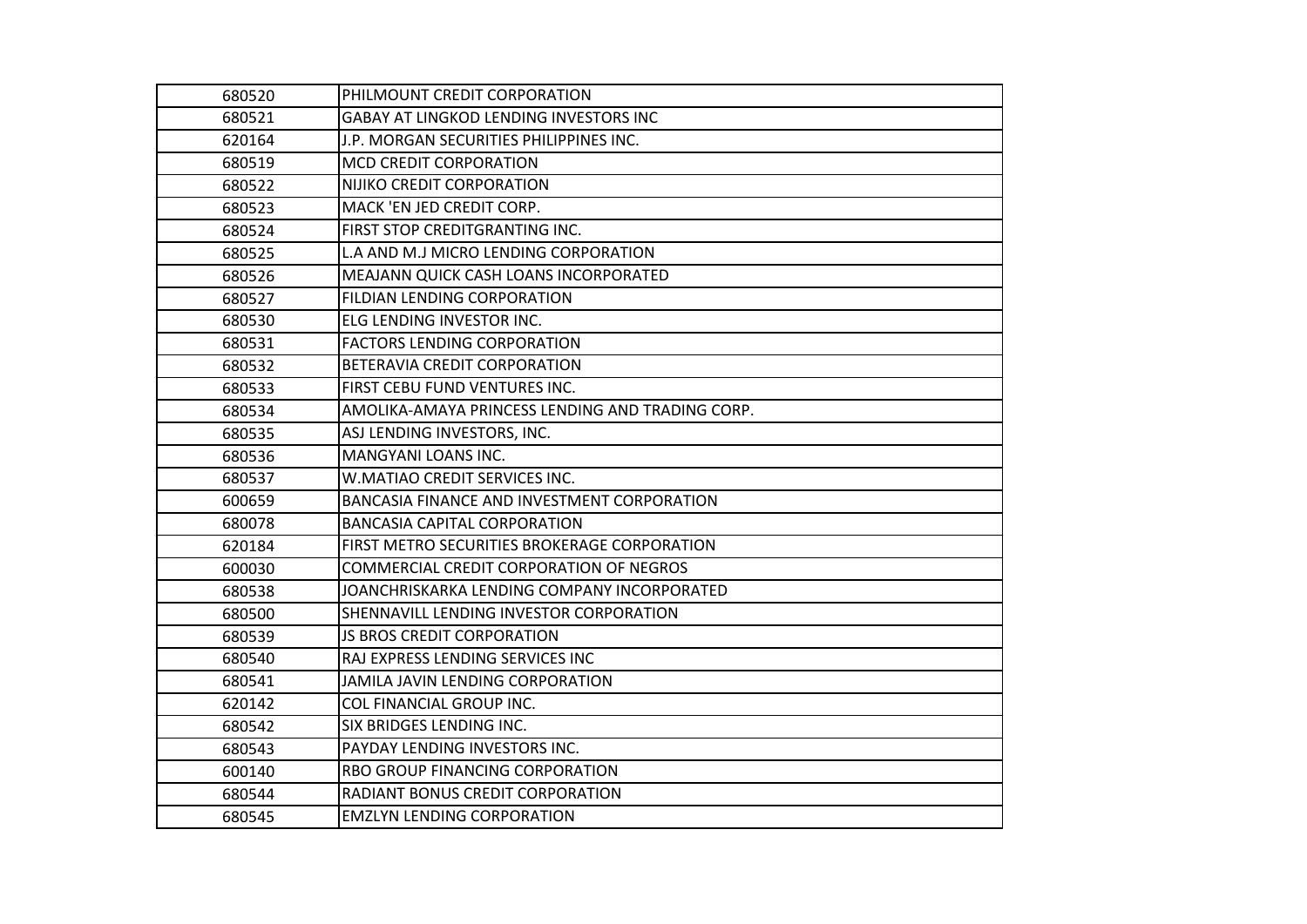| 601053 | PESO REDEE FINANCING CO., INC,                         |
|--------|--------------------------------------------------------|
| 680546 | NAKASALALAY ANG TAGUMPAY MICRO LENDING CORPORATION     |
| 680547 | SECURECY CREDIT AND LENDING CORPORATION                |
| 680548 | <b>KCC TALAMAN LENDING CORPORATION</b>                 |
| 680549 | NAUTICA FILIPINO LENDING CORP.                         |
| 600973 | ASIA UNITED LEASING AND FINANCE CORP.                  |
| 680550 | ARMORAK LENDING INC.                                   |
| 680551 | KAMALRAJ LENDING CORPORATION                           |
| 650331 | BREVITAS RESILIRE OBLIGATUS CREDIT & LOANS CORPORATION |
| 680552 | JECONIAH LENDING CORPORATION                           |
| 680553 | BARNALA INT'L LENDING & TRADING INC.                   |
| 600969 | PBCOM FINANCE CORPORATION                              |
| 600646 | ALMAR FREEMILE FINANCING CORPORATION                   |
| 680554 | SUKHVIR SINGH SEEME LENDING AND TRADING CORP.          |
| 680555 | MAHARAJA-MAHARANI LENDING AND TRADING CORP.            |
| 680556 | SATNAM ANAMI LENDING AND TRADING CORP.                 |
| 680557 | GILL-S.G. AND FRIENDS LENDING AND TRADING CORP.        |
| 601054 | <b>EVERSTRONG FINANCING INC</b>                        |
| 600986 | <b>CV FINANCIAL CORPORATION</b>                        |
| 680558 | PHILTIMES CREDIT CORPORATION                           |
| 680559 | <b>CORANVIL CREDIT BUSINESS CORPORATION</b>            |
| 680560 | PAYMAYA LENDING CORPORATION                            |
| 601055 | PRIME MOVER LEASING AND FINANCE CORPORATION            |
| 680561 | BANITA INT'L. CREDIT CORP.                             |
| 680562 | ZN LOAN SERVICES INC.                                  |
| 620081 | MERCANTILE SECURITIES CORPORATION                      |
| 600987 | IBM GLOBAL FINANCING PHILIPPINES CORP                  |
| 680563 | DAMUSHAH AND COMPANY LENDING INC.                      |
| 600300 | <b>BANGON PINOY FINANCE CORPORATION</b>                |
| 680564 | KWIKCASH LENDING CORPORATION                           |
| 600375 | ONE JL AND SON FINANCING CORP                          |
| 680565 | NAU-NIDH LENDING AND TRADING CORP.                     |
| 680566 | SANT BABA DALEAR LENDING AND TRADING CORP.             |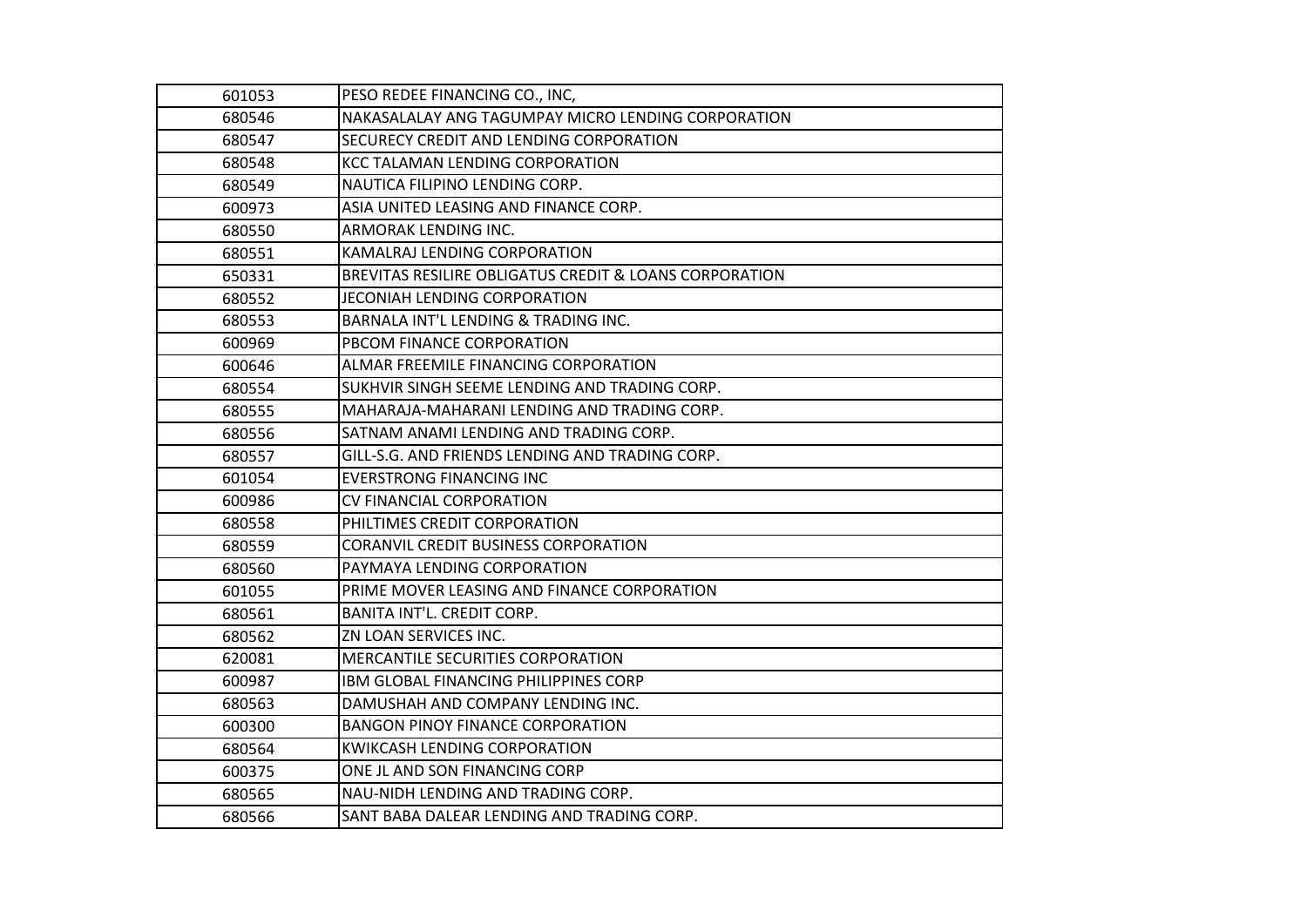| 680567 | MAROKE LENDING AND TRADING CORP.                     |
|--------|------------------------------------------------------|
| 680568 | NAWASHAHR DOABA LENDING AND TRADING CORP.            |
| 680569 | MOHINDER-SUKHPAL LENDING INVESTOR CORP.              |
| 680570 | RAJ-BRAR & FRIENDS LENDING AND TRADING CORP.         |
| 680571 | MILTHEA LENDING CORPORATION                          |
| 680572 | VAKILAN WALA LENDING INVESTOR AND TRADING CORP.      |
| 680573 | ONE ALBERT CREDITORS AND LENDERS CORP.               |
| 680574 | L.O.G. LENDER AND COLLECTOR INC.                     |
| 680575 | DOLSEN LENDERS AND CREDITORS CORP                    |
| 680576 | FORTUNE TRADERS MONEY LENDING CORP.                  |
| 680577 | CORLICAP LENDING INVESTOR, INC.                      |
| 680578 | KYNAN LENDING INVESTOR INC                           |
| 680579 | JOL STAR LENDERS CORP                                |
| 680580 | JJ CREDITORS AND LENDERS INC                         |
| 680581 | CREDITLANE LENDING INVESTORS CORPORATION             |
| 620186 | PNB SECURITIES INC.                                  |
| 680582 | EAGLE LOVE NATURE LENDING CORP.                      |
| 680583 | BUKIDNON SERVANT COMMUNITIES LENDING INVESTORS, INC. |
| 600003 | <b>GLOBAL SME LOANS INC.</b>                         |
| 680584 | JEANNESLAI LENDING CORPORATION                       |
| 680585 | ZORAYDA LENDING SERVICES CORPORATION                 |
| 680586 | YIYI SUNFLOWER LENDING COMPANY INC                   |
| 680587 | LAKHDADA LENDING INVESTOR AND MARKETING INC          |
| 680588 | EFDF LENDING CORP.                                   |
| 600520 | MERIDIAN FINANCE AND CREDIT CORPORATION              |
| 680589 | KENETH LOANS & CREDIT INC                            |
| 680590 | SEATREND LENDING INVESTOR INC.                       |
| 620189 | UNICAPITAL SECURITIES INC                            |
| 680591 | THIND SINGH LENDING INVESTOR AND TRADING CORP.       |
| 680592 | BHF BAGUIO LENDING INC.                              |
| 680593 | MAPI LENDING INVESTORS INC                           |
| 600989 | UNICAPITAL FINANCE AND INVESTMENT INC                |
| 610025 | UNICAPITAL INC                                       |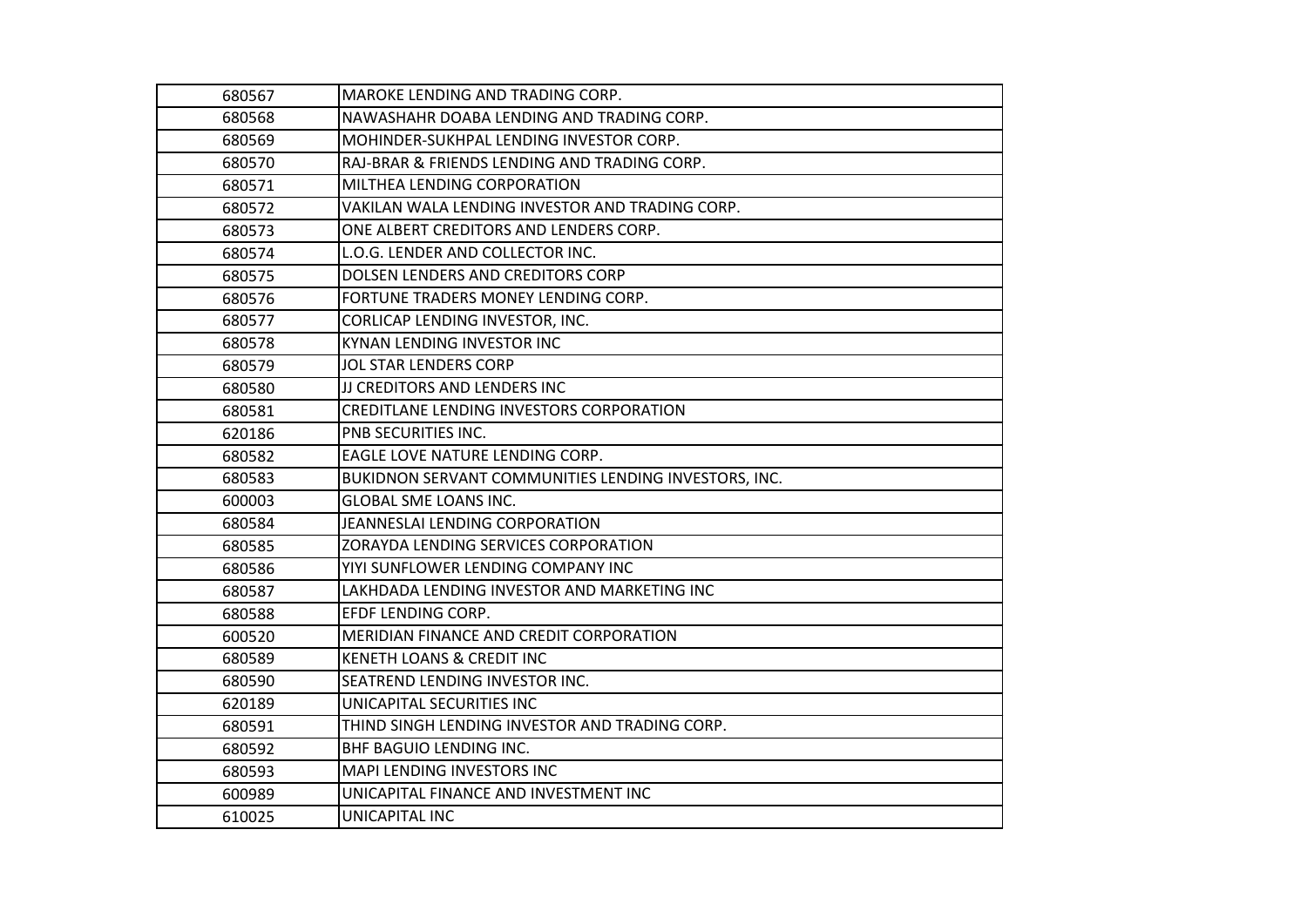| 620072 | LARRGO SECURITIES COMPANY INC.                                 |
|--------|----------------------------------------------------------------|
| 680594 | YIYI SUNFLOWER LENDING COMPANY INC.                            |
| 680595 | MOUR LENDING INVESTOR CORP.                                    |
| 680013 | <b>DESTINY LENDFUND INC.</b>                                   |
| 680596 | SUBEDAR LENDING INVESTOR AND TRADING CORP.                     |
| 680597 | LLK CREDIT AND COLLECTION INC                                  |
| 680598 | JHANDSAR LENDING INVESTOR AND TRADING CORP.                    |
| 680599 | <b>BRIGHTCAST LENDING SERVICES INC.</b>                        |
| 680601 | <b>JMB QUICK LENDING SERVICES CORPORATION</b>                  |
| 680602 | EJB CREDITORS AND LENDERS INC.                                 |
| 680603 | ONE A KENJELO LENDING SERVICES INC                             |
| 680604 | JAGRAON SIDHU LENDING INVESTOR AND TRADING CORP.               |
| 680605 | PONA BROS LENDING AND TRADING CORPORATION                      |
| 680606 | HINDU-CHINE LENDING INVESTOR CORP.                             |
| 680607 | <b>MAPALI LENDING CORPORATION</b>                              |
| 680608 | MALWA PUNJAB LENDING INVESTOR AND TRADING CORP.                |
| 680609 | LIKEWISE LENDING INVESTOR CORP.                                |
| 680610 | CHOHAN DHUTTY LENDING INVESTOR CORP.                           |
| 680611 | <b>GURMAIL SOGI LENDING INVESTOR AND TRADING CORP.</b>         |
| 680612 | LAMMA LENDING INVESTOR CORP.                                   |
| 680613 | NANAKSAR SAHIB LENDING INVESTOR CORP.                          |
| 680614 | <b>GUIBU LOANS AND CREDIT CORP.</b>                            |
| 680615 | JLK LENDERS AND CREDITORS INC.                                 |
| 680616 | JRA QUICK LENDING CORP.                                        |
| 680617 | BHAGAT DHANNA LENDING INVESTOR AND TRADING CORP.               |
| 680618 | RAJAN SIDHU LENDING INVESTOR AND TRADING CORP.                 |
| 680619 | SANT TARA JI LENDING INVESTOR CORP.                            |
| 680620 | SEKHON AND DHILLON LENDING INVESTOR AND TRADING CORP.          |
| 680621 | SAI LIFE LINE INTERNATIONAL LENDING INVESTOR AND TRADING CORP. |
| 680622 | RAINBOW BRIGHT LENDING AND TRADING CORP.                       |
| 680623 | <b>SRA GANGANAGAR LENDING INC.</b>                             |
| 680624 | <b>8J BUSINESS LENDING CORP.</b>                               |
| 680625 | OCEANCASH LENDING INVESTORS INC.                               |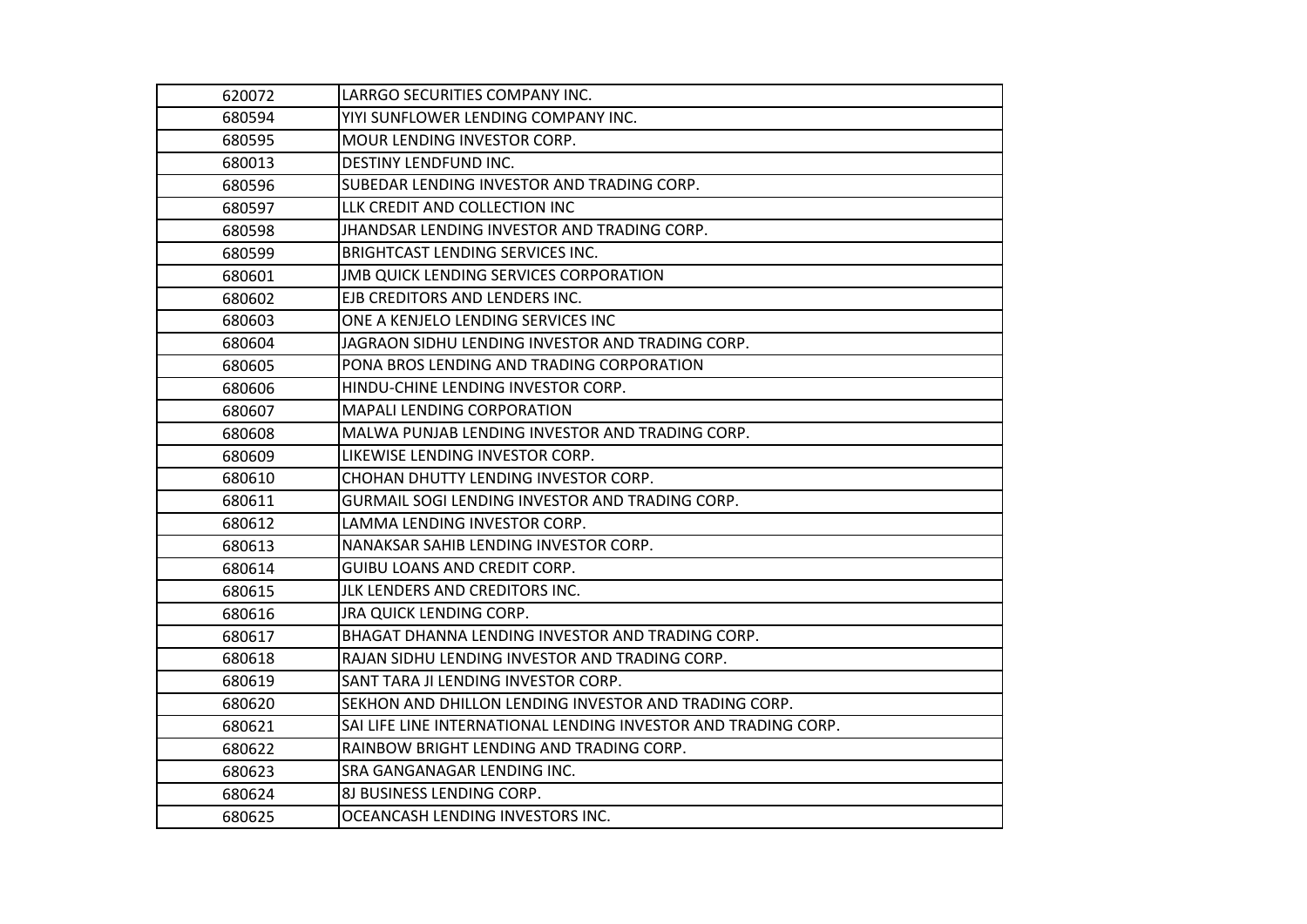| 680626 | 928 CREDIT CONCEPT LENDING INVESTOR CORPORATION          |
|--------|----------------------------------------------------------|
| 680627 | ASHMEEN AND PRABPREET LENDING INVESTOR AND TRADING CORP. |
| 680628 | SEPTEM VEL PLURIBUS LENDING CORP.                        |
| 680629 | DELAMO LENDING INVESTOR CORPORATION                      |
| 680630 | 888PROSPERITY LENDING CORPORATION                        |
| 680631 | <b>CREST OF NICE-J LENDING CORPORATION</b>               |
| 680632 | TAGUM-VISTA LENDING CORPORATION                          |
| 680633 | PASIG BORONGAN LENDING CORP.                             |
| 680634 | DRK2 LENDING INVESTOR CORP.                              |
| 680635 | UHLAND LOANS CORPORATION                                 |
| 600571 | ALLSAFE FINANCING CORPORATION                            |
| 680636 | HIGHLAND DREAM CREDIT CORPORATION                        |
| 680637 | TWIN BEE SOUTH CREDIT CORPORATION                        |
| 620194 | TIMSON SECURITIES INC                                    |
| 680638 | SRAN & SIDHU'S LENDING AND TRADING CORP.                 |
| 680042 | SUPREME MONEY LENDING CORP                               |
| 680639 | COLOSO CREDIT FACILITIES CORPORATION                     |
| 680640 | RATAUL LENDING INVESTOR AND TRADING CORP.                |
| 680641 | PB CAPITAL CREDIT AND LOANS INCORPORATED                 |
| 680642 | PANDEY AND SIDHU LENDING CORP.                           |
| 680643 | MOONSERVE DELIGHT LENDING INC.                           |
| 680644 | SUKHMANI INDIE LENDING AND TRADING CORP.                 |
| 620163 | STRATEGIC EQUITIES CORPORATION                           |
| 620111 | SARANGANI SECURITIES INC.                                |
| 620135 | YAO AND ZIALCITA INC.                                    |
| 670062 | ATR ASSET MANAGEMENT INC.                                |
| 680646 | PERAPAY LENDING CORPORATION                              |
| 680647 | <b>R&amp;F LENDING INVESTOR OF BUKIDNON INC.</b>         |
| 680648 | SAAB SARPANCH LENDING INVESTOR CORP.                     |
| 680649 | <b>BDPRS LENDING &amp; TRADING CORP.</b>                 |
| 680650 | SUKHMANI LENDING CORP.                                   |
| 680651 | THIND AND NANDHA LENDING INVESTOR CORP.                  |
| 680652 | CAPILANO LENDING INVESTOR CORPORATION                    |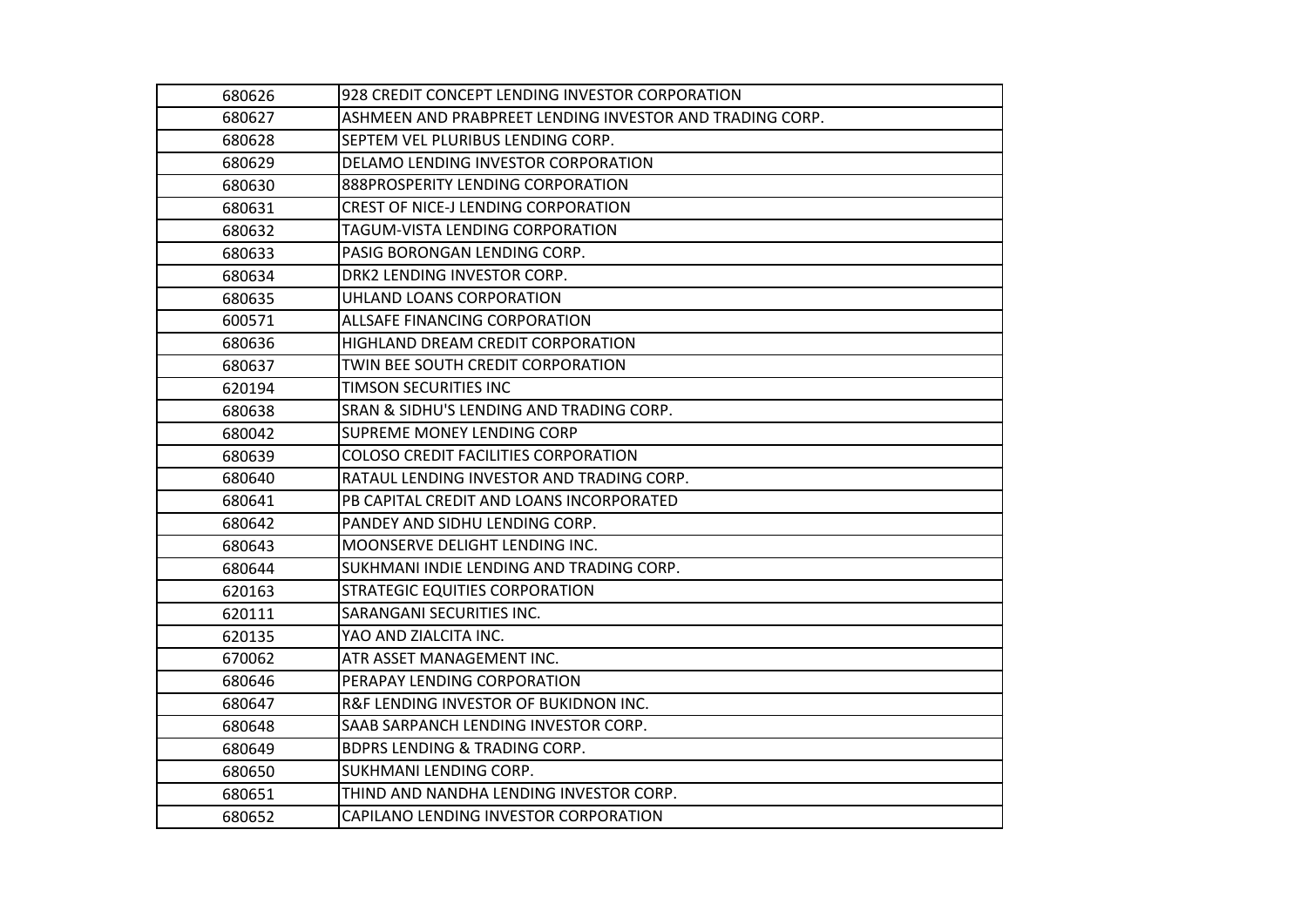| 680653 | <b>BUENO LENDING INVESTOR INC.</b>                        |
|--------|-----------------------------------------------------------|
| 680654 | SHINE CREDIT AND FINANCE CORP.                            |
| 620161 | UOB KAY HIAN SECURITIES PHILIPPINES INC                   |
| 680655 | GUL-ZARA LENDING INVESTOR CORP.                           |
| 680656 | THEMRAJ LENDING AND MARKETING CORP.                       |
| 680657 | SATLUJ LENDING INVESTOR AND TRADING CORP.                 |
| 680658 | A+PGS CREDIT SERVICES INC.                                |
| 680659 | <b>SG&amp;B CREDIT SERVICES CORPORATION</b>               |
| 680660 | <b>FIRST 3G LENDERS CORPORATION</b>                       |
| 680661 | PHILIP G LENDERS AND CREDITORS INC.                       |
| 680662 | PBS LENDERS AND CREDITORS INC.                            |
| 680663 | ALJONIE LENDING CORPORATION                               |
| 620089 | PAN ASIA SECURITIES CORPORATION                           |
| 680645 | RESTALEE LENDING INVESTORS INC                            |
| 680664 | JHUNLEE LENDING INVESTORS INC                             |
| 680665 | UNITOKEN LENDING INVESTOR INC                             |
| 680666 | SARCAB LENDING CORPORATION                                |
| 680667 | PMC UNIFIED LENDING INVESTORS INC                         |
| 680668 | 888 UNIFIED TRIO LENDING COMPANY                          |
| 670097 | FIRST METRO SAVE AND LEARN F.O.C.C.U.S. DYNAMIC FUND INC. |
| 601056 | <b>QUARK FINANCING CORP.</b>                              |
| 680669 | L.A. INFINITE CREDIT INC.                                 |
| 620172 | <b>VALUE QUEST SECURITIES CORPORATION</b>                 |
| 680670 | <b>JDIZON LENDING CORPORATION</b>                         |
| 620050 | <b>GLOBALINKS SECURITIES &amp; STOCKS INC</b>             |
| 680671 | RJQ LENDING CORPORATION                                   |
| 600878 | SURECYCLE FINANCE CORP.                                   |
| 620101 | <b>QUALITY INVESTMENTS &amp; SECURITIES CORP.</b>         |
| 680672 | RED ORANGE LENDING INVESTORS, INC.                        |
| 680673 | RJ PLAYSITE LENDING INVESTOR INC                          |
| 680674 | RJ&A LENDING CORPORATION                                  |
| 600976 | LABRADOR FINANCE CORPORATION                              |
| 680675 | HUPAN LENDING TECHNOLOGY INC.                             |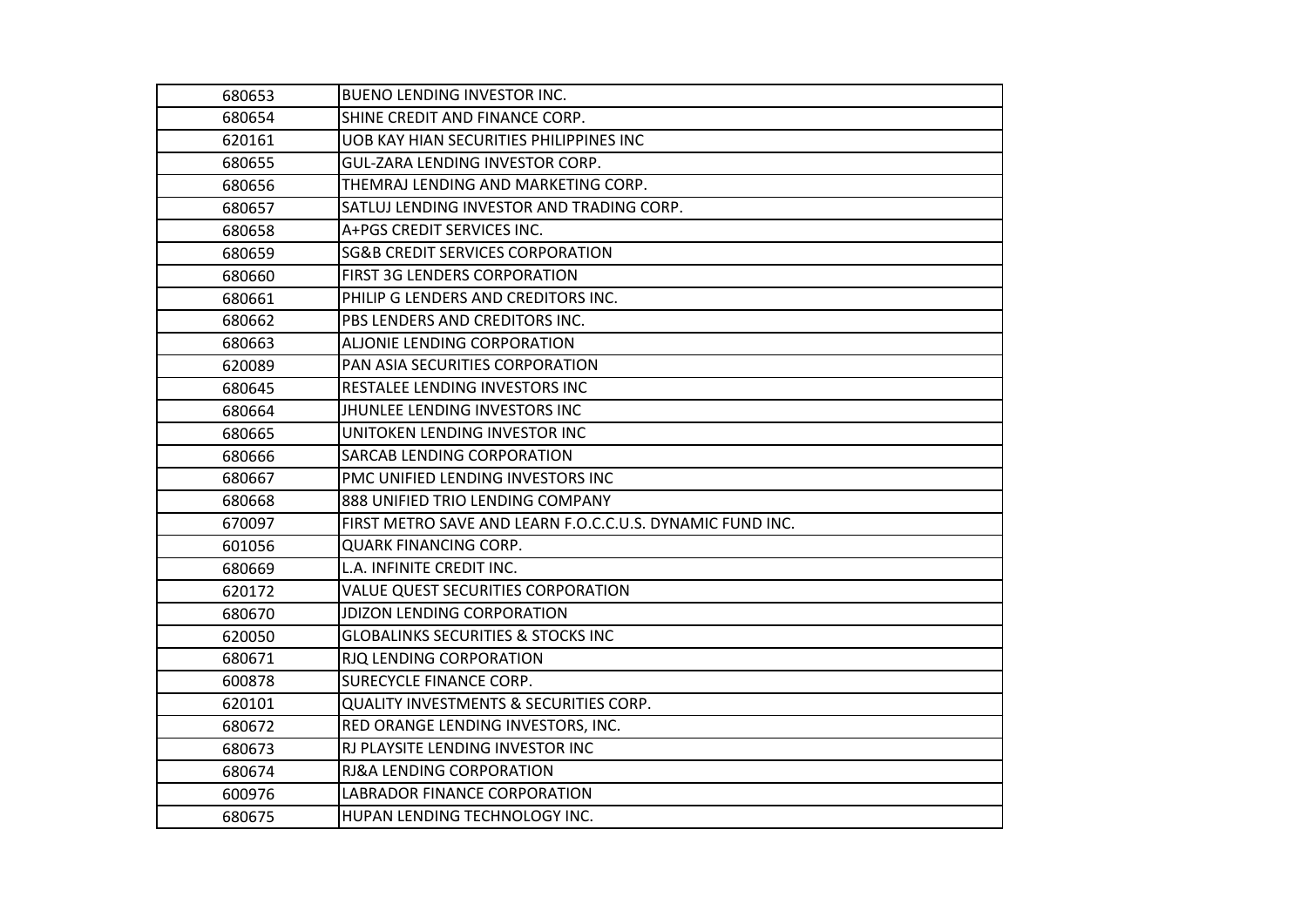| 680383 | PLENTINA LENDING INC.                         |
|--------|-----------------------------------------------|
| 600854 | SEAMONEY CREDIT FINANCE PHILIPPINES INC       |
| 680676 | <b>CASHCARE CREDIT CORPORATION</b>            |
| 680677 | JUAN ASENSO LENDING CORPORATION               |
| 680678 | PURISIMA LENDING CORP.                        |
| 620039 | EASTERN SECURITIES DEVELOPMENT CORPORATION    |
| 600573 | PEAKHOLD FINANCE CORPORATION                  |
| 680679 | HMW LENDING INVESTORS INC                     |
| 620090 | PAPA SECURITIES CORPORATION                   |
| 601057 | <b>ARQCAPITAL SME FINANCE INC</b>             |
| 620043 | F. YAP SECURITIES INC.                        |
| 680680 | VALPARADISO LENDING INVESTOR CORPORATION      |
| 680681 | SINGULARITY LENDING INC.                      |
| 620097 | PREMIUM SECURITIES INC                        |
| 680682 | VIDALIA LENDING CORP.                         |
| 600328 | <b>QCASH FINANCING CORP.</b>                  |
| 680683 | VAMO LENDING INC.                             |
| 620115 | <b>SOLAR SECURITIES INC</b>                   |
| 620066 | J.M. BARCELON & COMPANY INC.                  |
| 680684 | ADDCAF LENDING CORPORATION                    |
| 680685 | ELEVEN TOWERS LENDING CORPORATION             |
| 680686 | <b>NEGOCIO LENDING CORPORATION</b>            |
| 680687 | MIGHTY KING LENDING INVESTOR INCORPORATED     |
| 620034 | DIVERSIFIED SECURITIES INC.                   |
| 620060 | I.B. GIMENEZ SECURITIES INC.                  |
| 620120 | TANSENGCO AND COMPANY INC.                    |
| 680688 | WINS BROTHER LENDING CORPORATION              |
| 620029 | <b>COHERCO SECURITIES INC.</b>                |
| 680689 | <b>STASH LENDING INC</b>                      |
| 680690 | MOUNT FUJI LENDING, INC.                      |
| 680691 | MELANN LENDING INVESTOR CORPORATION           |
| 620121 | THE FIRST RESOURCES MANAGEMENT AND SECURITIES |
| 620014 | <b>ASIASEC EQUITIES INC.</b>                  |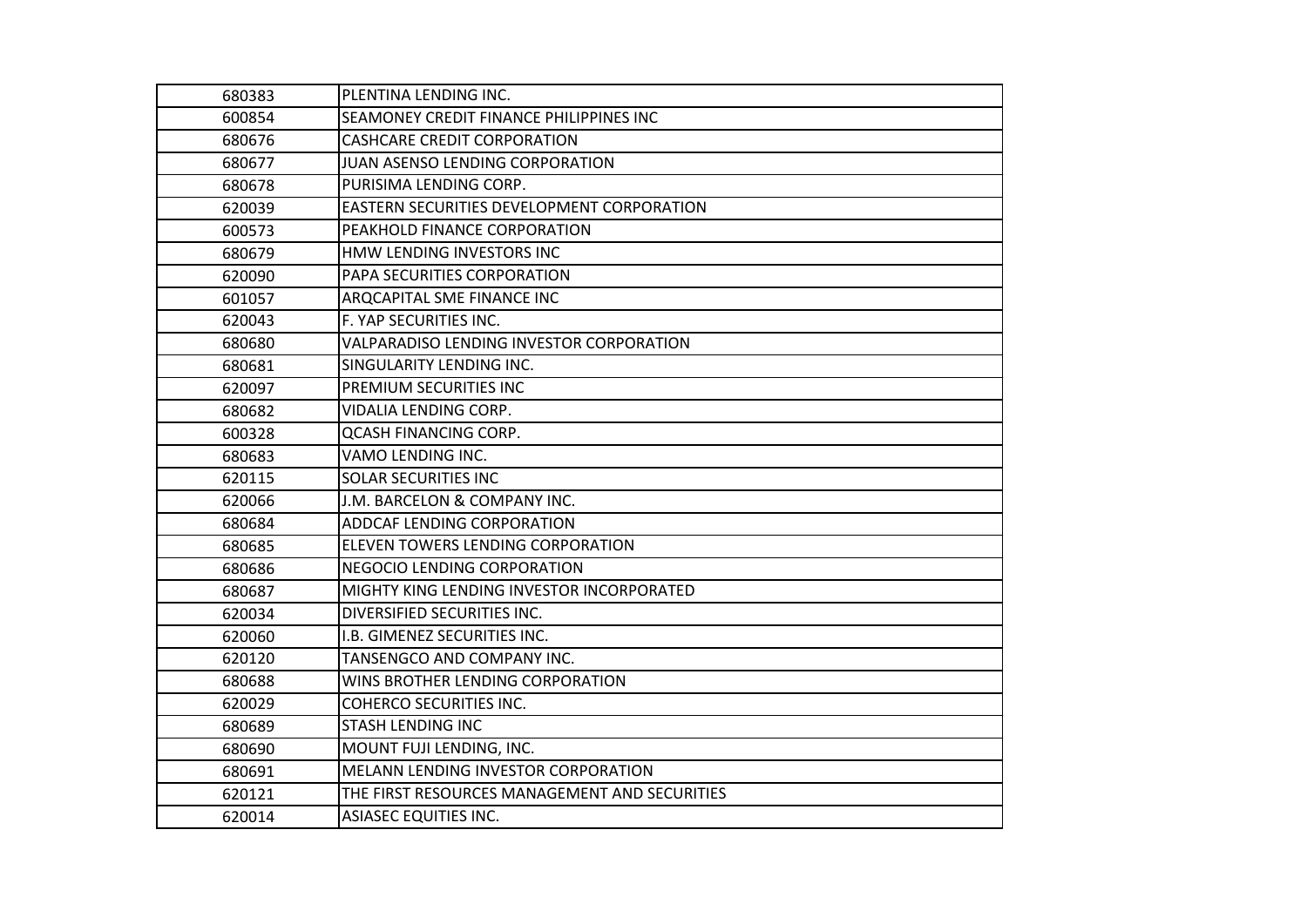| 620007 | ALPHA SECURITIES CORPORATION                        |
|--------|-----------------------------------------------------|
| 680692 | AMR ATUP LENDING INC.                               |
| 680693 | <b>ENERGY 101 LENDING INC.</b>                      |
| 620069 | <b>JSG SECURITIES INC.</b>                          |
| 620019 | AURORA SECURITIES INCORPORATED                      |
| 620020 | <b>BA SECURITIES INC</b>                            |
| 620124 | TRANS-ASIA SECURITIES INC.                          |
| 680694 | PRAB GROVER LENDING INVESTOR AND TRADING CORP.      |
| 620012 | ASIA PACIFIC CAPITAL EQUITIES & SEC. CORP.          |
| 610029 | <b>SB CAPITAL INVESTMENT CORPORATION</b>            |
| 680175 | <b>EDUC4ALL LENDING INC</b>                         |
| 620078 | <b>MARIAN SECURITIES INC.</b>                       |
| 680695 | SUPER-SPACE PH LENDING INC.                         |
| 680696 | <b>COPPERSTONE LENDING INC.</b>                     |
| 620103 | R COYIUTO SECURITIES INC                            |
| 680697 | STRUCTO LENDING INVESTOR CORPORATION                |
| 670084 | CITICORP FINANCIAL SERVICES AND INSURANCE BROKERAGE |
| 680698 | G.A. MERCADO LENDING INVESTOR, INC.                 |
| 680700 | REDWINE LENDING INVESTOR INC.                       |
| 620084 | NEW WORLD SECURITIES CO INC                         |
| 620132 | <b>WESTLINK GLOBAL EQUITIES INC</b>                 |
| 600024 | CATERPILLAR FINANCIAL SERVICES PHILIPPINES INC.     |
| 600968 | ORIX METRO LEASING AND FINANCE CORPORATION          |
| 620062 | IMPERIAL DE GUZMAN ABALOS & CO INC                  |
| 680701 | TRANS-PHIL CREDIT CORPORATION                       |
| 620154 | YAPSTER E-TRADE, INC.                               |
| 620065 | <b>INVESTORS SECURITIES INC.</b>                    |
| 620136 | YU AND COMPANY INCORPORATED                         |
| 680702 | <b>16 CARAT LENDING CORPORATION</b>                 |
| 680703 | CAMBRIA LENDING INVESTOR INC                        |
| 680704 | REANRAMZ LENDING CORPORATION                        |
| 600983 | LAUS FINANCING AND LEASING CORPORATION              |
| 600031 | COMTRUST FINANCE AND INVESTMENT CORPORATION         |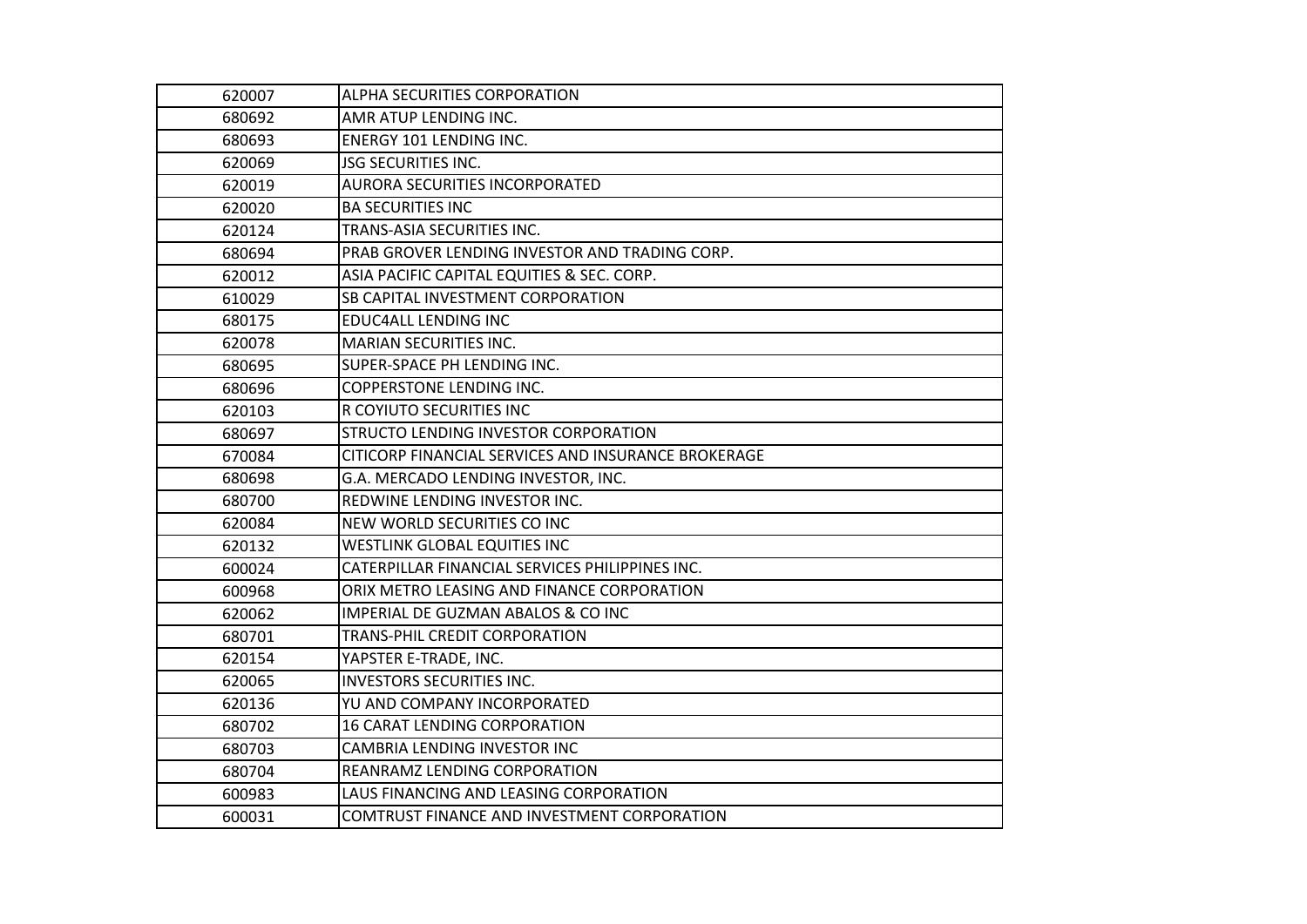| 680705 | RAMZCHRIS LENDING CORPORATION                          |
|--------|--------------------------------------------------------|
| 680706 | CONVENIENCE CASH LENDING CORP.                         |
| 620025 | CAMPOS LANUZA & CO. INC.                               |
| 620042 | EVERGREEN STOCKBROKERAGE & SECURITIES, INC.            |
| 680707 | FINGERTIP LENDING CORP.                                |
| 680708 | E-BORROW LENDING CORP.                                 |
| 680709 | <b>BAKERMAX LENDING CORP.</b>                          |
| 620055 | H.E. BENNETT SECURITIES INC.                           |
| 680710 | FIRST JSN CREDITS INC                                  |
| 680711 | <b>BDL LENDING CORPORATION</b>                         |
| 600975 | <b>DBP LEASING CORPORATION</b>                         |
| 680712 | TRIPLE R LENDING CORPORATION                           |
| 670033 | FIRST METRO SAVE AND LEARN EQUITY FUND, INC.           |
| 670081 | FIRST METRO SAVE AND LEARN PHILIPPINE INDEX FUND INC   |
| 670078 | FIRST METRO SAVE AND LEARN DOLLAR BOND FUND INC        |
| 670089 | FIRST METRO CONSUMER FUND ON MSCI PHILIPPINES IMI INC. |
| 610017 | FIRST METRO SAVE AND LEARN BALANCED FUND INC           |
| 670058 | FIRST METRO SAVE AND LEARN MONEY MARKET FUND INC       |
| 670034 | FIRST METRO SAVE AND LEARN FIXED INCOME FUND INC       |
| 620199 | STAR ALLIANCE SECURITIES CORP.                         |
| 680713 | <b>CENTUM CREDIT CORPORATION</b>                       |
| 620119 | SUPREME STOCKBROKERS, INC.                             |
| 680699 | WARM CASH LENDING CORP.                                |
| 620077 | <b>MANDARIN SECURITIES CORPORATION</b>                 |
| 620016 | AT DE CASTRO SECURITIES CORPORATION                    |
| 620051 | <b>GOLDEN TOWER SECURITIES AND HOLDINGS INC</b>        |
| 680714 | FESL LENDING INVESTOR CORP.                            |
| 620002 | A & A SECURITIES INC                                   |
| 680715 | <b>ENSINE CREDIT LENDING CORPORATION</b>               |
| 620105 | R. S. LIM AND COMPANY INC.                             |
| 680716 | GREENISH CREDIT AND LENDING CORPORATION                |
| 620076 | LUYS SECURITIES CO INC                                 |
| 620003 | ABACUS SECURITIES CORPORATION                          |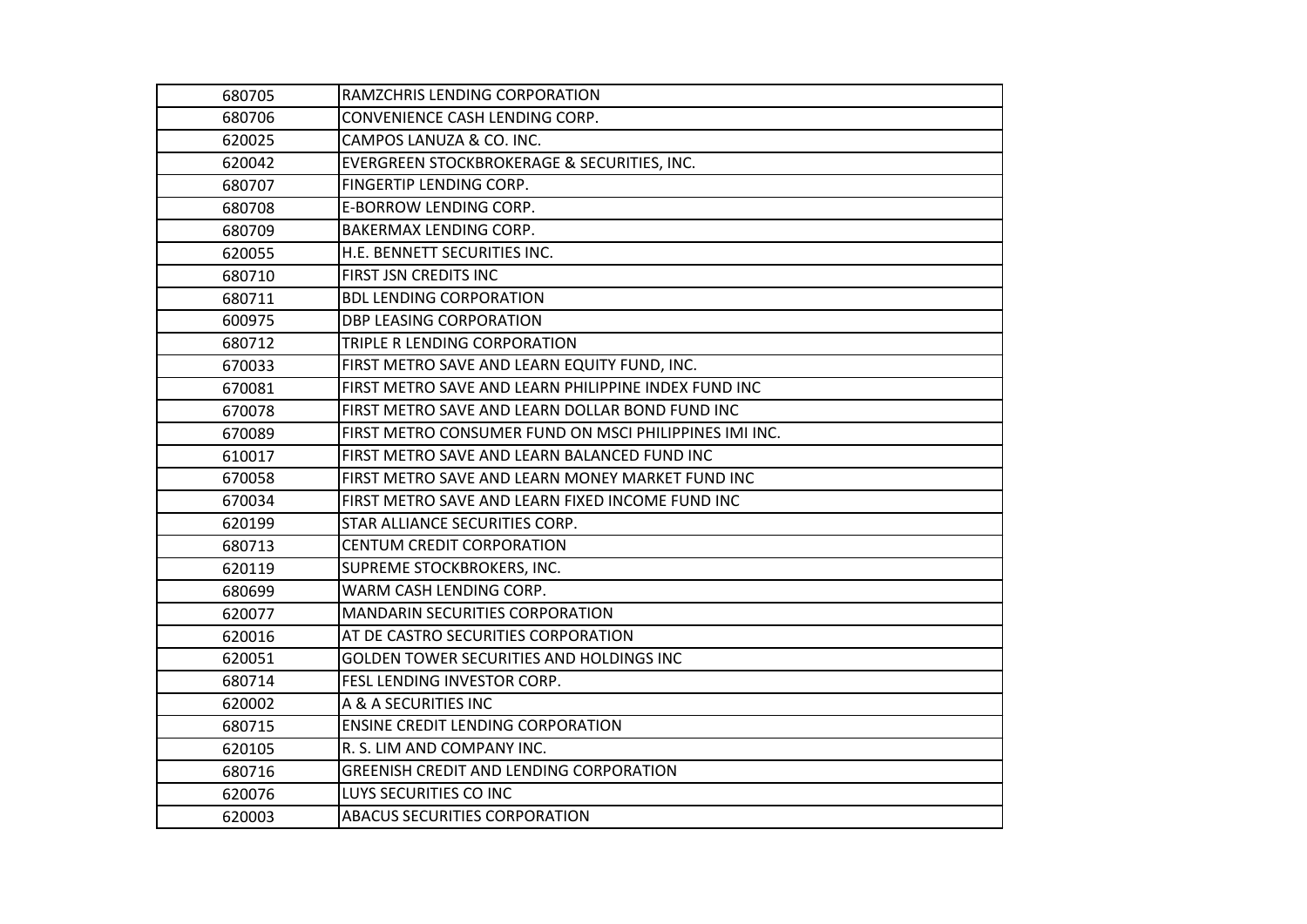| 620022 | BELSON SECURITIES INCORPORATED                     |
|--------|----------------------------------------------------|
| 670096 | MBG INVESTMENT MANAGEMENT INC.                     |
| 620107 | REGINA CAPITAL DEVELOPMENT CORPORATION             |
| 680717 | <b>WARD LENDING CORPOTATION</b>                    |
| 680718 | 5779 MLINE LENDING CORPORATION                     |
| 620108 | <b>REGIS PARTNERS INC.</b>                         |
| 601058 | FLASH MONEY PH FINANCING COMPANY INC.              |
| 620001 | <b>CLSA PHILIPPINES INC.</b>                       |
| 600345 | HUEY FINANCING INCORPORATED                        |
| 670051 | SUN LIFE PROSPERITY PESO STARTER FUND INCORPORATED |
| 620008 | AP SECURITIES INCORPORATED                         |
| 600400 | MEGARITZ FINANCING CORPORATION                     |
| 680092 | SOFI LENDING, INC.                                 |
| 600996 | RCBC LEASING AND FINANCE CORPORATION               |
| 680719 | BLUE LEAF LENDING BY NC INC                        |
| 680720 | <b>MEDIATOR CREDIT &amp; LOANS CORP</b>            |
| 600145 | RURAL ELECTRIFICATION FINANCING CORPORATION        |
| 680721 | HARKEWALJIT LENDING AND TRADING CORP.              |
| 600211 | JACCS FINANCE PHILIPPINES CORPORATION              |
| 680723 | JUST SMILE LENDING CORPORATION                     |
| 620045 | FIRST INTEGRATED CAPITAL SECURITIES INC            |
| 680724 | <b>BLNY LENDING CORP.</b>                          |
| 680725 | RV MICRO LOAN CORPORATION                          |
| 601059 | A-1 FINANCIAL SERVICES, INC.                       |
| 680726 | ADVANTAGE LENDING CORP.                            |
| 680727 | ASSET CREDIT AND LOAN, INC.                        |
| 620031 | DA MARKET SECURITIES INC.                          |
| 680728 | ECE LENDING INVESTOR INC.                          |
| 620044 | <b>FIDELITY SECURITIES INC.</b>                    |
| 680729 | PHILMEN CREDIT CORPORATION                         |
| 680730 | <b>EMPOWER BUSINESS LENDING CORPORATION</b>        |
| 620053 | <b>GUILD SECURITIES INC.</b>                       |
| 620041 | <b>EQUITIWORLD SECURITIES INC</b>                  |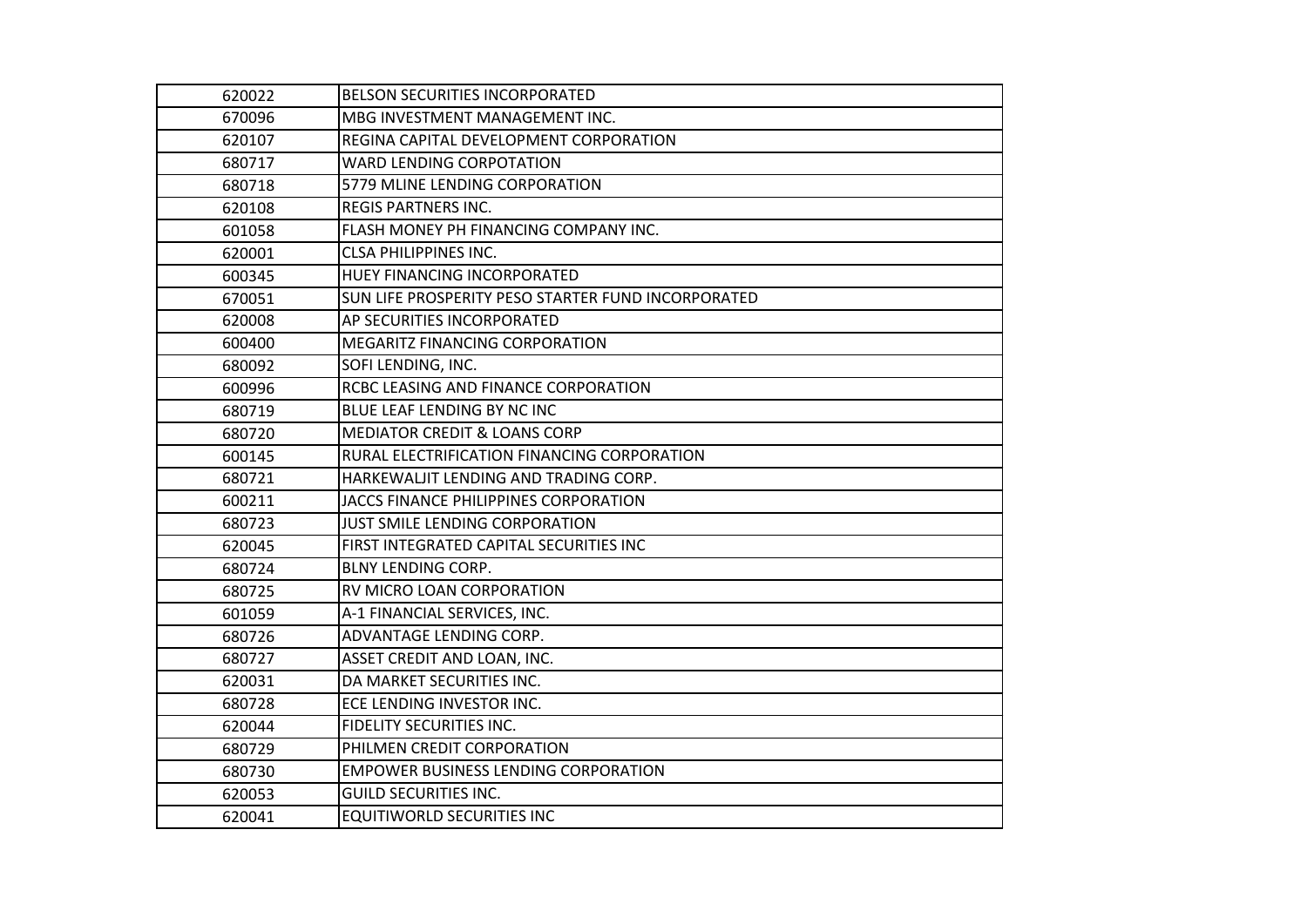|        | CASHXPRESS SOUTH EAST ASIA LENDING INC. DOING BUSINESS UNDER CASHXPRESSPH |
|--------|---------------------------------------------------------------------------|
| 680731 | LENDING                                                                   |
| 680732 | LONG TERM INDUSTRIAL DEVELOPMENT PHILIPPINES LENDING CORPORATION          |
| 680733 | AMBER STAR LENDING COPORATION                                             |
| 680734 | ORIGIN LENDING CORP.                                                      |
| 680735 | IFUN LENDING CORP.                                                        |
| 601060 | TRANS ASIATIC FINANCE INCORPORATED                                        |
| 680736 | <b>BIBINCAHAN LENDING CORPORATION</b>                                     |
| 680737 | <b>WARMTH LIEN CREDIT CORP</b>                                            |
| 680739 | SUNCASH LENDING INVESTORS CORP.                                           |
| 620182 | <b>BPI SECURITIES CORPORATION</b>                                         |
| 600519 | ZIRCON FINANCE CORPORATION                                                |
| 690018 | MICO EQUITIES INC.                                                        |
| 620126 | TRITON SECURITIES CORPORATION                                             |
| 620114 | SINCERE SECURITIES CORPORATION                                            |
| 620021 | <b>B. H CHUA SECURITIES CORPORATION</b>                                   |
| 610006 | CLSA EXCHANGE CAPITAL INC.                                                |
| 601061 | EVER READY CREDIT AND FINANCE CORP                                        |
| 620083 | MOUNT PEAK SECURITIES INC                                                 |
| 680740 | U-PESO LENDING INVESTORS CORP.                                            |
| 670082 | SOLDIVO BOND FUND INC.                                                    |
| 670083 | SOLDIVO STRATEGIC GROWTH FUND INC.                                        |
| 670072 | COCOLIFE DOLLAR FUND BUILDER INC                                          |
| 670025 | UNITED FUND INC                                                           |
| 670039 | COCOLIFE FIXED INCOME FUND INC                                            |
| 670088 | COCOLIFE ASSET MANAGEMENT COMPANY INC.                                    |
| 600984 | SUMMIT LEASING AND FINANCE CORPORATION                                    |
| 610032 | MAYBANK KIM ENG CAPITAL INC                                               |
| 680741 | MAGUINDANAO CENTENNIAL CREDIT CORPORATION                                 |
| 620123 | <b>TOWER SECURITIES INC</b>                                               |
| 620015 | <b>ASTRA SECURITIES CORPORATION</b>                                       |
| 680047 | <b>FINASWIDE FINANCE CORPORATION</b>                                      |
| 620096 | PLATINUM SECURITIES INC                                                   |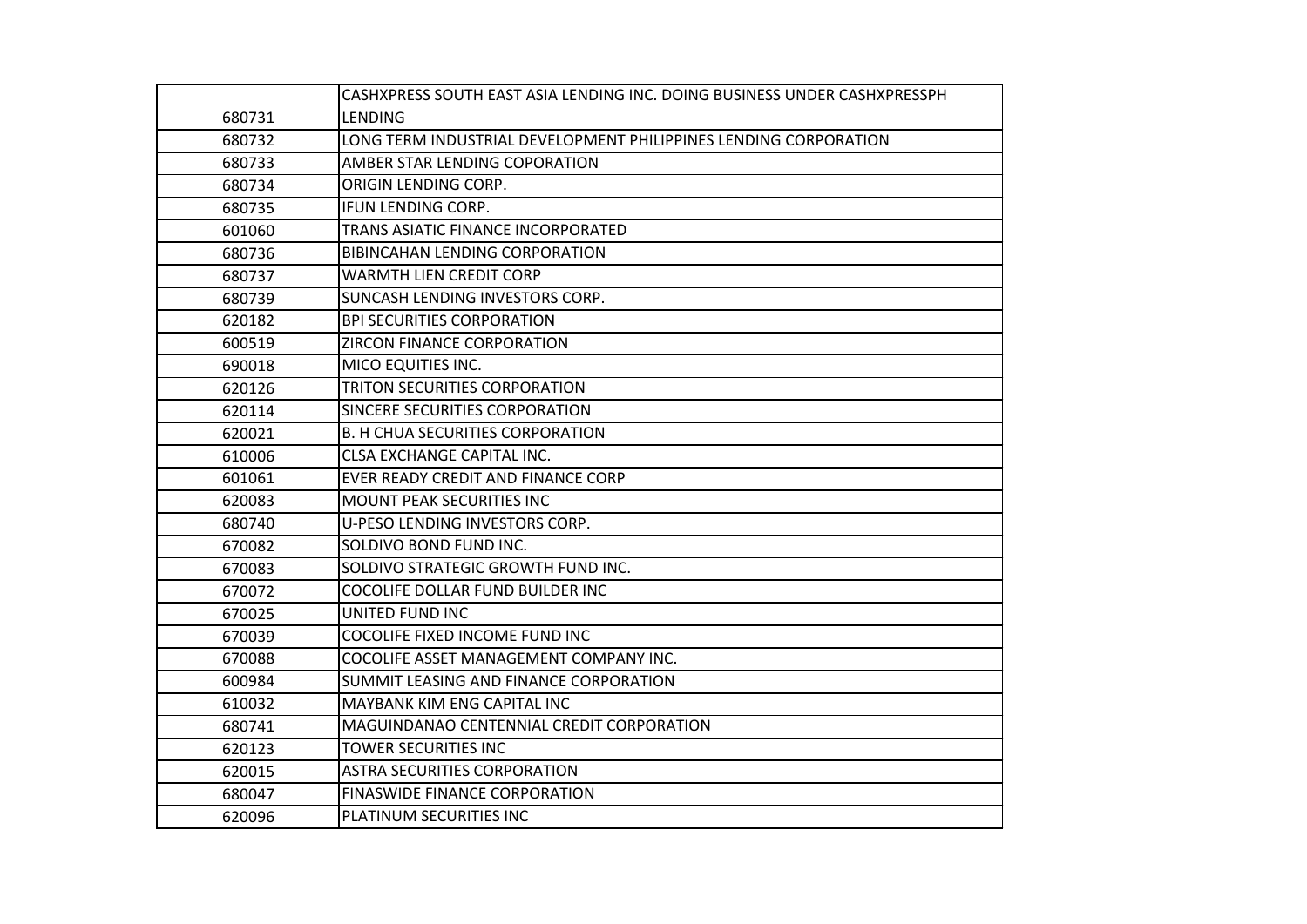| 600958 | <b>SCHILLINGS FINANCE CORPORATION</b>                                |
|--------|----------------------------------------------------------------------|
| 601062 | MONEYCAT FINANCING INC.                                              |
| 680742 | <b>CASH8 LENDING CORPORATION</b>                                     |
| 670093 | ATRAM CORPORATE BOND FUND INC.                                       |
| 670064 | ATRAM TOTAL RETURN DOLLAR BOND FUND INC.                             |
| 670063 | ATRAM ASIAPLUS EQUITY FUND INC.                                      |
| 670061 | ATRAM ALPHA OPPORTUNITY FUND INC.                                    |
| 670037 | ATRAM PHILIPPINE EQUITY OPPORTUNITY FUND INC.                        |
| 670092 | ATRAM PHILIPPINE BALANCED FUND INC.                                  |
|        | ATRAM UNICAPITAL DIVERSIFIED GROWTH FUND INC. FORMERLY ATRAM DYNAMIC |
| 670094 | ALLOCATION FUND INC.                                                 |
| 620130 | VICSAL SECURITIES AND STOCK BROKERAGE INC                            |
| 680743 | TAGUM ALLIED LENDING CORPORATION                                     |
| 601063 | TOMIKAIZEN CREDIT AND FINANCE CORP.                                  |
| 680744 | DAPS LENDING SOLUTIONS INC                                           |
| 601064 | <b>CYCLE FINANCING CORP.</b>                                         |
| 620112 | SECURITIES SPECIALISTS INC                                           |
| 680745 | CASHBEE LENDING SERVICES INC.                                        |
| 680746 | DOLLY AND SONA LENDING AND CREDIT CORP                               |
| 680747 | FIRST EMA WEST CREDIT CORPORATION                                    |
| 680748 | <b>AGUSAN LENDING CORPORATION</b>                                    |
| 680749 | EMA PRIME VALUE CREDIT CORPORATION                                   |
| 680750 | <b>GOLDSKY CREDIT CORPORATION</b>                                    |
| 680751 | WHALE TAIL LENDING SERVICES                                          |
| 680752 | FUND QUEST LENDING SERVICES CORPORATION                              |
| 601065 | VALUE QUEST FINANCE CORPORATION                                      |
| 680753 | BINDER SIDHU LENDING AND TRADING CORPORATION                         |
| 680754 | <b>BUTUAN PRIME LOANS CORPORATION</b>                                |
| 680755 | TREASURE BOWL FINTECH LENDING CORPORATION                            |
| 620075 | <b>LUCKY SECURITIES INC</b>                                          |
| 680756 | MOTOCREDIT CORPORATION                                               |
| 680757 | SOUTHSTAR UNI CREDIT CORPORATION                                     |
| 680758 | METRO NEGROS CREDIT CORPORATION                                      |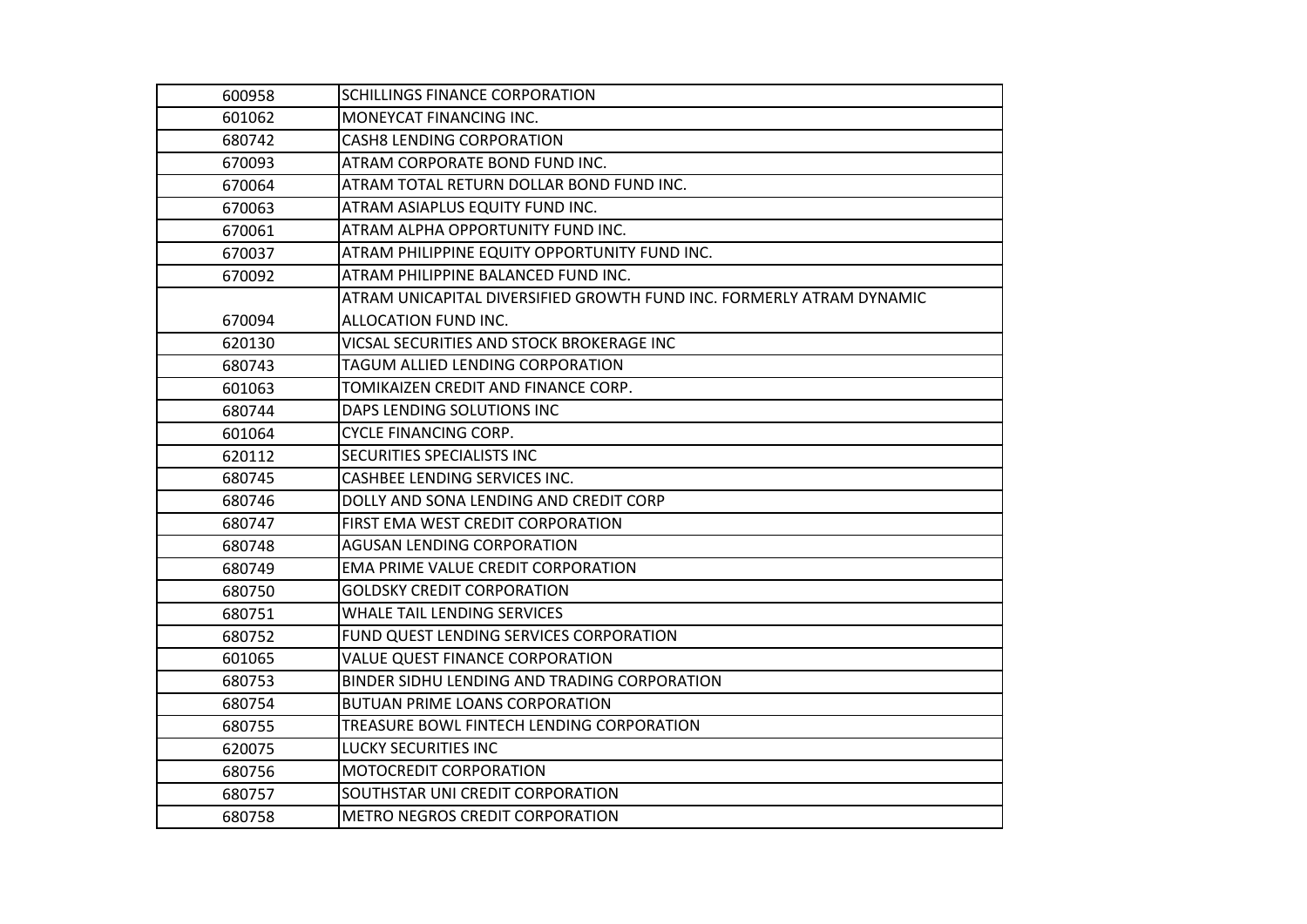| 680759 | MANILA UNI CAPITAL CORPORATION          |
|--------|-----------------------------------------|
| 680760 | 2ND MANILA UNI CAPITAL CORPORATION      |
| 680761 | CASH AID LOAN ONLINE LENDING INC.       |
| 680762 | <b>FAST COIN LENDING CORP.</b>          |
| 600788 | SOUTH ASIALINK FINANCE CORPORATION      |
| 600963 | <b>WISEFUND FINANCE CORPORATION</b>     |
| 680763 | PHILINE LENDING INVESTOR INC.           |
| 680764 | PEARTH LENDING CORPORATION              |
| 680088 | <b>ASTERIA LENDING INC.</b>             |
| 680765 | MYCASH LENDING INVESTORS INC.           |
| 680766 | EMP LENDING, INC.                       |
| 600460 | <b>ACCESS FINANCING DEPOT INC.</b>      |
| 600382 | DIAMOND FINANCE CORPORATION             |
| 680767 | R. EXPRESS LENDING HOUSE CORPORATION    |
| 680073 | FIRST INDUSTRIAL CREDIT CO. INC.        |
| 620038 | <b>EAST WEST CAPITAL CORPORATION</b>    |
| 680768 | CATCHCASH LENDING INVESTORS CORP.       |
| 600974 | <b>BDO LEASING AND FINANCE INC</b>      |
| 680412 | AMARDAS LENDING CORP.                   |
| 680770 | <b>MOORGATE LENDING CORPORATION</b>     |
| 600029 | <b>CLASSIC FINANCE INC</b>              |
| 610041 | YORKVILLE CAPITAL AND INVESTMENT CORP.  |
| 620110 | S J ROXAS & CO. INC.                    |
| 620064 | INTRA INVEST SECURITIES INC.            |
| 680771 | WOWCASH LENDING INVESTORS CORP.         |
| 680772 | <b>INCASH LENDING INVESTORS CORP.</b>   |
| 680773 | UCASH LENDING INVESTORS CORP.           |
| 680774 | CASHTALK LENDING INVESTORS CORP.        |
| 601067 | SUNIWAY FINANCE INC.                    |
| 680775 | UPRISE LENDING INC.                     |
| 680776 | PHILIPPINE CONSUMER LENDING CORPORATION |
| 600187 | <b>ASIALINK FINANCE CORPORATION</b>     |
| 600565 | FILIPINO LOAN AND CREDIT CORPORATION    |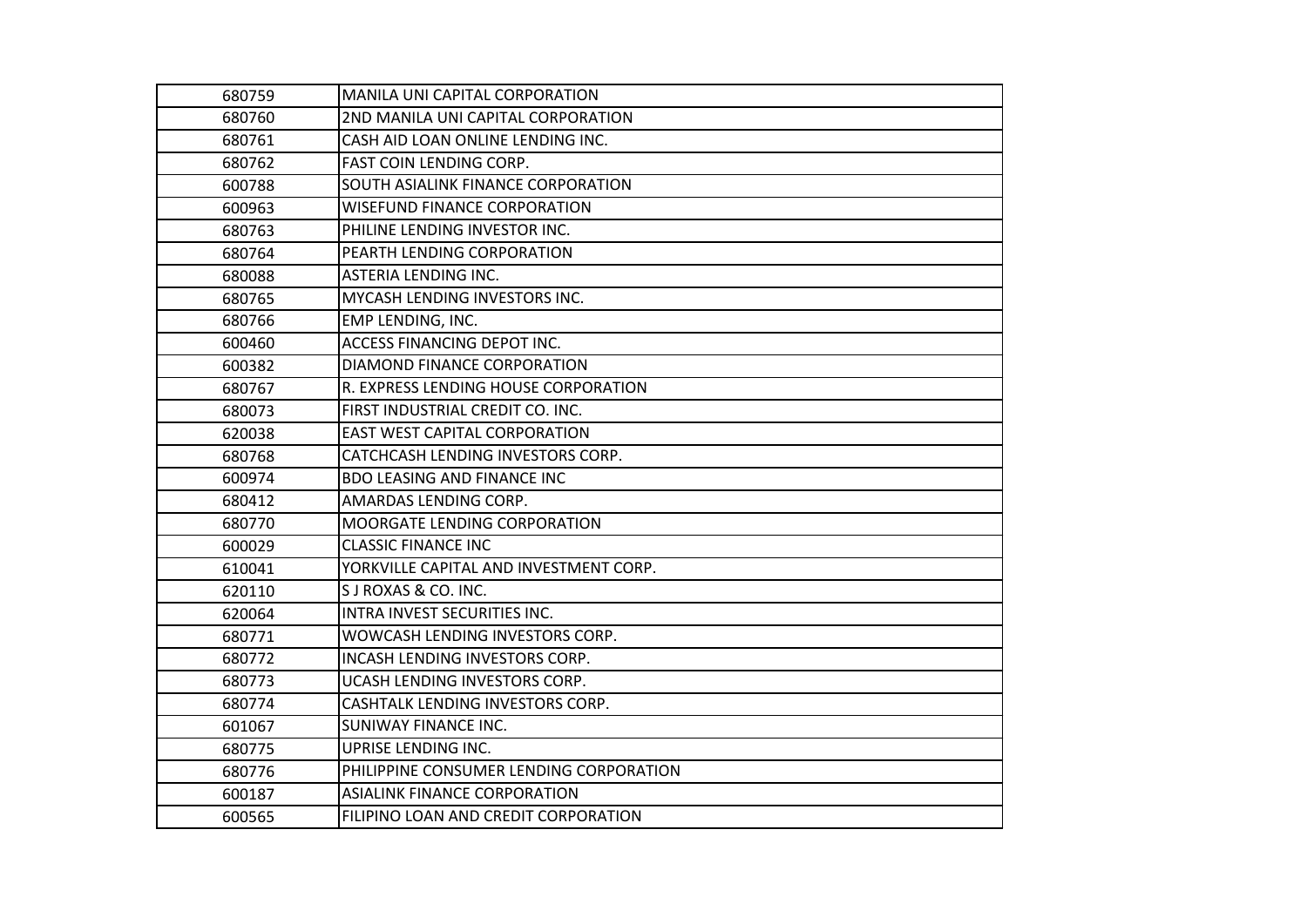| 600981 | HC CONSUMER FINANCE PHILIPPINES INC                     |
|--------|---------------------------------------------------------|
| 601068 | SUNCREDIT.PH FINANCE CORP.                              |
| 680777 | FAST 5000 LENDING CORP.                                 |
| 601069 | <b>ECREDIT FINANCE INC.</b>                             |
| 680778 | SUMMERSET LENDING INCORPORATED                          |
| 600097 | AFC SME FINANCE INC                                     |
| 601031 | CEPAT KREDIT FINANCING INC.                             |
| 680779 | FIRST MARITIME CREDIT CORP.                             |
| 601019 | <b>BDO FINANCE CORPORATION</b>                          |
| 620133 | WONG SECURITIES CORPORATION                             |
| 620061 | <b>IGC SECURITIES INC.</b>                              |
| 620180 | <b>SUNSECURITIES INC</b>                                |
| 610035 | CITICORP CAPITAL PHILIPPINES INC.                       |
| 601070 | <b>GUILMARK FINANCE CORPORATION</b>                     |
| 600156 | STANFORD FINANCE CORPORATION                            |
| 620082 | <b>MERIDIAN SECURITIES INC</b>                          |
| 620005 | <b>ALAKOR SECURITIES CORPORATION</b>                    |
| 680780 | H.K.K LENDING COMPANY INC.                              |
| 620116 | STANDARD SECURITIES CORPORATION                         |
| 600329 | <b>GLOBAL DOMINION FINANCING INC.</b>                   |
| 600943 | EVER LUCKY FINANCIAL CORPORATION                        |
| 601011 | AND FINANCING CORPORATION                               |
| 620181 | VSEC.COM INC.                                           |
| 680783 | MAGIC ACES LENDING COMPANY INCORPORATED                 |
| 620156 | PHILSTOCKS FINANCIAL INC.                               |
| 610015 | INVESTMENT AND CAPITAL CORPORATION OF THE PHILIPPINES * |
| 600038 | <b>DES FINANCING CORPORATION</b>                        |
| 620151 | <b>GFI GROUP PHILIPPINES INC.</b>                       |
| 600338 | <b>ABC FINANCE CORPORATION</b>                          |
| 600570 | 123 FINANCE CORPORATION                                 |
| 600728 | <b>BUDGET FINANCE CORPORATION</b>                       |
| 670032 | FIRST METRO ASSET MANAGEMENT INC                        |
| 680784 | 1 LOYALTY LENDING INVESTORS CORPORATION                 |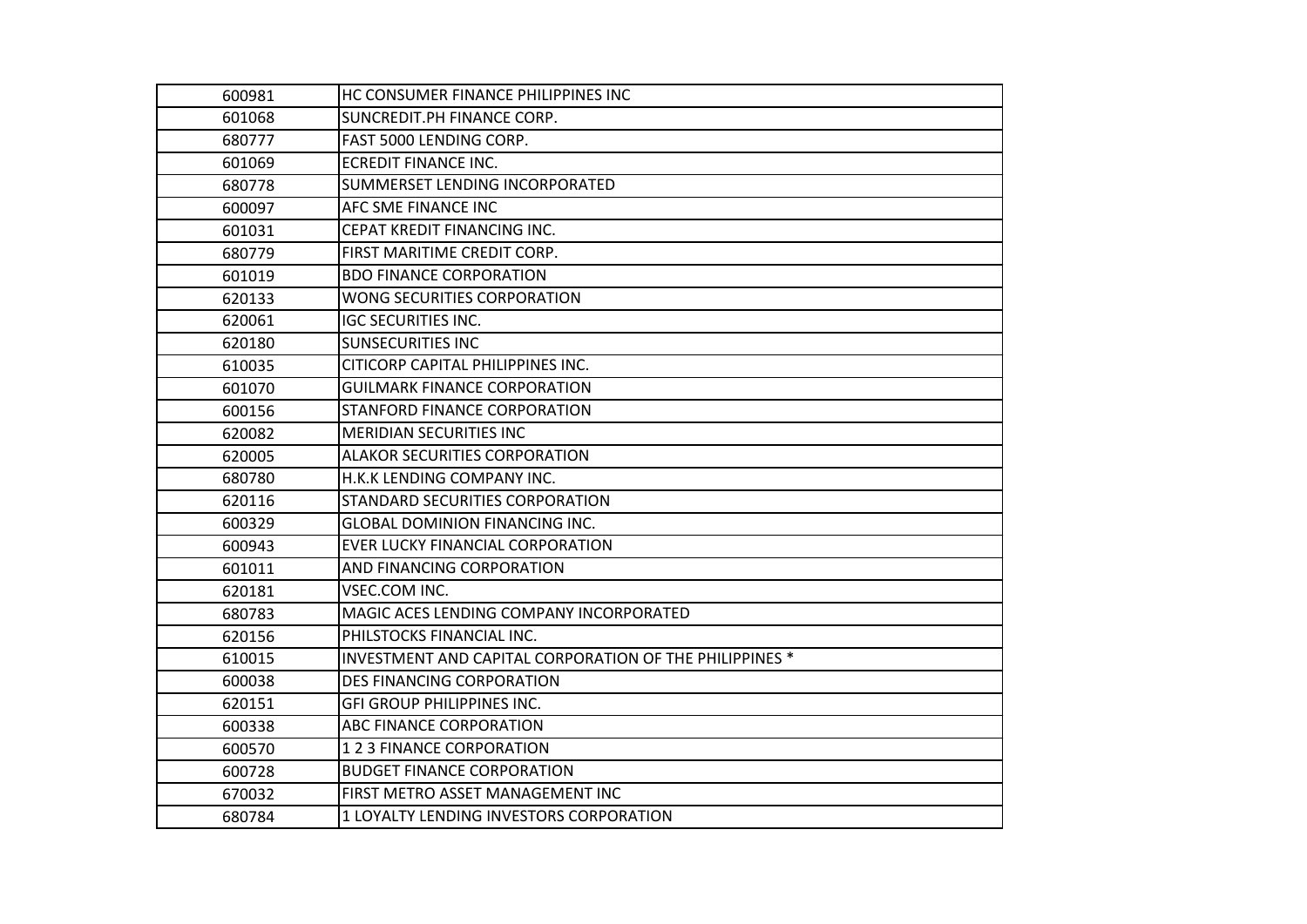| 680785 | ST. JAMES MICRO BUSINESS LENDING CORP          |
|--------|------------------------------------------------|
| 620057 | HDI SECURITIES INC                             |
| 600566 | <b>RD CREDIT CORPORATION</b>                   |
| 610024 | PENTA CAPITAL & INVESTMENT CORPORATION         |
| 680786 | JL PRIORITY LENDING CORP.                      |
| 600979 | CARD LEASING AND FINANCE CORPORATION           |
| 601007 | <b>IGLOBAL FINANCIAL SERVICES INC</b>          |
| 600670 | BOT LEASE AND FINANCE PHILIPPINES INC.         |
| 680787 | MAILLIW LENDING CORPORATION                    |
| 610036 | STATE INVESTMENT HOUSE INC.                    |
| 620131 | <b>WEALTH SECURITIES INC.</b>                  |
| 601006 | FIRST CIRCLE GROWTH FINANCE CORP               |
| 600568 | FIRST DIGITAL FINANCE CORPORATION              |
| 600018 | A.J. GILL FINANCING COMPANY INC.               |
| 620128 | <b>UCPB SECURITIES INC</b>                     |
| 620088 | OPTIMUM SECURITIES CORPORATION                 |
| 610001 | ABACUS CAPITAL AND INVESTMENT CORPORATION      |
| 680781 | TULONG AT GABAY SA PAG UNLAD MICROFINANCE INC. |
| 620129 | <b>VENTURE SECURITIES INC</b>                  |
| 620032 | DAVID GO SECURITIES CORPORATION                |
| 680788 | LINK CREDIT LENDING INVESTORS INC.             |
| 600177 | <b>SWITCH FINANCE CORPORATION</b>              |
| 601071 | <b>HAMILTON FINANCING CORP.</b>                |
| 680789 | JL MICRO LENDING CORP                          |
| 680001 | JP TREASURE LENDING CORPORATION                |
| 680790 | <b>EASTCASH LENDING CORPORATION</b>            |
| 601072 | SCOREONE FINANCING CORP.                       |
| 680791 | KWARTZ LENDING CO. INC.                        |
| 620018 | MAYBANK ATR KIM ENG SECURITIES INC             |
| 660003 | MREIT FUND MANAGERS, INC.                      |
| 680793 | SURITY CASH LENDING INVESTORS CORP.            |
| 680794 | U-PESO.PH LENDING CORPORATION                  |
| 680795 | MYLOAN LENDING INVESTORS INC.                  |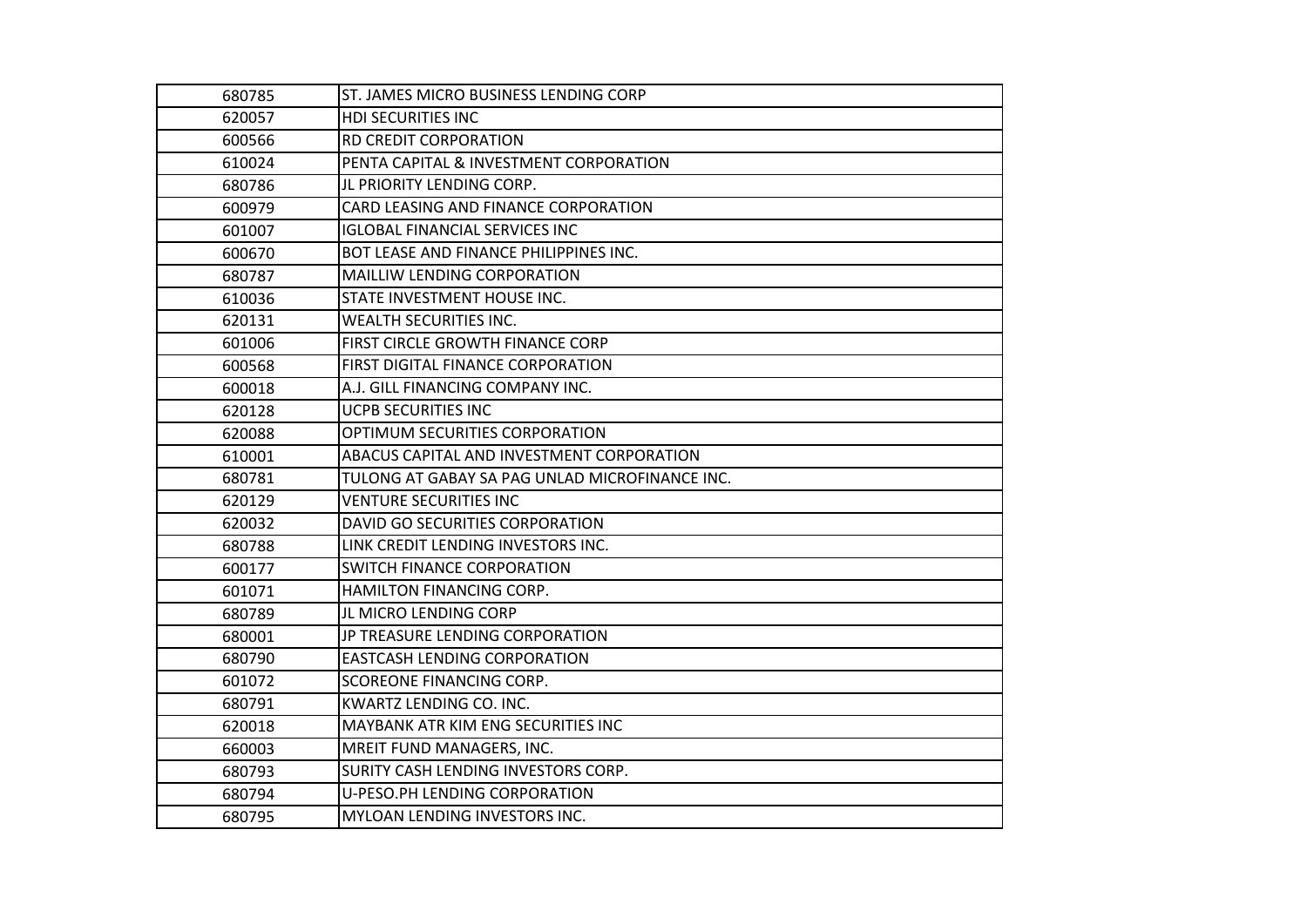| 600988 | <b>WELCOME FINANCE INC.</b>                                   |
|--------|---------------------------------------------------------------|
| 620037 | <b>EAGLE EQUITIES INC</b>                                     |
| 601004 | TRU FINANCE CORPORATION                                       |
| 600064 | FIRST UNITED FINANCE AND LEASING CORPORATION                  |
| 601073 | FIRST QUANTUM FINANCING CORPORATION                           |
| 620125 | TRI STATE SECURITIES INC                                      |
| 670098 | AFFINITY CAPITAL CORP.                                        |
| 620024 | <b>BERNAD SECURITIES INC.</b>                                 |
| 680792 | STELLAR SOLUTIONS LENDING CORP.                               |
| 600994 | KOMPASS CREDIT AND FINANCING CORPORATION                      |
| 601074 | METRO FUNDERZ FINANCING CORPORATION                           |
| 680796 | EMPIRE PEAK LENDING INVESTORS INC.                            |
| 660004 | RL FUND MANAGEMENT, INC.                                      |
| 690017 | <b>BPI CENTURY TOKYO RENTAL CORP</b>                          |
| 680064 | CREDIT MASTERS AND LENDING INVESTORS CORPORATION              |
| 680797 | SAN FERNANDINO LENDING CORPORATION                            |
| 660005 | AREIT FUND MANAGERS, INC.                                     |
| 600168 | UNITED FINANCING CORPORATION                                  |
| 601076 | INVESTREE PHILIPPINES INC.                                    |
| 600634 | DIGIDO FINANCE CORP.                                          |
| 600147 | <b>RYKOM FINANCE CORPORATION</b>                              |
| 600957 | MCP FINANCE INC FORMERLY TRANSNATIONAL FINANCIAL SERVICES INC |
| 620109 | RTG AND CO INC                                                |
| 680082 | CAMFIN LENDING INC.                                           |
| 680004 | <b>CLEVERGOLD CREDIT CORPORATION</b>                          |
| 680798 | PINOY LUMINARIES LENDING INC. *                               |
| 670091 | MANULIFE INVESTMENT MANAGEMENT AND TRUST CORPORATION *        |
| 680799 | S.V. CALACSAN LENDING CORPORATION *                           |
| 680800 | LF LENDING SERVICES CORPORATION *                             |
| 601075 | C CREDIT FINANCING INC. *                                     |
| 680014 | POPULUS LENDING CORPORATION *                                 |
| 660006 | FREIT FUND MANAGERS INC. *                                    |
| 600432 | PENTACAPITAL FINANCE CORPORATION *                            |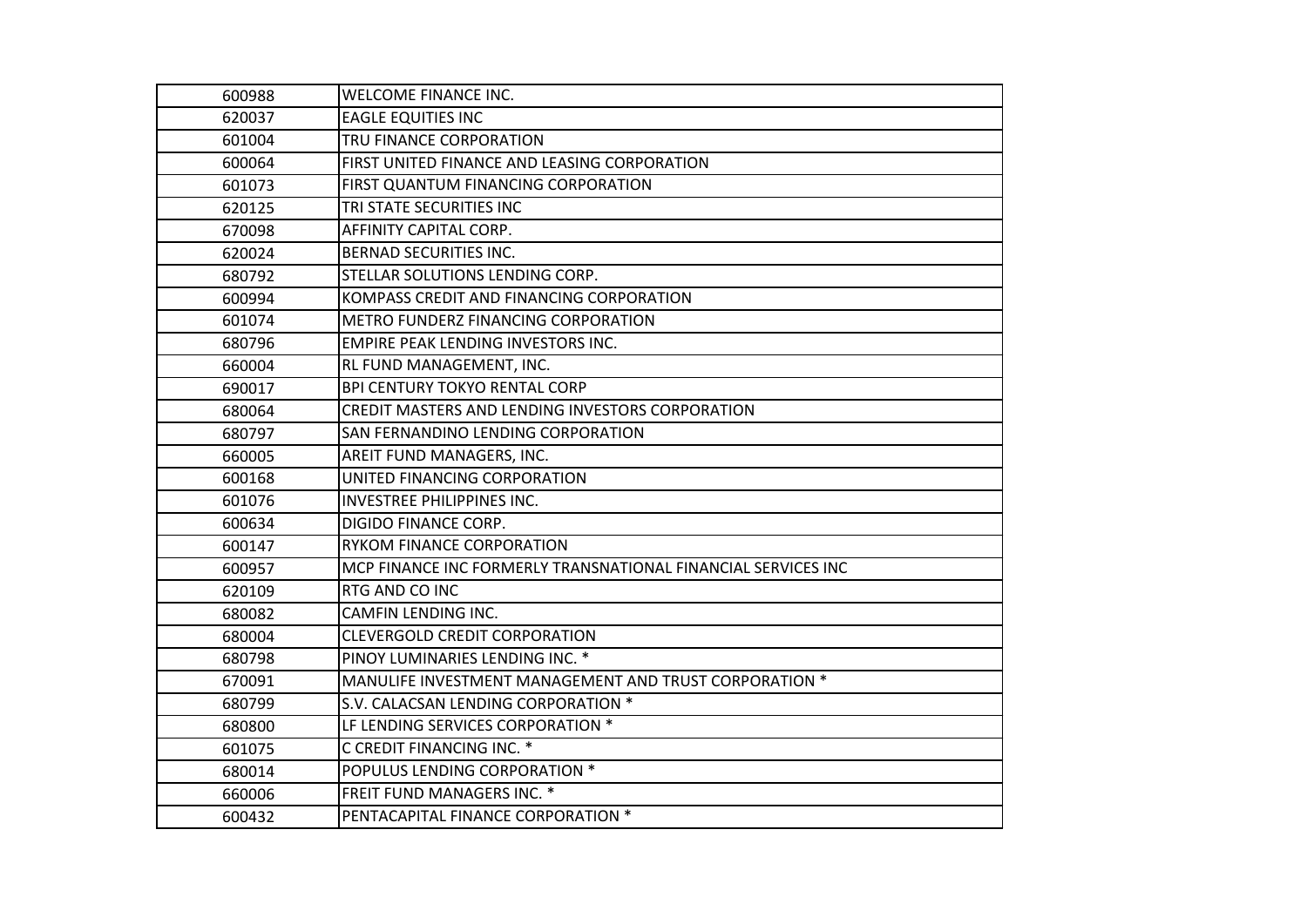| 601052 | SOBERANO FINANCING CORP. *                      |
|--------|-------------------------------------------------|
| 600693 | <b>CREDIT PILIPINAS INC. *</b>                  |
| 600895 | SOCIAL HOUSING FINANCE CORPORATION *            |
| 610037 | FIRST METRO INVESTMENT CORPORATION *            |
| 600934 | MR. YU FINANCE CORPORATION *                    |
| 601008 | ACOM CONSUMER FINANCE CORPORATION *             |
| 620177 | CTS GLOBAL EQUITY GROUP INC. *                  |
| 610026 | CHINA BANK CAPITAL CORPORATION *                |
| 680079 | BESTLOAN FINANCE AND LEASING PHILIPPINES INC. * |
| 680801 | HIBAYSPARKTECH PH LENDING INC <sup>*</sup>      |
| 620067 | JAKA SECURITIES CORPORATION *                   |
| 680407 | PERA247 LENDING CORPORATION *                   |
| 680802 | LHL ONLINE LENDING INC. *                       |
| 680015 | MADAYAW LENDING INVESTORS INC *                 |
| 680016 | V GMC LENDING CORPORATION *                     |
| 680803 | METRO QUICASH LENDING CORP. *                   |
| 601077 | DAVAO APLUS CREDIT CORPORATION                  |
| 680046 | <b>G PLUS MICRO LENDING CORPORATION</b>         |
| 600526 | INNOVATIVE INVESTORS AND FINANCING CO INC       |
| 680722 | ASSIDIOUS LENDING CORP.                         |
| 600340 | ARDCI CREDIT CORPORATION                        |
| 600012 | TEMPLETECH FINANCE CORP.                        |
| 620176 | TRADITION FINANCIAL SERVICES PHILIPPINES INC.   |
| 680805 | JEHF MGS LENDING CORP                           |
| 680806 | <b>TYCHEROS LENDING CORPORATION</b>             |
| 680807 | EASTERN AISLE CREDIT SOLUTIONS INC.             |
| 680048 | KIDMMANJ LENDING INC                            |
| 600946 | <b>FUNDLINE FINANCE CORPORATION</b>             |
| 680808 | WARM SERVICE LENDING CORP.                      |
| 601078 | INNOVATIVE VANTAGE FINANCE CORPORATION          |
| 600543 | CASH MANAGEMENT FINANCE INC                     |
| 600137 | RADIOWEALTH FINANCE COMPANY INC.                |
| 680809 | ODSI LENDING SURESERV INC.                      |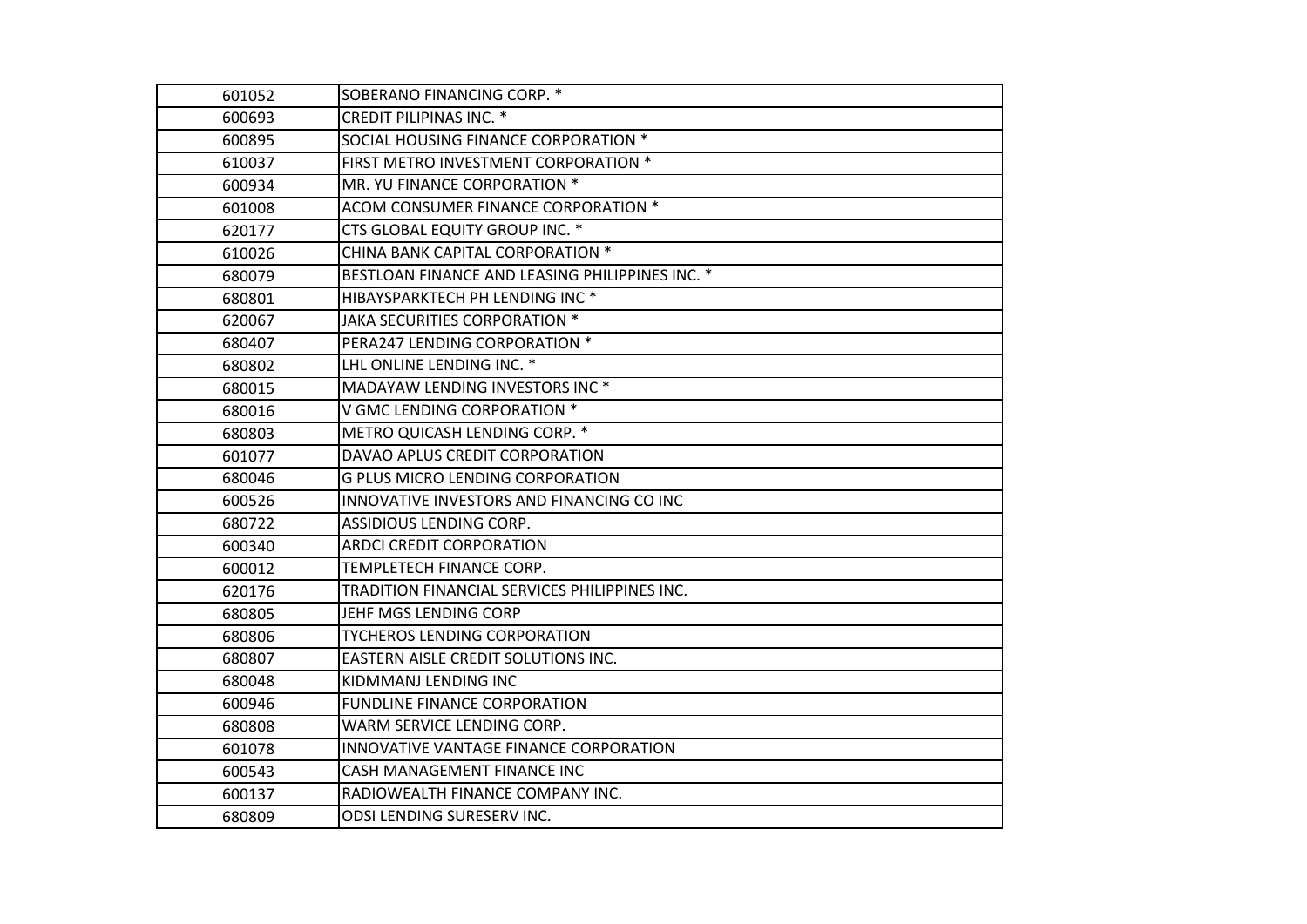| 601079 | <b>GENEVA FINANCE CORPORATION</b>                   |
|--------|-----------------------------------------------------|
| 601023 | PALUWAL FINANCE CORPORATION                         |
| 620104 | R NUBLA SECURITIES INC.                             |
| 680061 | CREDITTREND LENDING COMPANY, INC.                   |
| 600430 | PEACOCK FINANCING CORPORATION                       |
| 600427 | PALAPAG FINANCING COMPANY INC                       |
| 680810 | <b>LUZON AFC LENDING CORPORATION</b>                |
| 680811 | SHELAMAR LENDING CORPORATION                        |
| 680812 | ARQUI LENDING INVESTORS INC.                        |
| 600144 | ROSARIAN FINANCING CORPORATION                      |
| 600922 | MAGNIFICO FINANCE CORP.                             |
| 610034 | PNB CAPITAL AND INVESTMENT CORPORATION              |
| 600355 | INNOVATIVE VENTURE AND FINANCE CORPORATION          |
| 680065 | PHILIPPINE CASHTROUT LENDING CORPORATION            |
| 680813 | SMART PAY LENDING INVESTORS CORPORATION             |
| 680814 | APOLLO 14 LENDING INC.                              |
| 601066 | ASIATECH PH FINANCING INC                           |
| 601080 | GHL PHILIPPINES FINANCING SERVICES INC              |
| 620190 | AAA SOUTHEAST EQUITIES INC                          |
| 600864 | QUICKLEND FINANCING COMPANY INC.                    |
| 630016 | SUN LIFE ASSET MANAGEMENT COMPANY INCORPORATED      |
| 670103 | INVESTAFINANCIAL INC.                               |
| 610033 | PBC CAPITAL INCORPORATION                           |
| 670017 | PHILEQUITY FUND INC                                 |
| 670019 | PHILEQUITY PSE INDEX FUND INC                       |
| 670020 | PHILEQUITY DIVIDEND YIELD FUND INC                  |
| 670018 | PHILEQUITY ALPHA ONE FUND INC                       |
| 670012 | PHILEQUITY PESO BOND FUND INC                       |
| 680815 | RAZV LENDING CORPORATION                            |
| 680816 | THREE PRINCESS LENDING INCORPORATED                 |
| 670080 | FIRST METRO ASIA FOCUS EQUITY FUND INC <sup>*</sup> |
| 600099 | <b>MAKATI FINANCE CORPORATION *</b>                 |
| 680023 | I CAN CAPITAL LENDING INC <sup>*</sup>              |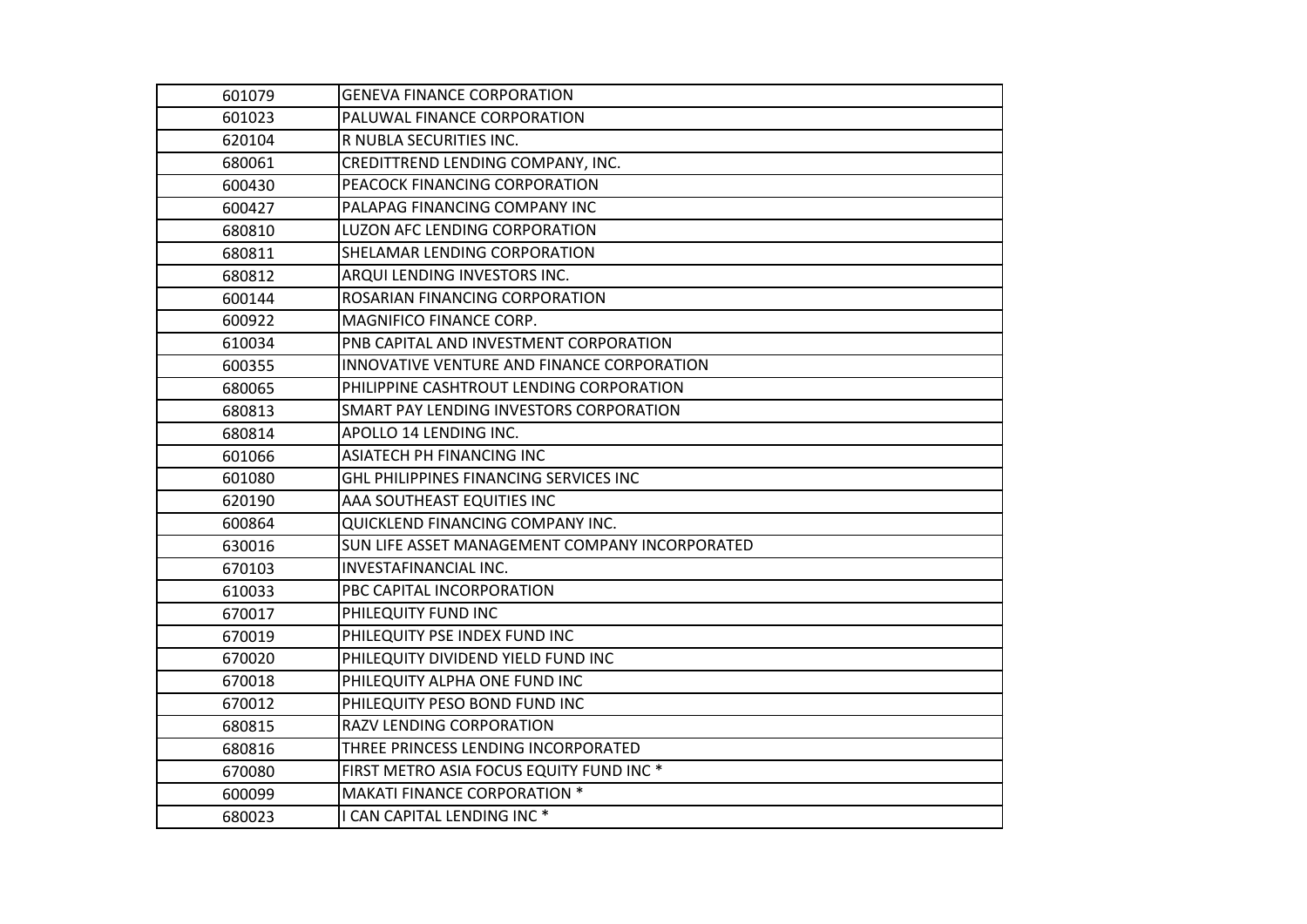| 620174 | DW CAPITAL INC. *                                        |
|--------|----------------------------------------------------------|
| 600601 | VANTAGEONE FINANCING CORPORATION *                       |
| 620091 | PCCI SECURITIES BROKERS CORPORATION *                    |
| 610022 | VICSAL INVESTMENT INC <sup>*</sup>                       |
| 670006 | FILIPINO FUND INC <sup>*</sup>                           |
| 610040 | INTERNATIONAL CAPITAL CORPORATION *                      |
| 620102 | R AND L INVESTMENTS INC. *                               |
| 680080 | SME IMPACT CREDIT CORPORATION *                          |
| 620196 | BONDS EQUITIES SECURITIES AND TRADERS INC. *             |
| 620171 | TULLETT PREBON PHILIPPINES INC. *                        |
| 600403 | METRO ALABANG FINANCE AND LOANS CORPORATION *            |
| 600271 | CVM FINANCE AND CREDIT CORPORATION *                     |
| 680081 | SANPABLO SUPERIOR LENDING CORPORATION *                  |
| 601013 | HCPH2 FINANCING INC <sup>*</sup>                         |
| 680084 | <b>GREEN MONEY TREE LENDING CORPORATION *</b>            |
| 690019 | RELIANCE VENTURES & RESOURCES INCORPORATED*              |
| 680086 | PESO LEGEND LENDING CORPORATION *                        |
| 680089 | FYNAMICS LENDING, INC. *                                 |
| 600947 | <b>GLOBAL MERIT FINANCENTER CORPORATION *</b>            |
| 620158 | DEUTSCHE REGIS PARTNERS INC. *                           |
| 670090 | FIRST METRO ASIA FOCUS EQUITY FUND INC *                 |
| 670079 | FIRST METRO PHILIPPINE EQUITY EXCHANGE TRADED FUND INC * |
| 620159 | KINGS POWER SECURITIES INC <sup>*</sup>                  |
| 680093 | YENFAST LENDING CORPORATION *                            |
| 680094 | FINTOPIA LENDING INC. *                                  |
| 600923 | ALGO LEASING AND FINANCE INC <sup>*</sup>                |
| 601018 | RIGHT CHOICE FINANCE CORPORATION *                       |
| 600408 | MILLENNIUM CASH FINANCE COMPANY INC. *                   |
| 600041 | DYNASTY FINANCE CORPORATION *                            |
| 600821 | <b>GOAL CREDIT CORPORATION *</b>                         |
| 670095 | MBG EQUITY INVESTMENT FUND INC <sup>*</sup>              |
| 600714 | D.S. FINANCE CORPORATION *                               |
| 610003 | ASIAN ALLIANCE INVESTMENT CORP. *                        |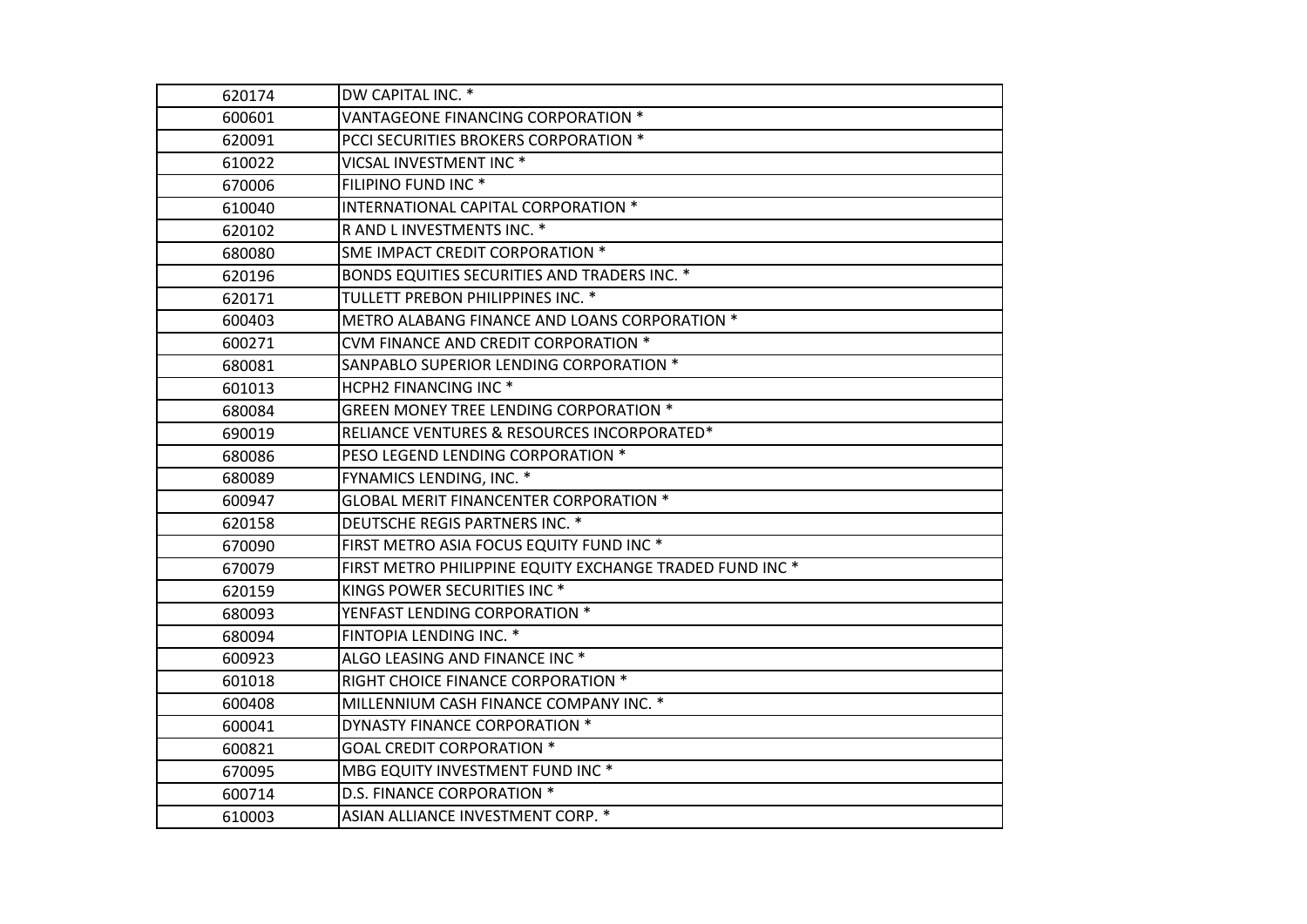| 610002 | AMALGAMATED INVESTMENT BANCORPORATION *             |
|--------|-----------------------------------------------------|
| 680002 | LOANXPRESS CORP. *                                  |
| 680057 | MAOGMA CREDIT CORPORATION *                         |
| 680003 | HT FINANCIAL LENDING SERVICES PH CORP. *            |
| 600929 | <b>GOPEL FINANCE CORPORATION *</b>                  |
| 600618 | TMGSI FINANCE CORPORATION *                         |
| 600980 | NEGOSYONG PINOY VENTURE SOUTH FINANCE CORPORATION * |
| 680045 | EASYFUND LENDING INVESTOR CORP. *                   |
| 600494 | ULTIMATE FINANCING CO INC <sup>*</sup>              |
| 600843 | PANAAD CREDIT AND FINANCE CORPORATION *             |
| 600793 | LIBERTY VALUE LOAN INC *                            |
| 680008 | BUSINESS POINT LENDING INVESTOR CORPORATION *       |
| 620165 | GG&A CLUB SHARES BROKERS INC *                      |
| 600221 | <b>ACTIVE ALLIANCE FINANCE CORP *</b>               |
| 600740 | FIRST STANDARD FINANCE CORPORATION *                |
| 600378 | LEASE FINANCE & CREDIT CORPORATION *                |
| 600874 | RISING DRAGON FINANCE CORPORATION *                 |
| 600067 | <b>GOLDEN ILOILO FINANCE CORPORATION *</b>          |
| 600555 | SONIC FINANCE CORPORATION *                         |
| 600287 | HILLS FINANCE CORPORATION *                         |
| 600332 | MERZON & SON FINANCING CORPORATION *                |
| 600434 | PETERSON LEASING AND FINANCE CORPORATION *          |
| 600349 | <b>ICREDIT FINANCE CORPORATION *</b>                |
| 600849 | PERMA CAPITAL FINANCE CORPORATION *                 |
| 600343 | PESOLINE FINANCE CORPORATION *                      |
| 600346 | 7R FINANCE CORP. *                                  |
| 600108 | MONARCH FINANCE CORPORATION *                       |
| 600917 | HMS CREDIT & FINANCE CO INC <sup>*</sup>            |
| 600652 | ARGUS CREDIT CORPORATION *                          |
| 600347 | BG FINANCE COMPANY INC. *                           |
| 600331 | <b>GMBT FINANCING CORPORATION *</b>                 |
| 600517 | YIELDS FINANCIAL CORPORATION *                      |
| 600942 | E.T.C. FINANCING INC <sup>*</sup>                   |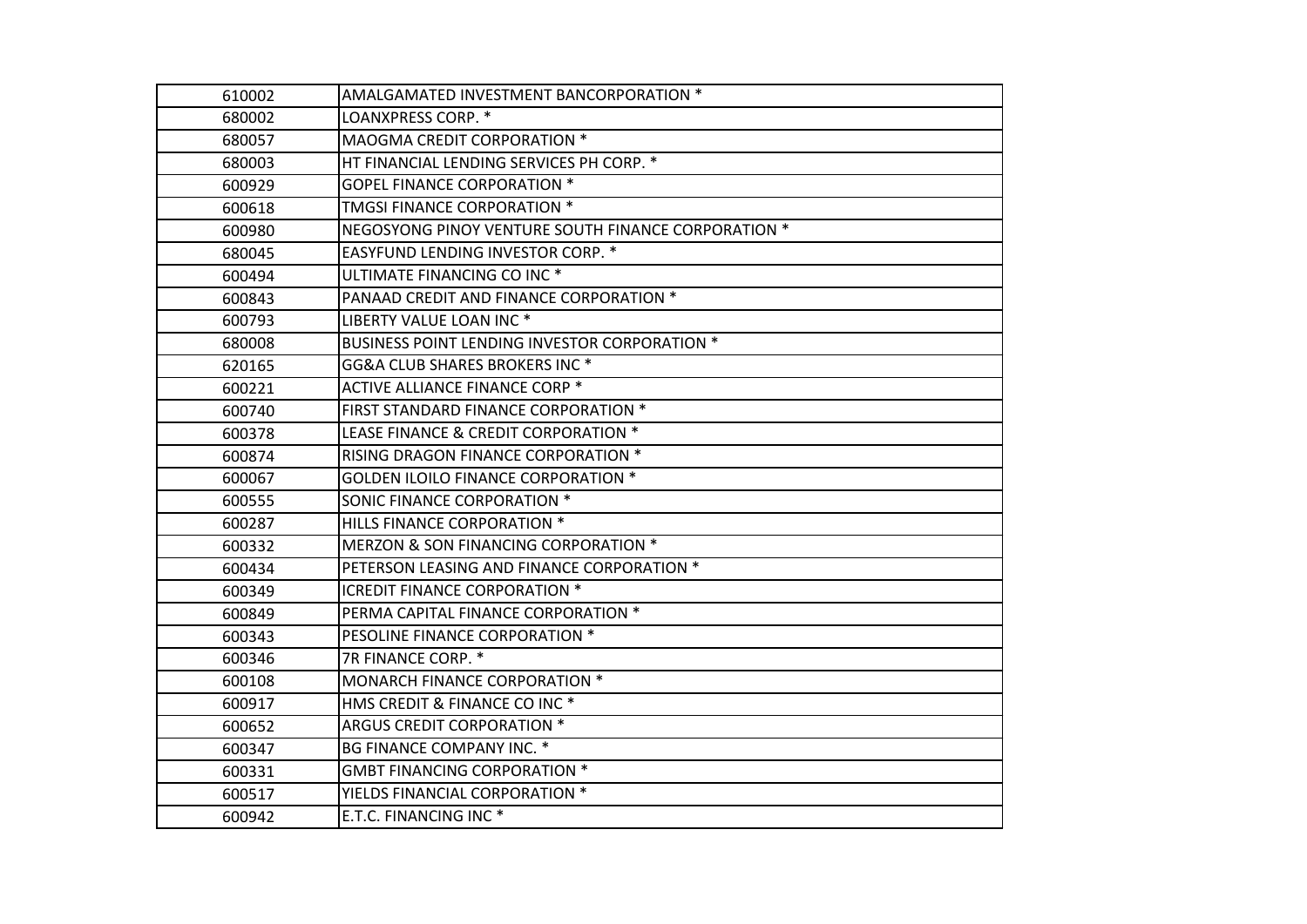| 680054 | <b>EM-P CREDIT CORPORATION *</b>                |
|--------|-------------------------------------------------|
| 600915 | <b>GOODWILL CREDIT CORPORATION *</b>            |
| 680009 | COMMODITY LENDING INVESTOR INC. *               |
| 600283 | DYNA WEALTH FINANCE CORPORATION *               |
| 600554 | YUSAY CREDIT AND FINANCE CORPORATION *          |
| 600900 | ST. PETER FINANCE CORP. *                       |
| 600595 | VISAYAS GOODWILL CREDIT CORPORATION *           |
| 600869 | RAMADA GOODWILL CREDIT CORPORATION *            |
| 680053 | <b>EM-B CAPITAL LENDING CORPORATION *</b>       |
| 600020 | BOSTON FINANCE AND INVESTMENT CORPORATION *     |
| 600995 | CC MOBILE FINANCIAL SERVICES PHILIPPINES INC. * |
| 600352 | ZURICH FINANCE CORPORATION *                    |
| 680007 | FUERTE LENDING CORPORATION *                    |
| 600416 | NEO ASIAN FINANCE & LEASING CORPORATION *       |
| 680049 | GOT-IT LENDING INC. *                           |
| 600049 | <b>EQUITABLE LEASING CORPORATION *</b>          |
| 680058 | ASIAN PENSION LOAN CORRPORATION *               |
| 600438 | PMC FINANCE & INVESTMENT CORP. *                |
| 680005 | HEAVEN'S PATHWAY LENDING INC. *                 |
| 600927 | FIRST GRADE FINANCE INC. *                      |
| 680067 | GOLDEN STAR CREDIT RESOURCES INC <sup>*</sup>   |
| 600577 | HOPEWELL FINANCE CORPORATION *                  |
| 600143 | RIZAL A CREDIT CORPORATION *                    |
| 600720 | E-CASH & PAYLITE FINANCING INC. *               |
| 600620 | TITAN FINANCE INCORPORATED *                    |
| 680006 | <b>EM-A CAPITAL CORPORATION *</b>               |
| 600025 | <b>CCC FINANCE CORPORATION *</b>                |
| 600681 | <b>CASHLINK FINANCIALS INC. *</b>               |
| 600105 | MATRIX FINANCE CORPORATION *                    |
| 600195 | ST. JOSEPH FINANCING CORPORATION *              |
| 600175 | ZAMBOANGA INDUSTRIAL FINANCE CORPORATION *      |
| 680010 | PANABO BASIC CREDIT CORP <sup>*</sup>           |
| 600638 | ADVANCE CREDIT CORP. *                          |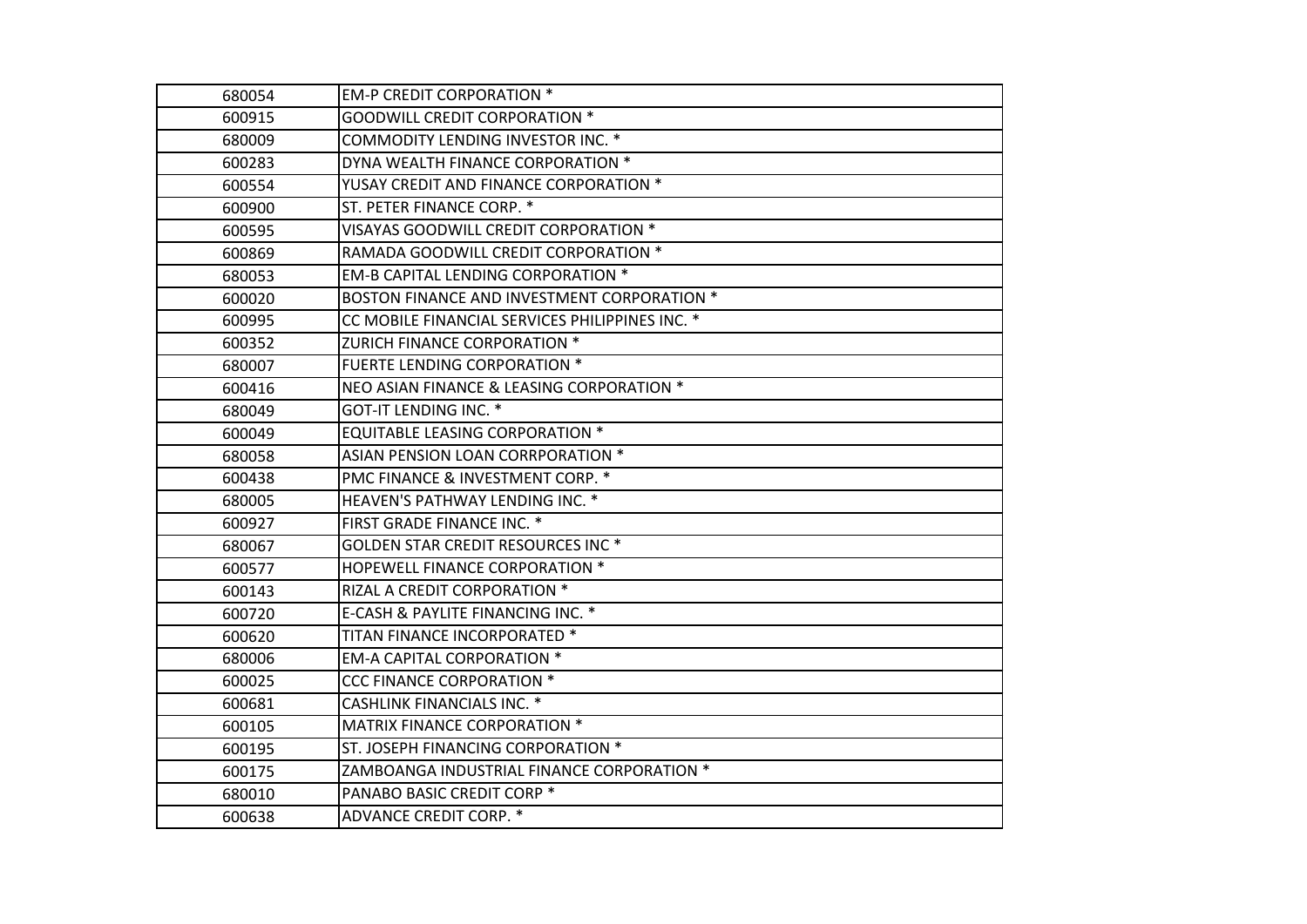| 680011 | MANILA UNI CAPITAL SOUTH CORPORATION *         |
|--------|------------------------------------------------|
| 680017 | MALI LENDING CORP. *                           |
| 680062 | <b>EASYCASH LENDING COMPANY INC. *</b>         |
| 600294 | FINSHELL FINANCING INC. *                      |
| 680034 | PHILIPPINE WATERS LENDING CORPORATION *        |
| 680019 | AMSTEL MONEY LENDING INC. *                    |
| 600808 | EMERALD QUICKLOAN AND FINANCING INC. *         |
| 670016 | PHILEQUITY DOLLAR INCOME FUND INC <sup>*</sup> |
| 600985 | BLUESTONE FINANCE CORPORATION *                |
| 600282 | DYNA SOURCE FINANCE CORPORATION *              |
| 620175 | MVG SECURITIES INC <sup>*</sup>                |
| 600062 | FIRST PROVINCIAL FINANCE CORPORATION *         |
| 600013 | ASIAN CATHAY FINANCE AND LEASING CORPORATION * |
| 680018 | CASH MART ASIA LENDING INC. *                  |
| 600006 | METRO SOUTH ASIA FINANCE CORPORATION *         |
| 680020 | <b>QCREDIT CORP. *</b>                         |
| 600807 | MALARAYAT INNOVATIVE FINANCING CORPORATION *   |
| 680024 | HOYA LENDING INVESTOR CORPORATION *            |
| 680027 | CROWNBEST PHILIPPINES LENDING INC. *           |
| 600599 | <b>VENTURES CREDIT INC. *</b>                  |
| 600253 | ONE TWO NINE FINANCING CORP. *                 |
| 680071 | L5 & SONS FINANCING CORP.                      |
| 600033 | JK CAPITAL FINANCE INC *                       |
| 600082 | ILOILO FINANCE CORPORATION *                   |
| 600569 | 88 ASIA FINANCE CORPORATION *                  |
| 600219 | AC ILOILO FINANCE INCORPORATED *               |
| 620168 | AFS PHILIPPINES INC.                           |
| 600356 | <b>INTEGRITY FINANCING CORPORATION *</b>       |
| 600685 | CEBU SHEE NA FINANCE CO. INC. *                |
| 600596 | <b>VIRGO FINANCING CORPORATION *</b>           |
| 670060 | NCM MUTUAL FUND OF THE PHILS INC               |
| 600171 | V I FINANCE ILOILO INC <sup>*</sup>            |
| 600939 | <b>UPFINANCE CORPORATION *</b>                 |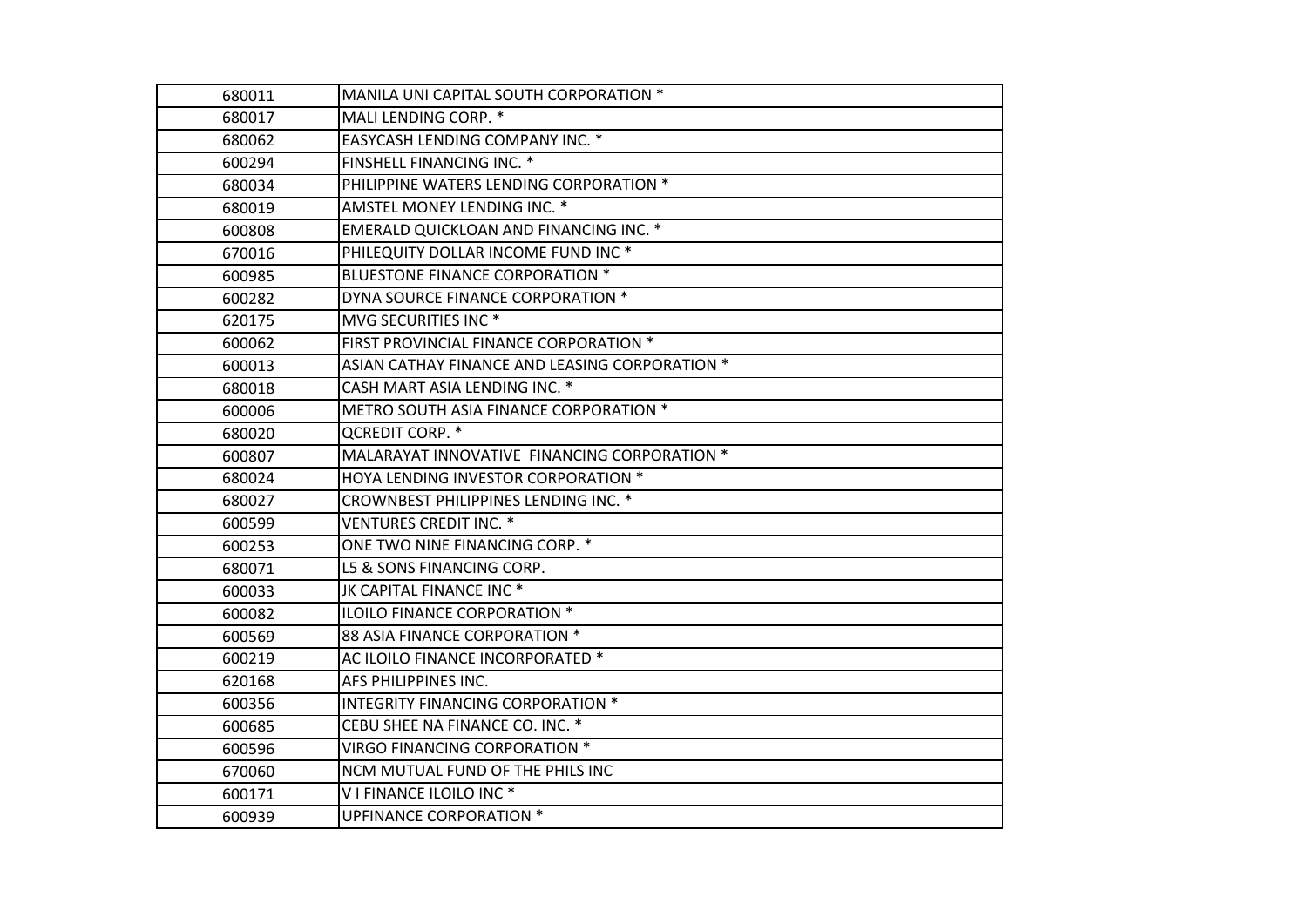| 600042 | DYNO FINANCE CORPORATION *                         |
|--------|----------------------------------------------------|
| 680021 | ZAZU LENDING INVESTOR CORPORATION                  |
| 680022 | ABC ADVANCE BENEFITS CREDIT LENDING INVESTORS INC. |
| 600407 | MIDLAND FINANCE CORPORATION OF BACOLOD *           |
| 600007 | FLEXI FINANCE ASIA INC. *                          |
| 680026 | NIPPON CREDIT CO INC                               |
| 680028 | ES GLOBAL CREDIT CORP.                             |
| 600065 | GLOBAL ASIA FINANCE & LEASING CORP. *              |
| 680029 | <b>EXTENDEDLINE CREDIT CORPORATION</b>             |
| 680030 | LA FUERZA LENDING CORPORATION                      |
| 600753 | <b>GLOGOLD FINANCING CORPORATION *</b>             |
| 680031 | <b>CHAMBER LENDING CORPORATION</b>                 |
| 600016 | PESO SHOP SUN FINANCE CORPORATION *                |
| 620146 | <b>GOLFERS CLUB SHARES INC.</b>                    |
| 600760 | GSM CEBU INVESTORS FINANCE CORPORATION *           |
| 600948 | GOOD PROVIDER FINANCING AND LEASING CORPORATION *  |
| 600022 | <b>GRUPO ASIANA FINANCE INC *</b>                  |
| 680035 | PXT LENDING INVESTORS INC.                         |
| 680036 | NEOCASH LENDING INC.                               |
| 680051 | EAST MANILA CREDIT CORPORATION                     |
| 680037 | FIRST INNER TRADE CREDIT CORPORATION               |
| 610011 | BA INVESTMENTS AND HOLDINGS INC*                   |
| 600940 | ILOILO SUPREME FINANCE CORP. *                     |
| 670054 | PHILEQUITY MANAGEMENT INC                          |
| 670021 | PHILEQUITY MSCI PHILIPPINES INDEX FUND INC         |
| 600489 | TOWNCALL FINANCE AND INVESTMENT CORPORATION *      |
| 680038 | PERA SAYO LENDING INC.                             |
| 601005 | HCPH FINANCING 1 INC <sup>*</sup>                  |
| 600070 | <b>GOLDEN SUN FINANCE CORPORATION *</b>            |
| 670028 | AIB MONEY MARKET MUTUAL FUND INC.                  |
| 600023 | METRO-REI VENTURES AND FINANCE INC <sup>*</sup>    |
| 600034 | GIECO RESOURCES AND FINANCE CORPORATION *          |
| 680041 | MOO LOANS INC.                                     |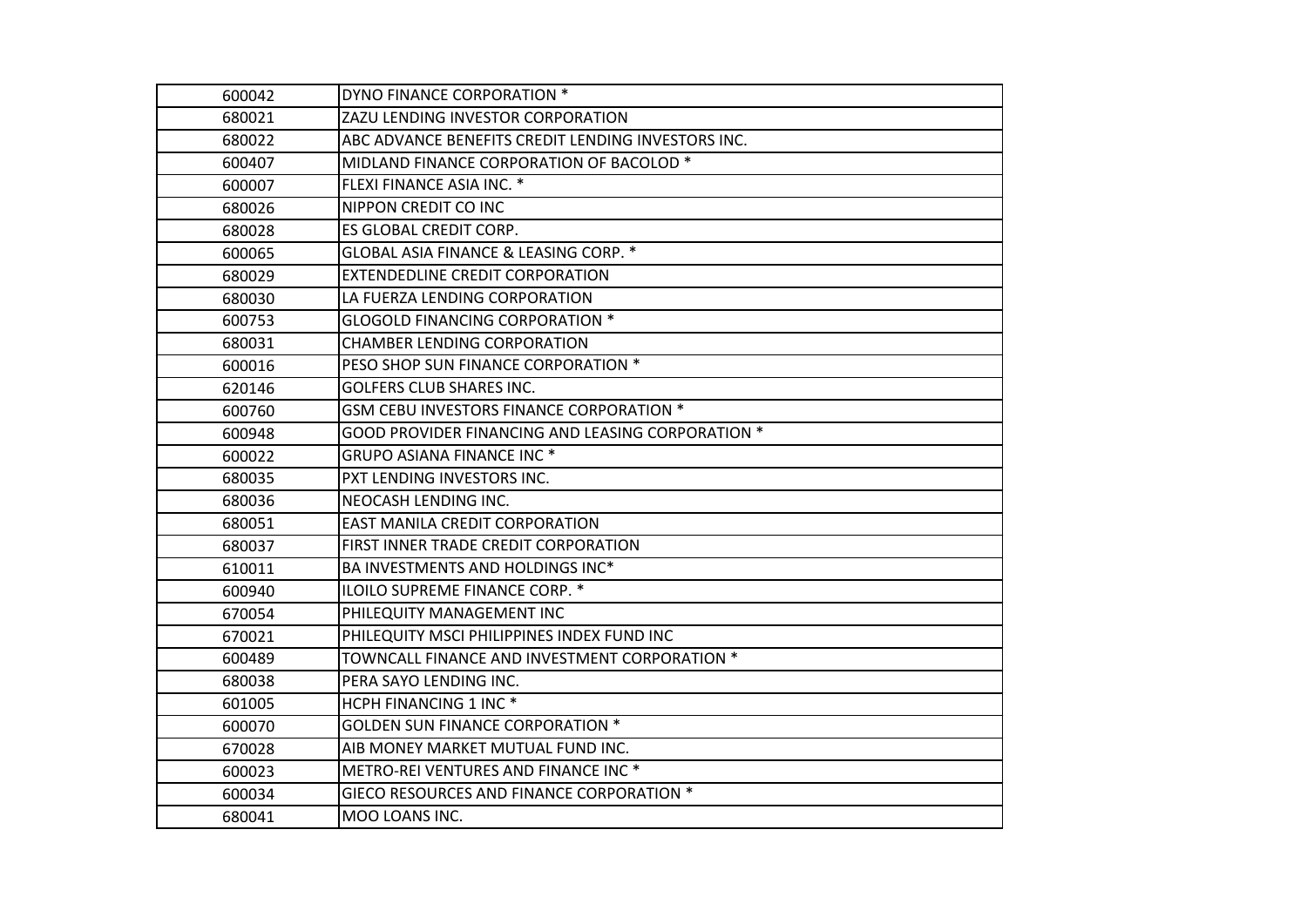| 600242 | <b>BUENAVISTA FINANCING CORPORATION *</b>                                 |
|--------|---------------------------------------------------------------------------|
| 600158 | STONEHENGE LEASING AND FINANCE CORPORATION *                              |
| 600990 | <b>GOOD MORNING FINANCE CORPORATION *</b>                                 |
| 680043 | YINSHAN LENDING INC. OPERATING UNDER THE NAME OF HAPPYCASH                |
| 620030 | <b>CUALOPING SECURITIES CORPORATION</b>                                   |
| 600617 | TPY CREDIT & FINANCE CORPORATION *                                        |
| 600443 | PRIMARY FINANCE COMPANY INC <sup>*</sup>                                  |
| 670010 | CLIMBS SHARE CAPITAL EQUITY INVESTMENT FUND CORPORATION                   |
|        | MASAGANANG BUHAY FINANCE PHILIPPINES CORPORATION OPERATING UNDER THE NAME |
| 600051 | OF PESOLOAN *                                                             |
| 610008 | CLIMBS INVESTMENT MANAGEMENT AND ADVISORY CORP <sup>*</sup>               |
| 600330 | <b>GLOBEWEST FINANCE CORPORATION *</b>                                    |
| 600054 | JHLOANCARE FINANCE CORPORATION *                                          |
| 600057 | ROYCE CREDIT AND FINANCIAL SERVICES INC. *                                |
| 600058 | PEOPLES CREDIT NETWORK FINANCE COMPANY INC <sup>*</sup>                   |
| 620023 | BENJAMIN CO CA & COMPANY INC                                              |
| 600060 | <b>SUKI FINANCING CORPORATION *</b>                                       |
| 680050 | DOLORES MAKATAO LENDING CORP.                                             |
| 600134 | PUREGOLD FINANCE INC <sup>*</sup>                                         |
| 600280 | <b>CASTLINK FINANCE CORPORATION *</b>                                     |
| 600736 | FINTOUCH LENDING INC. *                                                   |
| 600004 | KS PRIME FINANCIAL CORP. *                                                |
| 600078 | PAGASA PHILIPPINES FINANCE CORORATIOON *                                  |
| 600950 | JETPRO INTERNATIONAL FINANCING CORPORATION *                              |
| 690016 | PAGASA NG MASANG PINOY MICROFINANCE INC <sup>*</sup>                      |
| 600039 | PREMIO FINANCE CORPORATION *                                              |
| 600691 | PREMIO FINANCE CORPORATION *                                              |
| 680095 | ERD DIRECT CAPITAL LENDING CORP.                                          |
| 600226 | ALPESONS FINANCE CORPORATION *                                            |
| 600198 | JGM FINANCE CORPORATION *                                                 |
| 680063 | CASHPEDIA LENDING INC.                                                    |
| 600037 | DAVAO APLUS CREDIT CORPORATION *                                          |
| 600061 | MOTORCENTRAL FINANCE CORPORATION *                                        |
|        |                                                                           |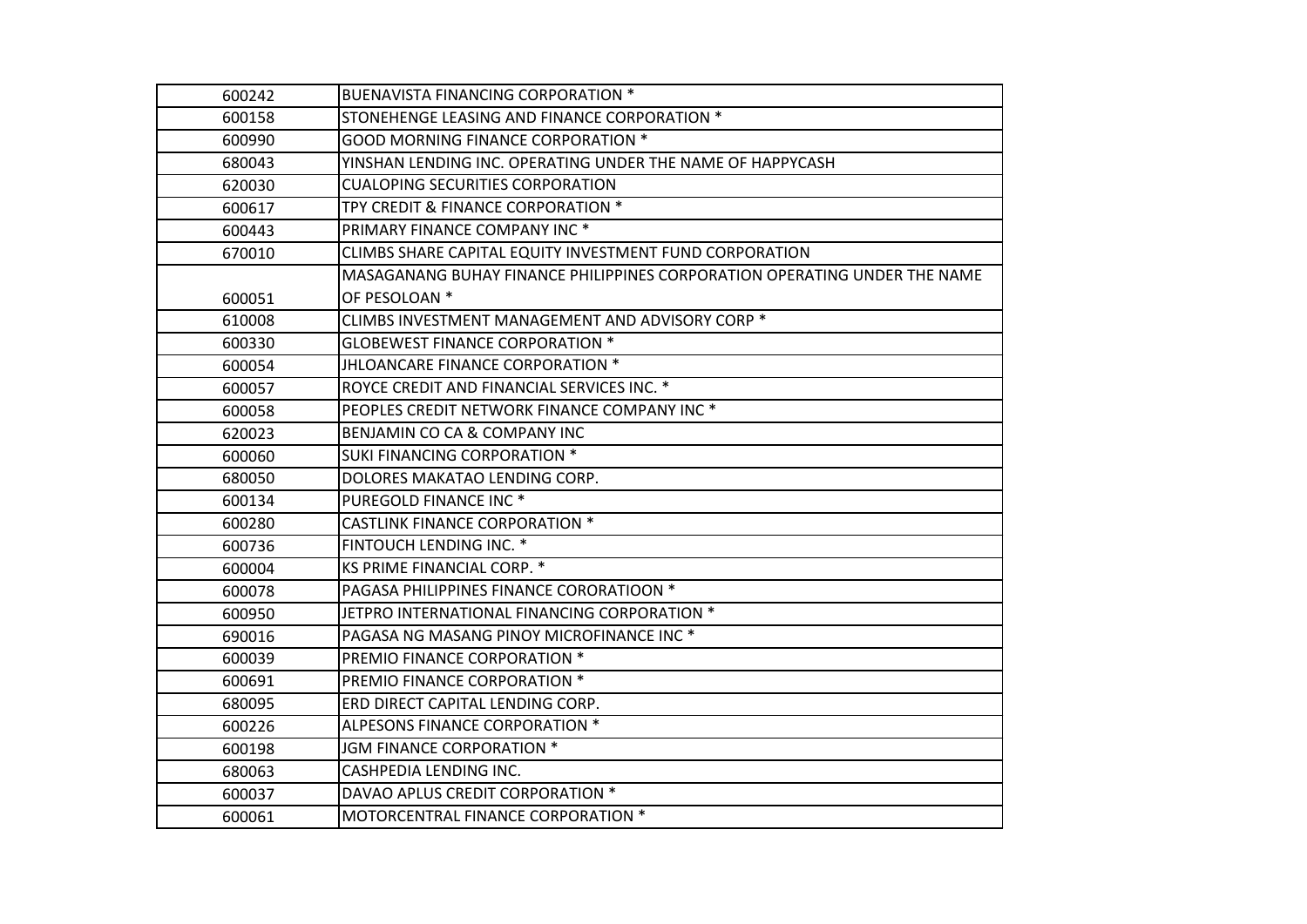| 680068 | PK GLOBAL CREDIT INC                                    |
|--------|---------------------------------------------------------|
| 680040 | <b>CREDITABLE LENDING CORPORATION</b>                   |
| 601017 | NEURONCREDIT FINANCING COMPANY INC. *                   |
| 600068 | <b>FUTURETRUST FINANCE CORPORATION *</b>                |
| 620140 | NOVEL SECURITIES INC.                                   |
| 680096 | HELPING HANDS EASY LOANS LENDING CORPORATION            |
| 600104 | <b>BUKAS FINANCE CORP. *</b>                            |
| 600550 | COMMERCIAL TRADE FINANCIAL SERVICES, INC. *             |
| 610030 | PNB HOLDINGS CORPORATION *                              |
| 610010 | SMBC METRO INVESTMENT CORPORATION *                     |
| 600645 | ALLIED LEASING & FINANCE CORPORATION *                  |
| 600176 | CITIFINANCIAL CORPORATION *                             |
| 601003 | EAST WEST LEASING AND FINANCE CORP *                    |
| 610021 | INSULAR INVESTMENT CORPORATION *                        |
| 610023 | PENTACAPITAL HOLDINGS INC. *                            |
| 620195 | 1 INFINITY TRADERS SECURITIES CORP *                    |
| 620048 | FRANCISCO ORTIGAS SECURITIES, INC. *                    |
| 620059 | I. ACKERMAN & COMPANY, INC. *                           |
| 620085 | NIEVES SECURITIES, INC. *                               |
| 670076 | ASKI MUTUAL BENEFIT ASSOCIATION, INC. *                 |
| 670008 | PAMI HORIZON FUND INC FORMERLY GSIS MUTUAL FUND, INC. * |
| 670048 | SUN LIFE OF CANADA PROSPERITY BOND FUND, INC. *         |
| 670053 | THE MUTUAL FUND COMPANY OF THE PHILS. 8                 |
| 680032 | PAGASA PHILIPPINES LENDING COMPANY, INC. *              |
| 600639 | ADVENT CAPITAL & FINANCE CORPORATION *                  |
| 600227 | ALPINE FINANCE & INVESTMENT CORPORATION *               |
| 600524 | ANVIRO FINANCING CORPORATION *                          |
| 600537 | <b>B RIT'Z FINANCING CORPORATION *</b>                  |
| 600572 | BALIKATAN HOUSING FINANCE, INC. *                       |
| 600017 | BATAAN FINANCING CORPORATION *                          |
| 600273 | DAMAR FINANCING CORPORATION *                           |
| 600719 | EBIZ FINANCIAL SERVICES, INC. *                         |
| 600053 | FILCREDIT FINANCE & CAPITAL DEVELOPMENT CORPORATION *   |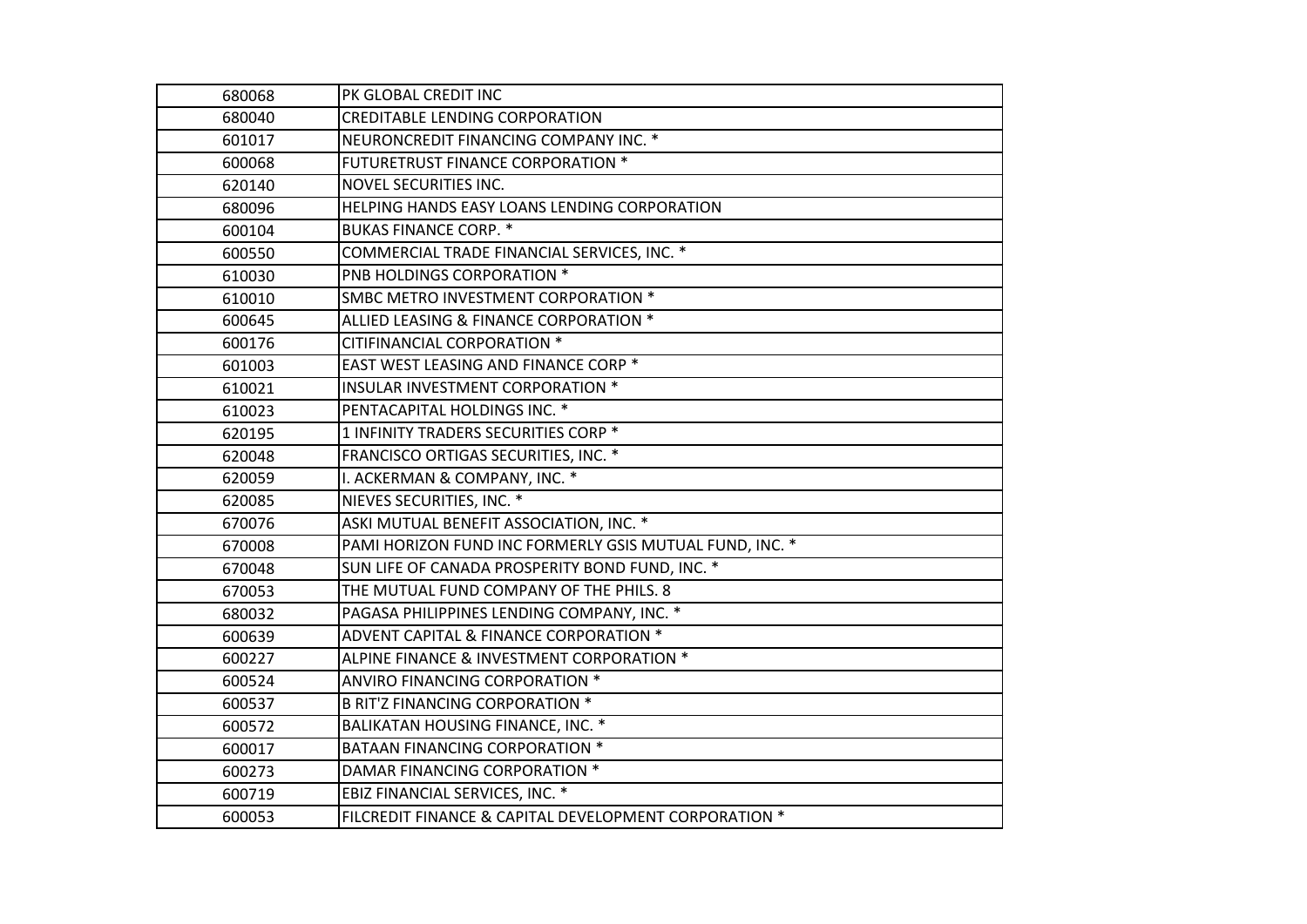| 600055 | FILIPINO FINANCIAL CORPORATION *                         |
|--------|----------------------------------------------------------|
| 600342 | <b>GREEN CASH FINANCE &amp; LOANS CORPORATION *</b>      |
| 600574 | INDANG LOANS AND CREDIT CORPORATION *                    |
| 600965 | JAPAN PNB LEASING AND FINANCE CORPORATION *              |
| 600567 | JKA COUNTRYWIDE CREDIT CORPORATION *                     |
| 600436 | PHILCREDIT FINANCING SERVICES (PHILCREDIT) CORPORATION * |
| 600132 | PRIMUS FINANCE & LEASING, INC. *                         |
| 600982 | RESILIENCY (SPC), INC. *                                 |
| 600960 | SEEDFINANCE CORPORATION *                                |
| 600893 | SILVER CDO FINANCE, INC. *                               |
| 600894 | SILVER FINANCE INC. *                                    |
| 600961 | SILVER WDC FINANCE INC. *                                |
| 600493 | TWIN ROSE FINANCE AND LOANS CORPORATION *                |
| 600564 | UMC FINANCE & LEASING CORPORATION *                      |
| 600992 | YES CREDIT FINANCING, INC. *                             |
| 610013 | BB AND SONS CAPITAL CORPORATION *                        |
| 610007 | PHILIPPINE REGIONAL INVESTMENT DEVELOPMENT CORPORATION * |
| 610009 | RESOURCES & INVESTMENTS CORPORATE HOUSE, INC. *          |
| 610012 | UNITED PACIFIC CAPITAL CORPORATION *                     |
| 620155 | EIB SECURITIES, INC. *                                   |
| 620047 | FORTUNE SECURITIES, INC. *                               |
| 620056 | HK SECURITIES, INC. *                                    |
| 620160 | KEPPEL SECURITIES PHILIPPINES, INC. *                    |
| 620004 | RBS ASIA SECURITIES INC <sup>*</sup>                     |
| 620122 | THING ON SECURITIES LIMITED (PHILIPPINES), INC. *        |
| 680075 | NEW SUNRISER LENDING INVESTOR CORP. *                    |
| 600213 | 3H FINANCE AND INVESTMENT CORPORATION *                  |
| 600558 | 888 VIAVALLE FINANCE CORPORATION *                       |
| 600217 | AB PASAMONTE FINANCING COMPANY, INC. *                   |
| 600563 | AGC COMMON FUND FINANCIAL CORPORATION *                  |
| 600223 | AKK FINANCING CORPORATION *                              |
| 600642 | ALIAGA FARMERS RURAL BANK *                              |
| 600225 | ALMARROSE FINANCING CORPORATION *                        |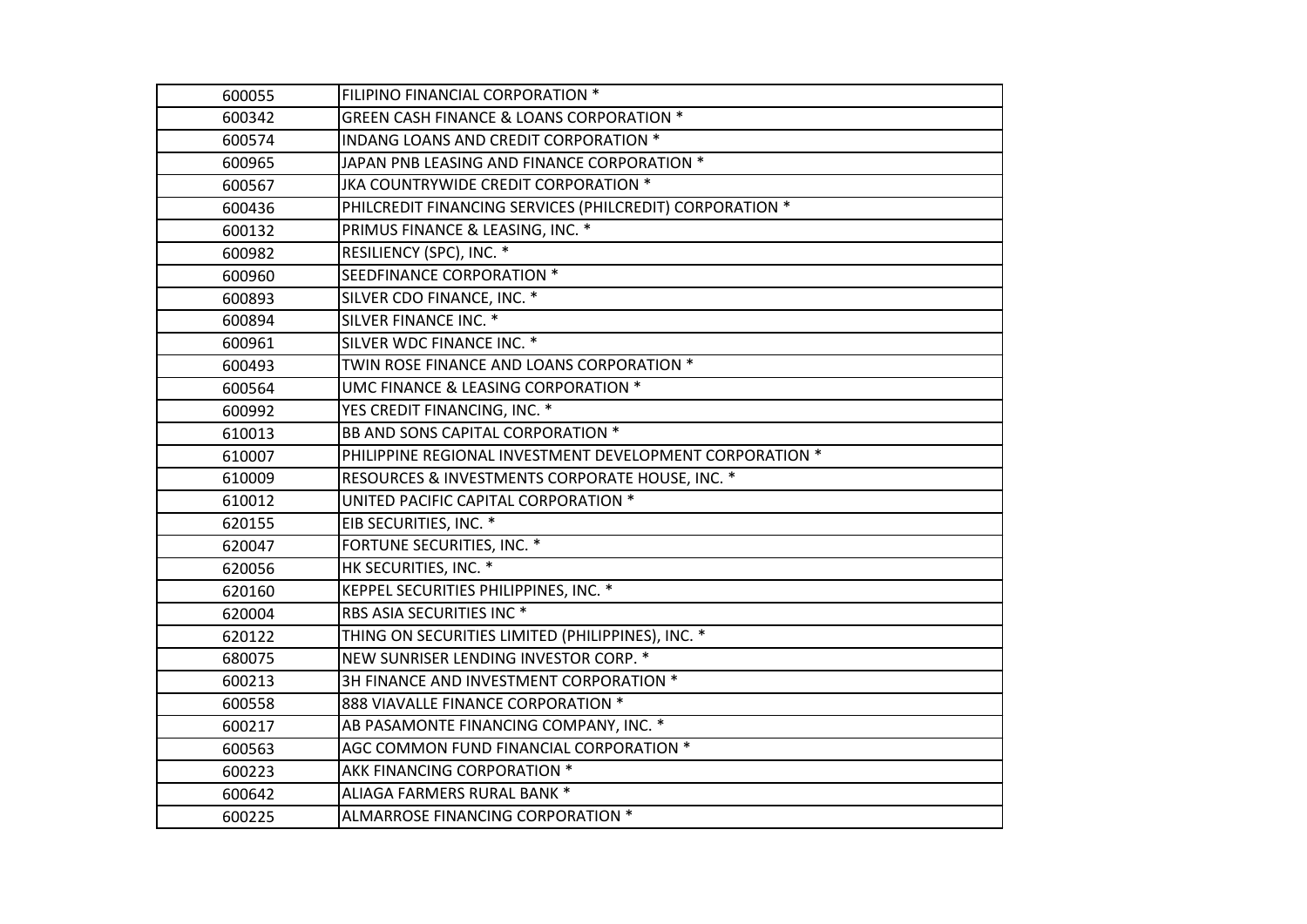| 600203 | APP LOAN CENTER CORPORATION *                  |
|--------|------------------------------------------------|
| 600229 | ARGEM FINANCE, INC. *                          |
| 600209 | AVIVA CREDIT SERVICES, INC. *                  |
| 600559 | BALITA'S FINANCING COMPANY, INC. (BFCI) *      |
| 600197 | BARKADAHAN FINANCING COMPANY, INC. *           |
| 600235 | BATAYON-SAN ESTEBAN FINANCE COMPANY, INC. *    |
| 600523 | BIG GREEN FINANCING CORPORATION *              |
| 600236 | <b>BINOS FINANCE CORPORATION *</b>             |
| 600237 | BISMARK FINANCE & LOANS CORPORATION *          |
| 600238 | <b>BONGABONG FINANCING CORPORATION *</b>       |
| 600239 | <b>BONVILLE FINANCING CORPORATION *</b>        |
| 600019 | <b>BOROUGH FINANCING CORPORATION *</b>         |
| 600522 | <b>BRIDGE AUXILLIARY FINANCE CORPORATION *</b> |
| 600241 | BRYE FINANCING, INC. *                         |
| 600204 | BULACAN ADVANCE BENEFITS CREDIT CORPORATION *  |
| 600244 | C.E.F. FINANCING CORPORATION *                 |
| 600532 | CALMA R FINANCING CORPORATION *                |
| 600246 | CAPITAL HAUZ FINANCING CORPORATION *           |
| 600536 | CARCANMADCARLAN FINANCING CORPORATION *        |
| 600201 | CARSON FINANCING AND CREDIT HOUSE, INC. *      |
| 600248 | CASH CAPITAL, INC. *                           |
| 600249 | <b>CASHLANE FINANCE CORPORATION *</b>          |
| 600205 | CBV FINANCIAL ASSISTANCE, INC. *               |
| 600027 | CENTRAL VISAYAS FINANCE CORPORATION *          |
| 600255 | CERTIFIED CENTENNIAL CREDIT CORPORATION *      |
| 600257 | CFMENDOZA FINANCE CORPORATION *                |
| 600028 | CHAILEASE FINANCE CORPORATION *                |
| 600262 | <b>CLK FINANCE CORPORATION *</b>               |
| 600190 | CORPFUND FINANCE CORPORATION *                 |
| 600521 | CPY CREDIT AND FINANCING CORPORATION *         |
| 600539 | CREDENCE FINANCING INC. (CFI) *                |
| 600035 | <b>CREDITLINE FINANCE CORPORATION *</b>        |
| 600036 | CSB FINANCE, INC. *                            |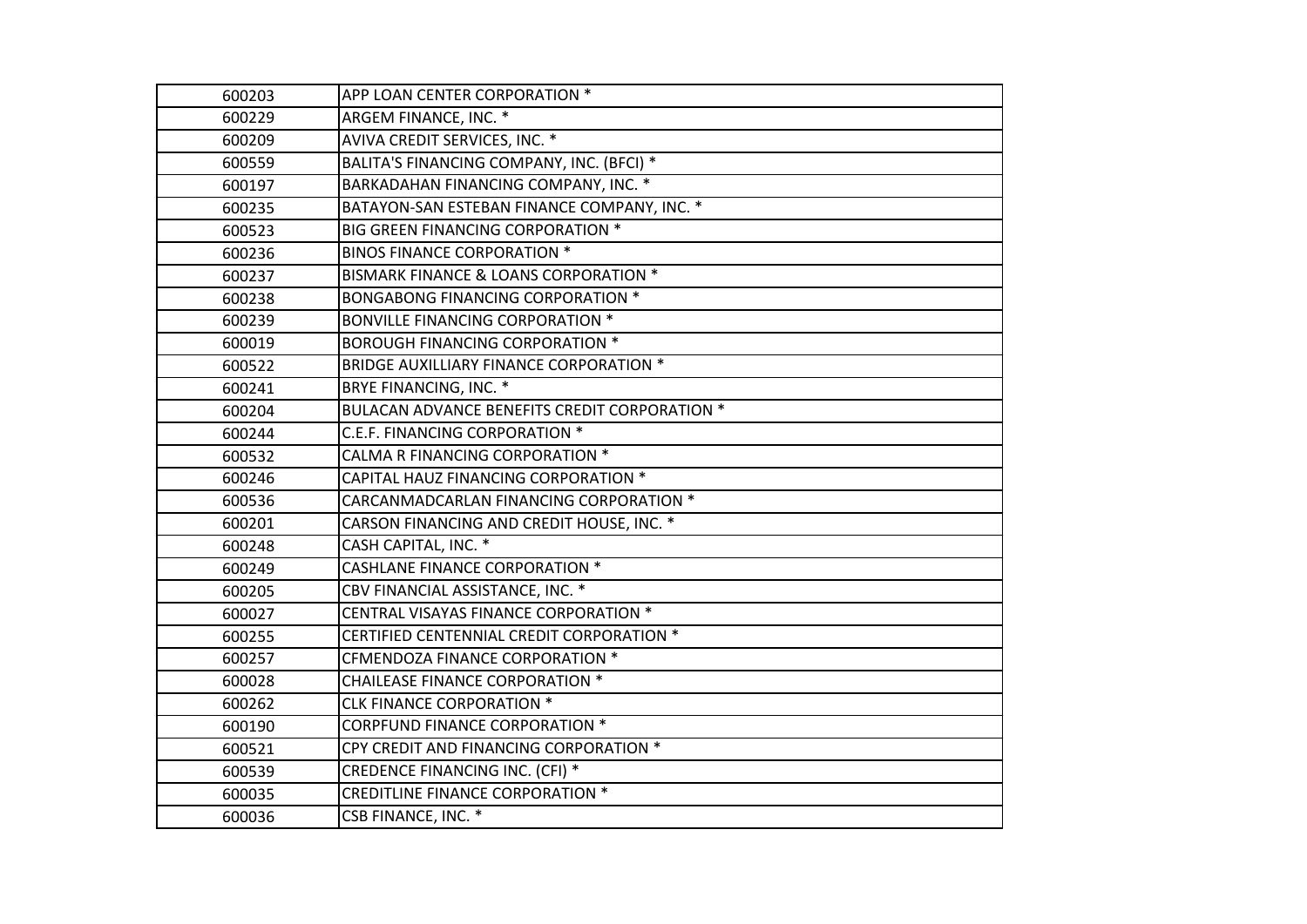| 600269 | <b>CUESTA CREDIT AND LOANS CORPORATION *</b>    |
|--------|-------------------------------------------------|
| 600270 | <b>CVE CREDIT CORPORATION *</b>                 |
| 600540 | CYM FINANCING, INCORPORATED *                   |
| 600272 | D' ARCHANGELS FINANCING COMPANY, INC. *         |
| 600274 | DAVAO CENTURY FINANCING CORPORATION *           |
| 600547 | DL ROSALUNA FINANCE CORPORATION *               |
| 600040 | DOUBLE M FINANCE & INVESTMENT CORPORATION *     |
| 600285 | E6 FINANCING CORPORATION *                      |
| 600043 | <b>EAGLE FINANCE CORPORATION *</b>              |
| 600528 | EASY PAY FINANCE CORPORATION *                  |
| 600046 | EC PREMIUM FINANCE, INC. *                      |
| 600289 | <b>EJS FINANCE CORPORATION *</b>                |
| 600290 | ELECTRA FINANCING CORPORATION *                 |
| 600560 | <b>EMPYREAN FINANCING CORPORATION *</b>         |
| 600202 | <b>EXCLUSIVE CREDIT FINANCING CORPORATION *</b> |
| 600301 | EXECUTIVE EMINENT FINANCE CO., INC. *           |
| 600302 | <b>FAREAST ASIA FINANCING CORPORATION *</b>     |
| 600052 | FG FINANCIAL COMPANY, INC. *                    |
| 600548 | FILCASH UNLIMITED FINANCE CORPORATION *         |
| 600304 | FINANCIAL WORLD CORPORATION *                   |
| 600549 | FIRST CATANDUANES CREDIT CORPORATION *          |
| 600059 | FIRST FILIPINAS CAPITAL CORPORATION *           |
| 600063 | FIRST QUADCOR FINANCE CORPORATION *             |
| 600207 | FIRST SUNLY CREDIT CORPORATION *                |
| 600530 | FIRST UNITED FAMILY FINANCE CORPORATION *       |
| 600525 | FORTUNATE CREDIT AND LOANS CORPORATION *        |
| 600314 | FOUR V'S CREDIT CORPORATION *                   |
| 600318 | FTB FINANCE CORPORATION *                       |
| 600188 | FUTURE VENTURES FINANCE AND CAPITAL CORP. *     |
| 600321 | G & B FINANCE, INC. *                           |
| 600324 | GATE AND SAJE FINANCING CORPORATION *           |
| 600325 | GEMSTAR FINANCING COMPANY, INC. *               |
| 600327 | <b>GENIUS FINANCING CORPORATION *</b>           |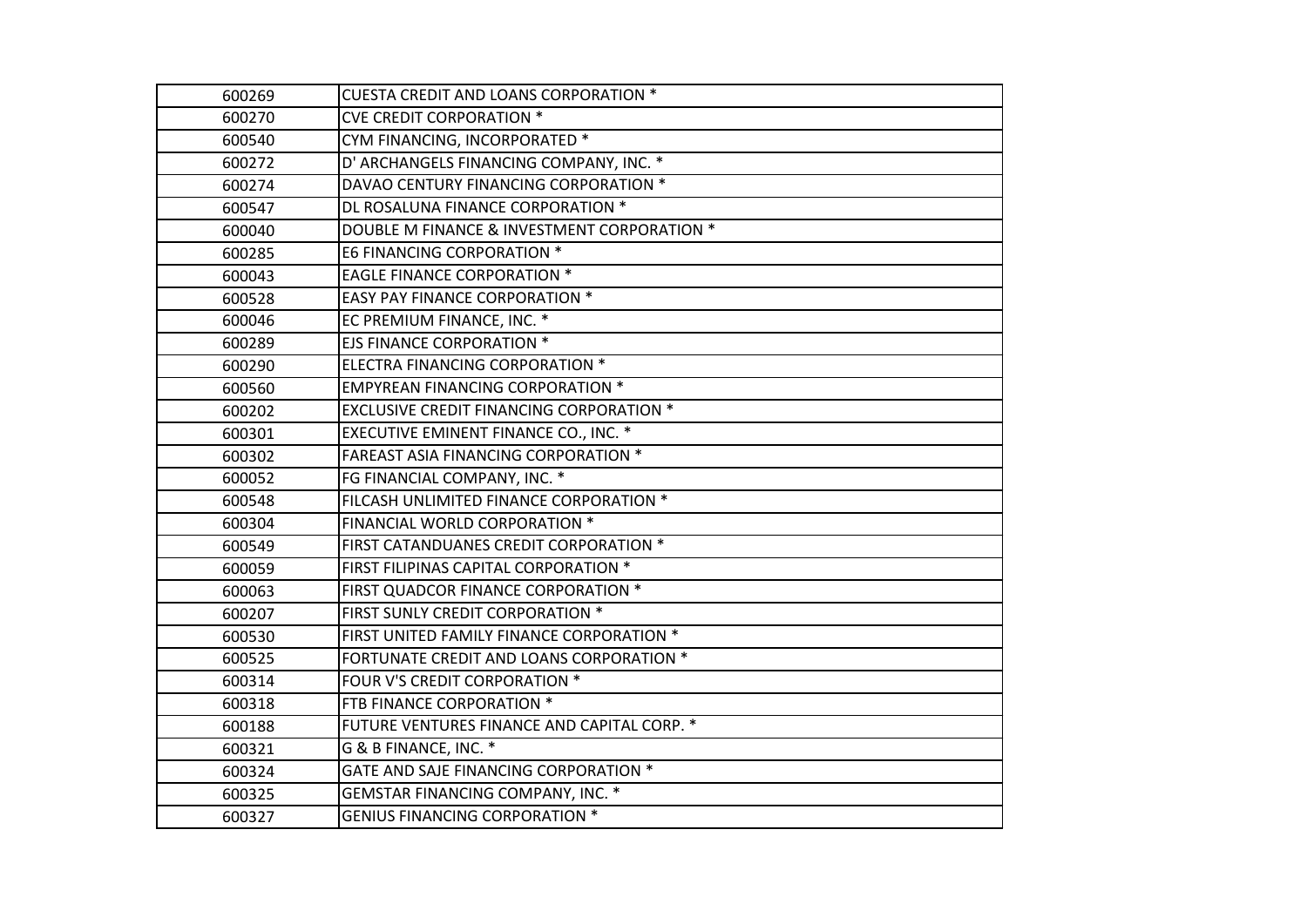| 600184 | <b>GIANT FINANCE CORPORATION *</b>                             |
|--------|----------------------------------------------------------------|
| 600208 | <b>GOLDCREST CREDIT CORPORATION *</b>                          |
| 600334 | <b>GOLDEN HANDS CREDIT &amp; FINANCING CORPORATION *</b>       |
| 600335 | <b>GOLDEN ISLE FINANCE CORPORATION *</b>                       |
| 600531 | GOLDEN TREE FINANCING, INC. *                                  |
| 600535 | HEADWAY FINANCE & LOANS CORPORATION *                          |
| 600075 | HILNOR FINANCING CORPORATION *                                 |
| 600999 | HOME CREDIT CONSUMER FINANCE PHILIPPINES INC. *                |
| 600077 | HOUSEHOLD FINANCE CORPORATION *                                |
| 600080 | ICC LEASING & FINANCE CORPORATION *                            |
| 600354 | IMS FINANCE AND RESOURCE CORPORATION *                         |
| 600358 | ISTANA FINANCE CORPORATION *                                   |
| 600178 | JAR FINANCING CORPORATION *                                    |
| 600361 | JARL'S FINANCE, INC. *                                         |
| 600362 | JARVIS & KASSIA VENTURE FINANCE CORPORATION *                  |
| 600364 | JCRG FINANCING CORPORATION *                                   |
| 600199 | JESMAN FINANCING CORPORATION *                                 |
| 600561 | JMM FINANCE CORPORATION *                                      |
| 600538 | JOINT VISION FINANCIAL GUARANTEE CORPORATION *                 |
| 600183 | JUSHIN FINANCING & LEASING CORP. *                             |
| 600372 | KABAYAN FINANCING CORPORATION *                                |
| 600376 | L.G.M SILVER STAR CREDIT CORPORATION *                         |
| 600096 | L.S. FINANCE & MANAGAMENT CORPORATION *                        |
| 600182 | LEE FINANCE CORPORATION *                                      |
| 600379 | LENDERS & INVESTORS FINANCE CORPORATION *                      |
| 600383 | LINORMA'S FINANCE CORPORATION *                                |
| 600387 | LMM MONEY FINANCING, INC. *                                    |
| 600388 | LZVC LENDING CORPORATION (FORMERLY LZVC FINANCE CORPORATION) * |
| 600393 | MAR'S FINANCE & LENDING CORPORATION *                          |
| 600557 | MARBEL J-FOUR-K FINANCE CORPORATION *                          |
| 600392 | MARIKO FINANCIAL RESOURCE CORPORATION *                        |
| 600395 | MAXIMUM TRUST FINANCING CORPORATION *                          |
| 600954 | MAYBRIDGE (ASIA) FINANCE AND LEASING, INC. *                   |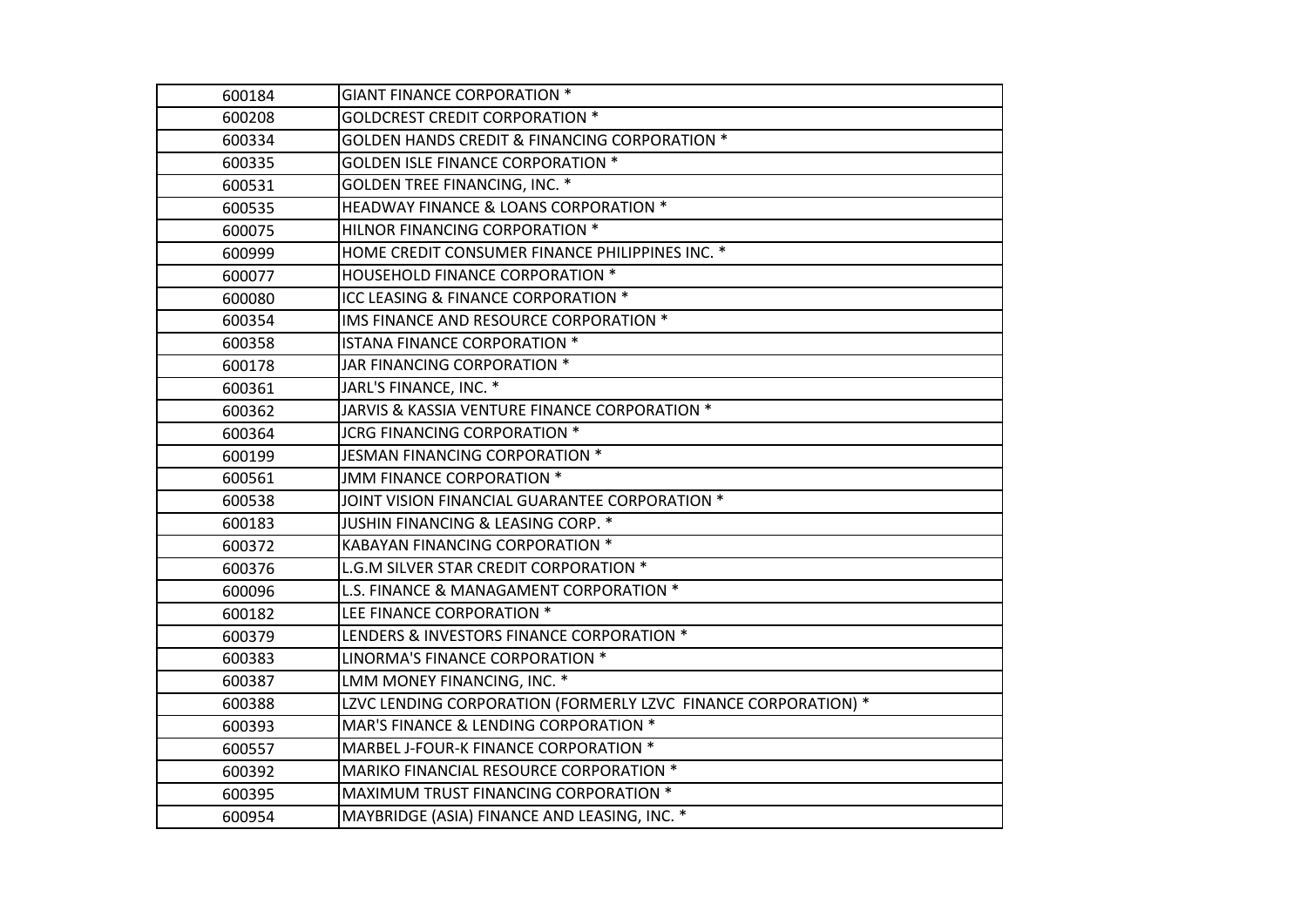| 600396 | MBI (MODESTO B. IMAYAHO) FINANCE CORPORATION *      |
|--------|-----------------------------------------------------|
| 600192 | MC FINANCING CO., INC. *                            |
| 600397 | MEDIATOR FINANCE & LOANS CORPORATION *              |
| 600398 | MEGA NINE CREDIT CORPORATION *                      |
| 600404 | METRO ANGELES CREDIT, INC. *                        |
| 600406 | MIC FINANCE CORPORATION *                           |
| 600533 | MLC FAMILY FINANCING CORPORATION *                  |
| 600410 | MLM FINANCE CORPORATION *                           |
| 600542 | MOST IDEAL FINANCE CORPORATION *                    |
| 600421 | NORTHERN CREDIT, INC. *                             |
| 600191 | OFW-SAVIOUR FINANCE CORPORATION *                   |
| 600424 | ONE WIL FINANCE, INC. *                             |
| 600118 | OZAMIS A+ CREDIT CORPORATION *                      |
| 600426 | P.A.R. FINANCE & INVESTMENT CORPORATION *           |
| 600428 | PAND FUNDS FINANCE, INCORPORATED *                  |
| 600122 | PAROLA FINANCING CORPORATION *                      |
| 600124 | PEOPLE'S CREDOT AND FINANCE CORPORRATION *          |
| 600181 | PLPI FINANCE, INC. *                                |
| 600441 | PREFERRED FINANCING CORPORATION *                   |
| 600210 | PRIMAGE FINANCING COMPANY, INC. *                   |
| 600445 | PRIMETRUST FINANCE GROUP, INC. *                    |
| 600446 | PRINCESS JOHN CREDIT & FINANCE CORPORATION *        |
| 600449 | QUIKLEND FINANCING COMPANY, INC. *                  |
| 600551 | RA FINANCIAL SERVICES, INC. *                       |
| 600139 | RBL FINANCE & INVESTMENT CORPORATION *              |
| 600455 | RDH FINANCE CORPORATION *                           |
| 600456 | READY ACCESS EMPLOYEE'S NEEDS FINANCE CORPORATION * |
| 600457 | RELAR FINANCING CORPORATION *                       |
| 600534 | REN CAPITAL CORPORATION *                           |
| 600546 | RENN FINANCE CORPORATION *                          |
| 600185 | RMG FINANCIAL INVESTORS, INC. *                     |
| 600562 | ROSE MICRO-FINANCING HOUSE, INC. *                  |
| 600180 | ROSHVI FINANCE & INVESTMENT CORPORATION *           |